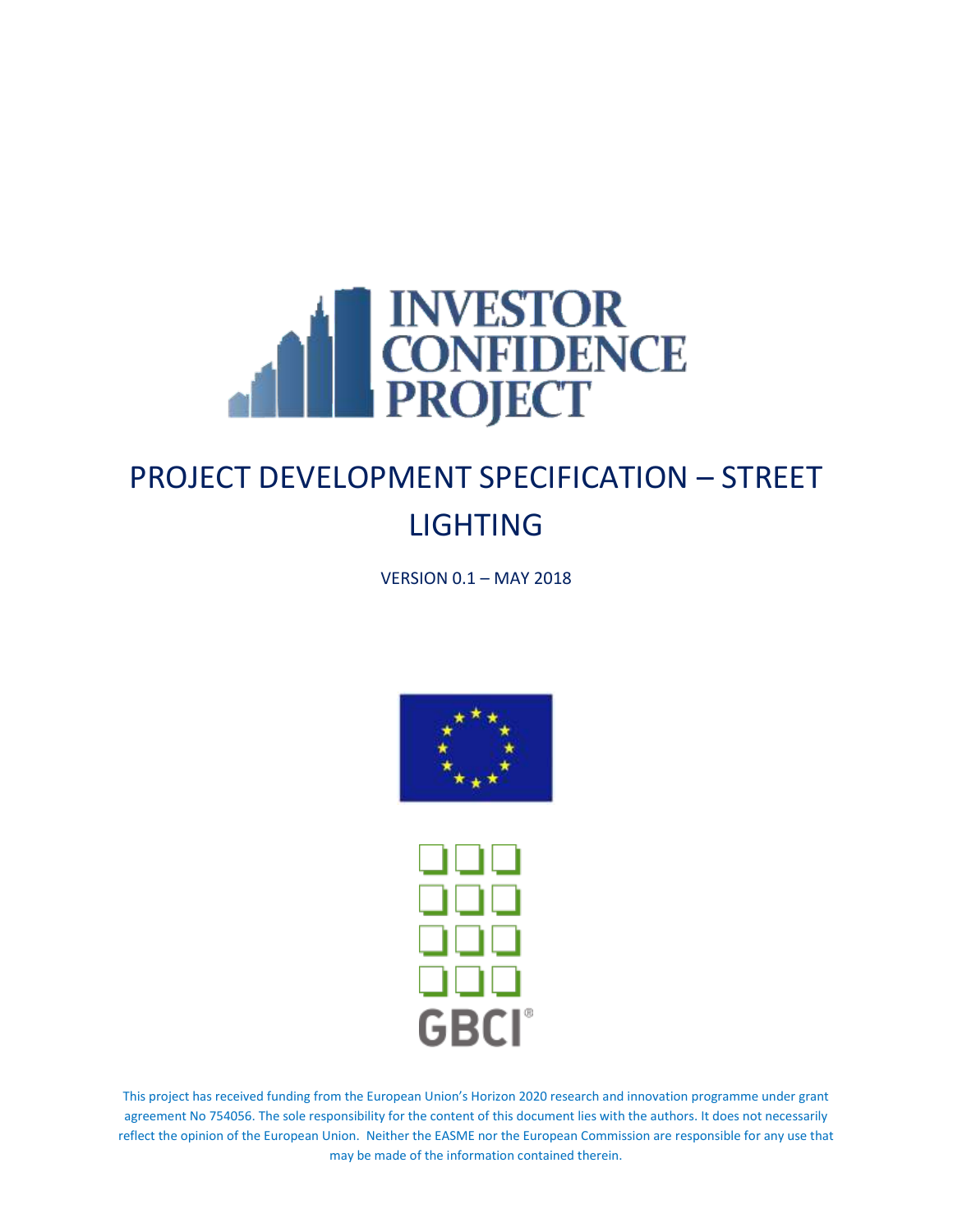

# **Table of Contents**

#### **Contents**

| 0.0 INVESTOR CONFIDENCE PROJECT                                                                |                                                       |    |  |  |  |
|------------------------------------------------------------------------------------------------|-------------------------------------------------------|----|--|--|--|
| 0.1                                                                                            | PROJECT DEVELOPMENT SPECIFICATION                     | 4  |  |  |  |
| 0.2                                                                                            | USING THIS SPECIFICATION                              | 5  |  |  |  |
| 0.3                                                                                            | PROJECT DEVELOPMENT PROCESS                           | 6  |  |  |  |
| 0.4                                                                                            | DETERMINING PROJECT APPROACHES                        | 8  |  |  |  |
| <b>1.0 BASELINING</b>                                                                          |                                                       | 11 |  |  |  |
|                                                                                                | <b>1.1 OVERVIEW</b>                                   | 11 |  |  |  |
| 1.1                                                                                            | BASELINE OPERATIONAL/PERFORMANCE DATA                 | 12 |  |  |  |
| 1.2 <sub>1</sub>                                                                               | ELECTRICITY CONSUMPTION DATA                          | 13 |  |  |  |
| 1.3                                                                                            | <b>ASSET INFORMATION</b>                              | 13 |  |  |  |
| 1.4                                                                                            | INDEPENDENT VARIABLE DATA                             | 14 |  |  |  |
| 1.5                                                                                            | PROJECT INVENTORY                                     | 14 |  |  |  |
| 1.6                                                                                            | ANNUAL BASELINE ENERGY CONSUMPTION                    | 14 |  |  |  |
| 1.7 <sup>2</sup>                                                                               | <b>REGRESSION ANALYSIS</b>                            | 15 |  |  |  |
|                                                                                                | <b>2.0 SAVINGS CALCULATIONS</b>                       | 16 |  |  |  |
|                                                                                                | 2.1 OVERVIEW                                          | 16 |  |  |  |
|                                                                                                | 2.2 DEVELOPING THE RECOMMENDED SET OF ECMS            | 18 |  |  |  |
|                                                                                                | 2.3 ECM SAVINGS CALCULATIONS: ENERGY CONSUMPTION DATA | 18 |  |  |  |
| 2.4 ECM SAVINGS CALCULATIONS: ESTIMATED ANNUAL PERFORMANCE PERIOD ENERGY<br><b>CONSUMPTION</b> |                                                       |    |  |  |  |
| 2.5                                                                                            | FINANCIAL SAVINGS CALCULATION BASED ON ENERGY TARIFF  | 20 |  |  |  |
| 2.6 INVESTMENT CRITERIA AND PACKAGE                                                            |                                                       |    |  |  |  |

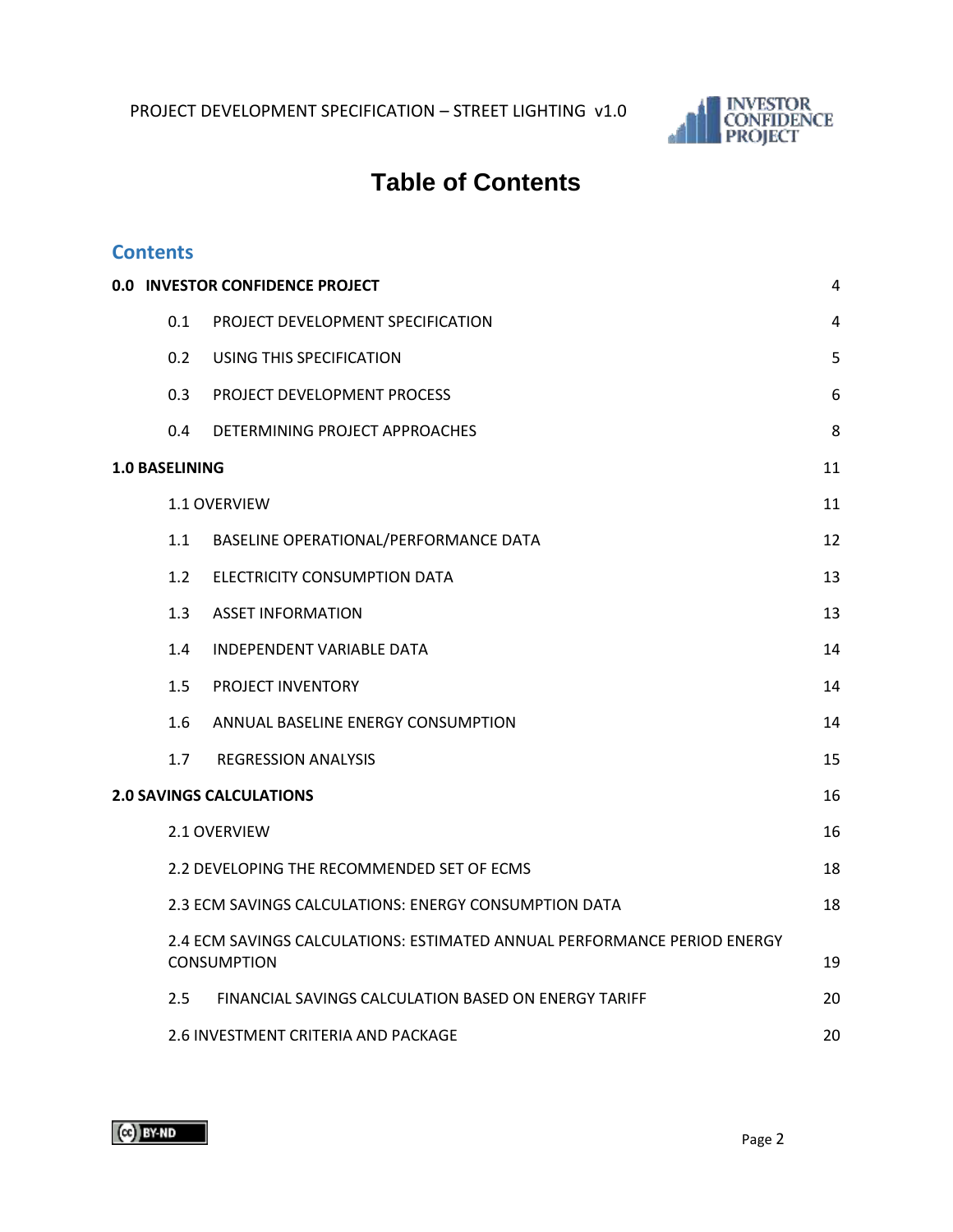

|     | 2.7 REPORTING                                         | 22 |
|-----|-------------------------------------------------------|----|
|     | 3.0 DESIGN, CONSTRUCTION AND VERIFICATION             | 23 |
|     | 3.1 OVERVIEW                                          | 23 |
|     | 3.2 OPERATIONAL PERFORMANCE VERIFICATION PLAN         | 24 |
|     | 3.3 TRAINING                                          | 25 |
|     | 3.4 SYSTEMS MANUAL                                    | 26 |
|     | 4.0 OPERATIONS, MAINTENANCE AND MONITORING            | 28 |
|     | 4.1 OVERVIEW                                          | 28 |
|     | 4.2 OPERATIONS, MAINTENANCE AND MONITORING PROCEDURES | 28 |
|     | 4.3 TRAINING ON OM&M PROCEDURES                       | 29 |
|     | <b>4.4 OPERATOR'S MANUAL</b>                          | 30 |
|     | <b>5.0 MEASUREMENT AND VERIFICATION</b>               | 32 |
|     | 5.1 OVERVIEW                                          | 32 |
|     | 5.2 IPMVP BASED M&V PLAN AND IMPLEMENTATION           | 33 |
|     | Requirements                                          | 33 |
|     | M&V Plan                                              | 33 |
|     | Requirements                                          | 34 |
|     | Requirements                                          | 35 |
|     | 5.3 REGRESSION-BASED MODEL: IPMVP OPTION C            | 36 |
|     | Requirements                                          | 36 |
|     | 5.4 ESTIMATED PARAMETERS: IPMVP OPTION A              | 36 |
|     | Requirements                                          | 36 |
|     | 5.5 REVISED CALCULATIONS: IPMVP OPTIONS A AND B       | 37 |
|     | 5.6 DEEMED SAVINGS PLAN AND IMPLEMENTATION            | 37 |
| 6.0 | <b>DOCUMENTATION REQUIRED</b>                         | 39 |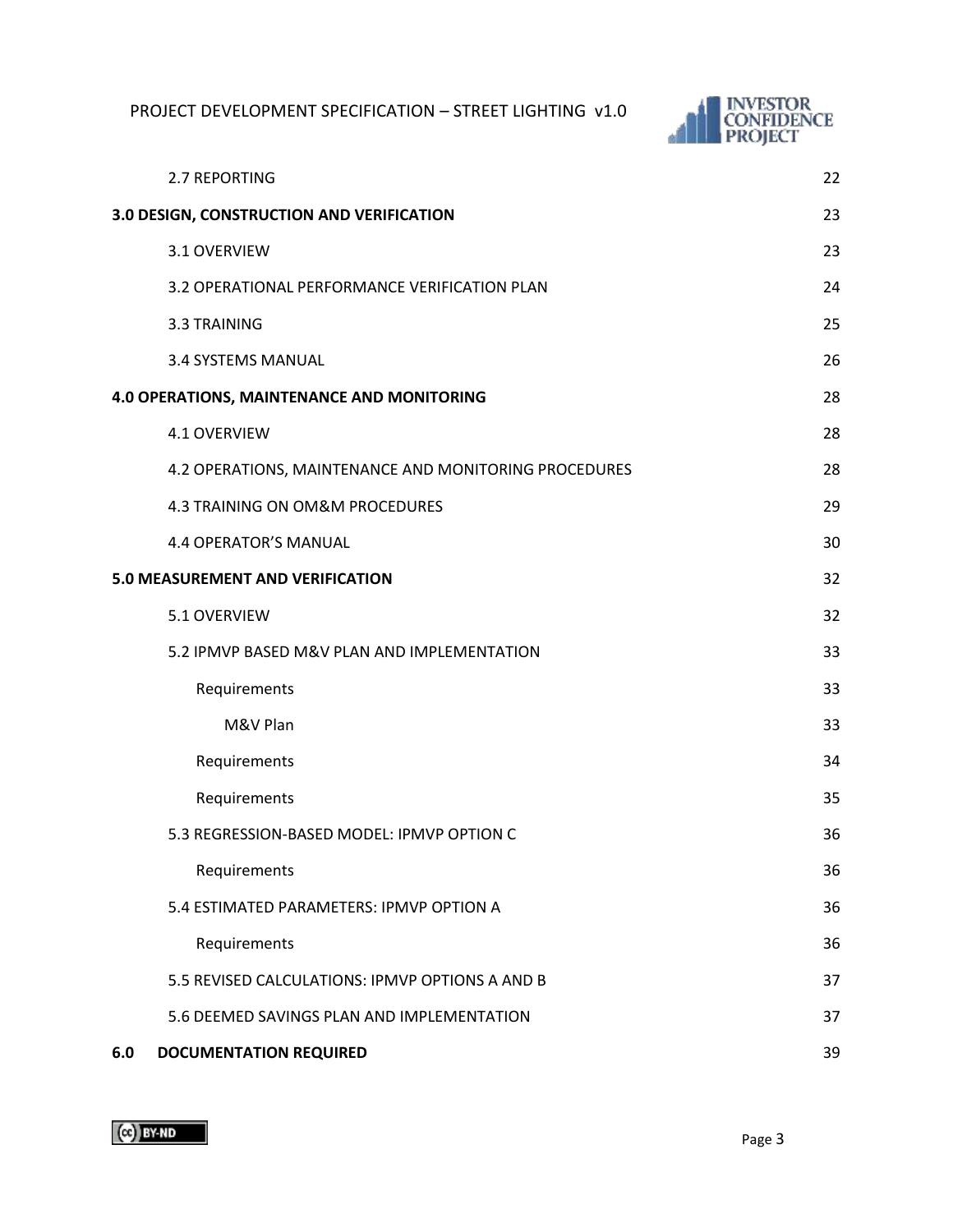

#### <span id="page-3-0"></span>**0.0 INVESTOR CONFIDENCE PROJECT**

The Investor Confidence Project (ICP) provides a framework for energy efficiency project development, which standardises projects into verifiable project classes in order to reduce transaction costs associated with technical underwriting, and increase reliability and consistency of energy savings. The IC[P Protocols](http://europe.eeperformance.org/projects.html) and certification system provides a comprehensive framework of elements that is flexible enough to accommodate the wide range of methods and resources that are specific to individual projects.

#### <span id="page-3-1"></span>**0.1 PROJECT DEVELOPMENT SPECIFICATION**

This ICP Project Development Specification (PDS) represents a comprehensive resource designed for project specialists, third-party quality assurance assessors, and investors to ensure that projects are developed in full compliance with the ICP Protocols. This document provides essential information about the protocol's requirements, best practices, quality management tasks, and references to ensure that all stakeholders are operating from a common set of requirements and practices.

Projects that successfully complete the ICP System and comply with the protocols are eligible to be certified as a[n ICP Investor Ready Energy Efficiency](http://europe.eeperformance.org/certification.html) (IREE) project, which assures investors that a project conforms to ICP Protocols, has standard documentation, and has been verified by a certified third party. Therefore investors can rest assured that the project has been engineered to consistent industry best practices.

ICP is contract agnostic, and it does not guarantee energy or cost savings or set any performance requirements for projects. ICP can help reduce risks for investors on projects following ICP, but it does not itself eliminate risk. Examples of risks which are outside the scope of ICP, but which should be considered and addressed in the delivery of any well-conceived energy efficiency project include:

- Contractual risks
- Budget risks
- Programme risks/time delays
- Risks associated with third parties e.g. equipment suppliers, installers
- Selection of poor quality equipment
- Loss of income generation e.g. renewable energy generation incentives
- Risk associated with delivery of a public service

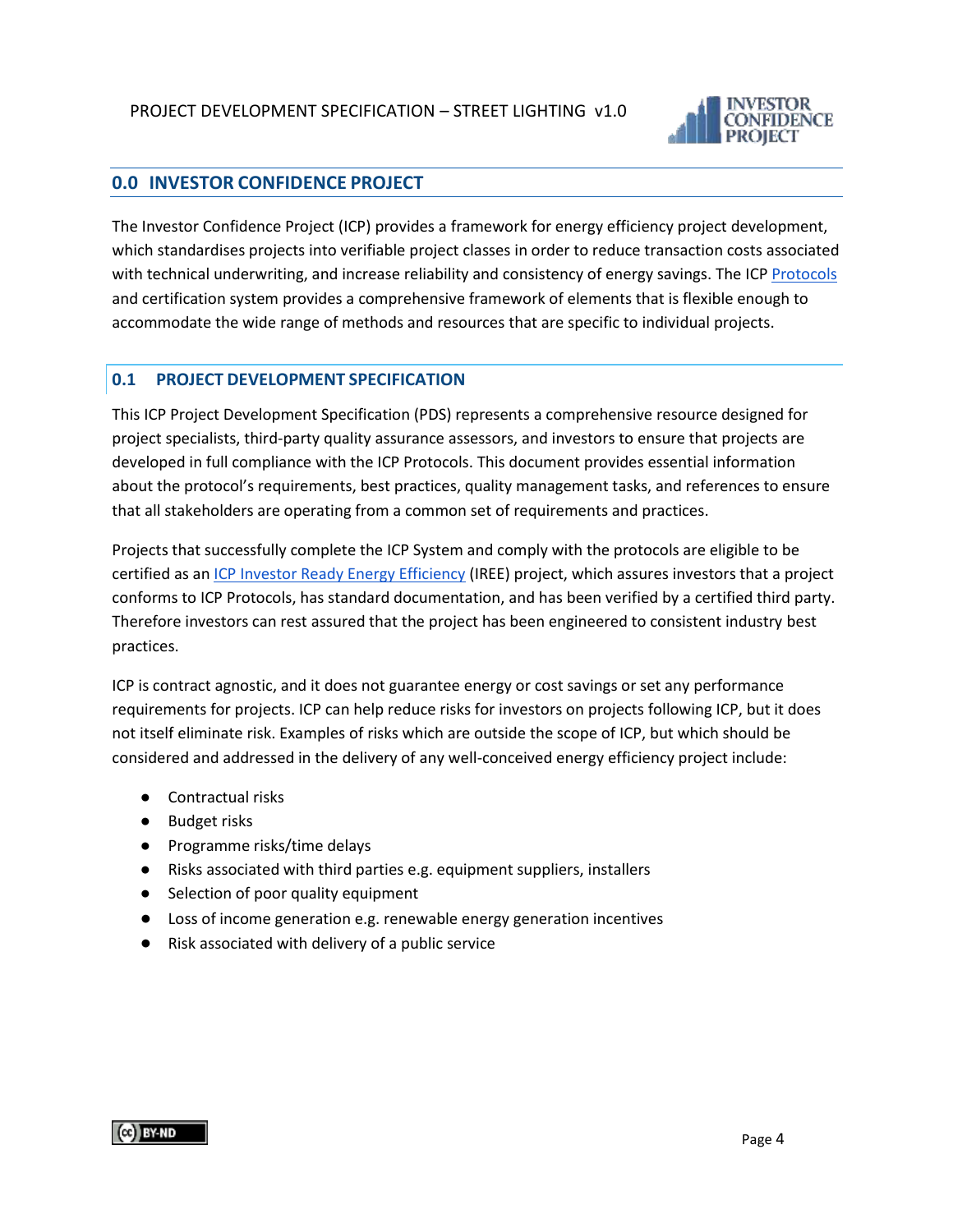

#### <span id="page-4-0"></span>**0.2 USING THIS SPECIFICATION**

This PDS is intended to support the elements, procedures and documentation requirements presented in the ICP Street Lightin[g Protocol](http://europe.eeperformance.org/street-lighting.html). This document's structure mirrors that of the protocol and utilises the same five categories that represent the lifecycle of a well-conceived and well-executed energy efficiency project. Within each category, this document presents an overview of the requirements, best practices, quality assurance tasks, and available resources.

Energy efficiency investors, which can include system owners, energy service companies, finance firms, insurance providers, and utility programmes, are exposed to performance risk but often do not have the expertise necessary to evaluate the complex technical details associated with an energy efficiency project. Regardless of the expertise and skills of the investors, transaction costs can mount when multiple investors evaluate a project with each pursuing an expensive and time consuming technical due diligence process.

For this reason, it is important that the project investor select and engage a team with established experience and skills in energy efficiency project development, which is willing to engage with and adhere to the ICP protocols. Only projects which are reviewed by members of the ICP Quality Assurance Assessor Network for Street Lighting are able to receive IREE certification.

The Project Developer team is responsible for developing a project based on sound engineering principles and best practices as outlined in this document, utilising industry standard approaches for the development of each component of the project. This PDS describes the minimum requirements and the resources that each team member should utilise in order to adhere to these industry standards and protocols, as well as best practice approaches where relevant.

The ICP Quality Assurance Assessor must be a third party to the project developer, and is responsible for reviewing the outlined components and project documentation to ensure the specifications laid out in this PDS are met. Best practice is to involve the QA assessor in the process early on during project development, so that issues can be identified and addressed as the project progresses, rather than at the end of a project when necessary information may be difficult to capture, or when changes may have far reaching (and serious financial) implications. The QA assessor should refer to the requirements for each section of this specification, and to the QA tasks listed to help guide the process of evaluating and ultimately signing off a project as compliant with the Protocols.

In general, it is not feasible or necessary for the QA assessors to recreate the entire project development process. The QA effort should involve application of available resources to review and address the areas of a project that represent the greatest level of potential uncertainty and risk. The QA assessor should take a collaborative approach, working with the project development team to resolve issues in order to develop a financially sound investment built on strong engineering and conservative assumptions.

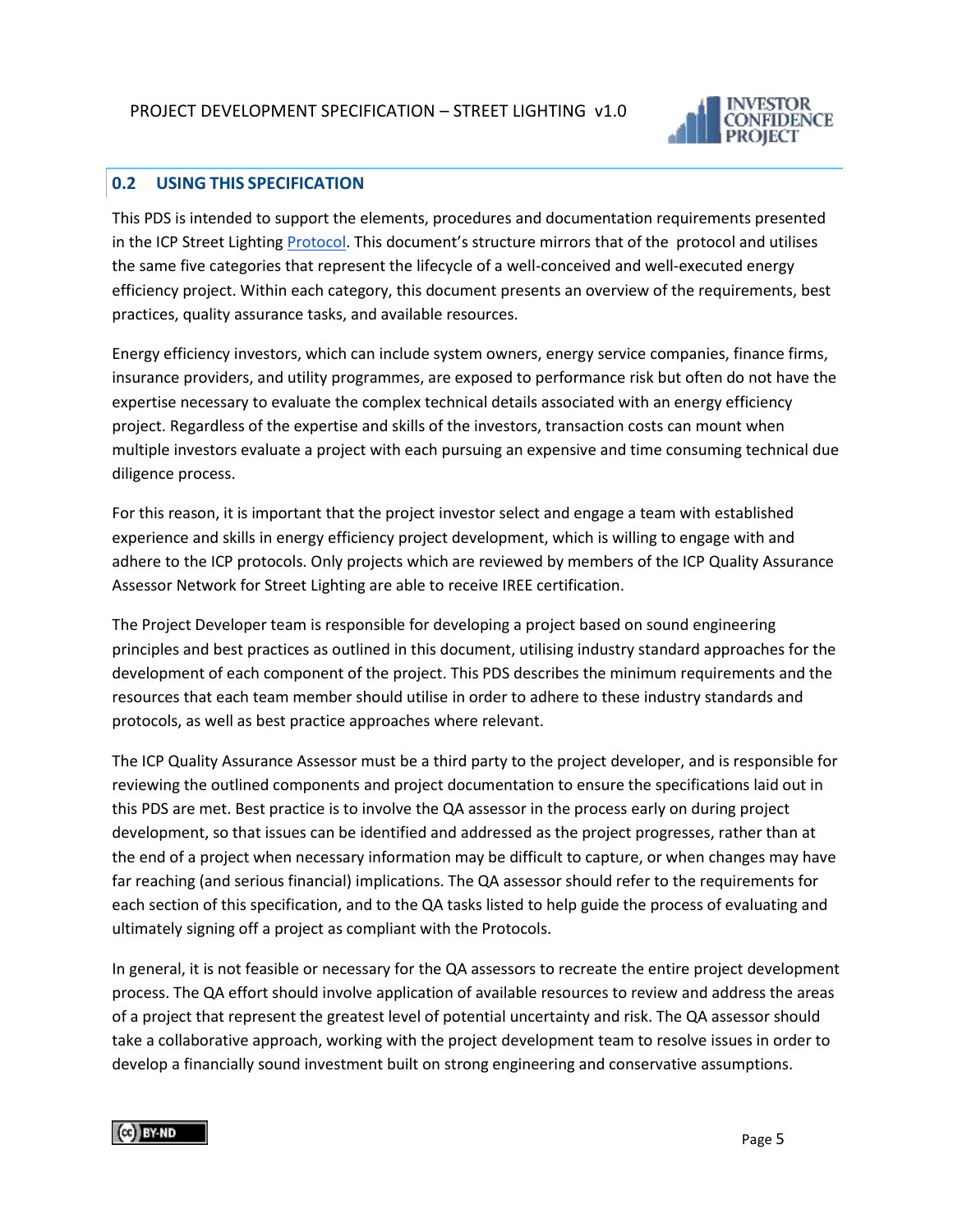

#### <span id="page-5-0"></span>**0.3 PROJECT DEVELOPMENT PROCESS**

The ICP framework is divided into five categories that represent the entire lifecycle of a well-conceived and well-executed energy efficiency project:

- 1. **Baselining**
- 2. **Savings Calculations**
- 3. **Design, Construction, and Verification**
- 4. **Operations, Maintenance, and Monitoring**
- 5. **Measurement and Verification (M&V)**

It is important that project development activities are performed in sequence, since the development of preceding components of a project will affect subsequent project components and results. For example, the baseline and energy end-use consumption estimates are used in the bounding of energy savings predictions, as well as in the M&V efforts. Inaccuracies in the development of these key baseline components can produce an inaccurate assessment of the verified energy savings.

The following table provides a general overview of the specific project development and quality assurance activities by that should be performed by the third-party QA assessor and the periods within a project's development that these tasks should be performed.

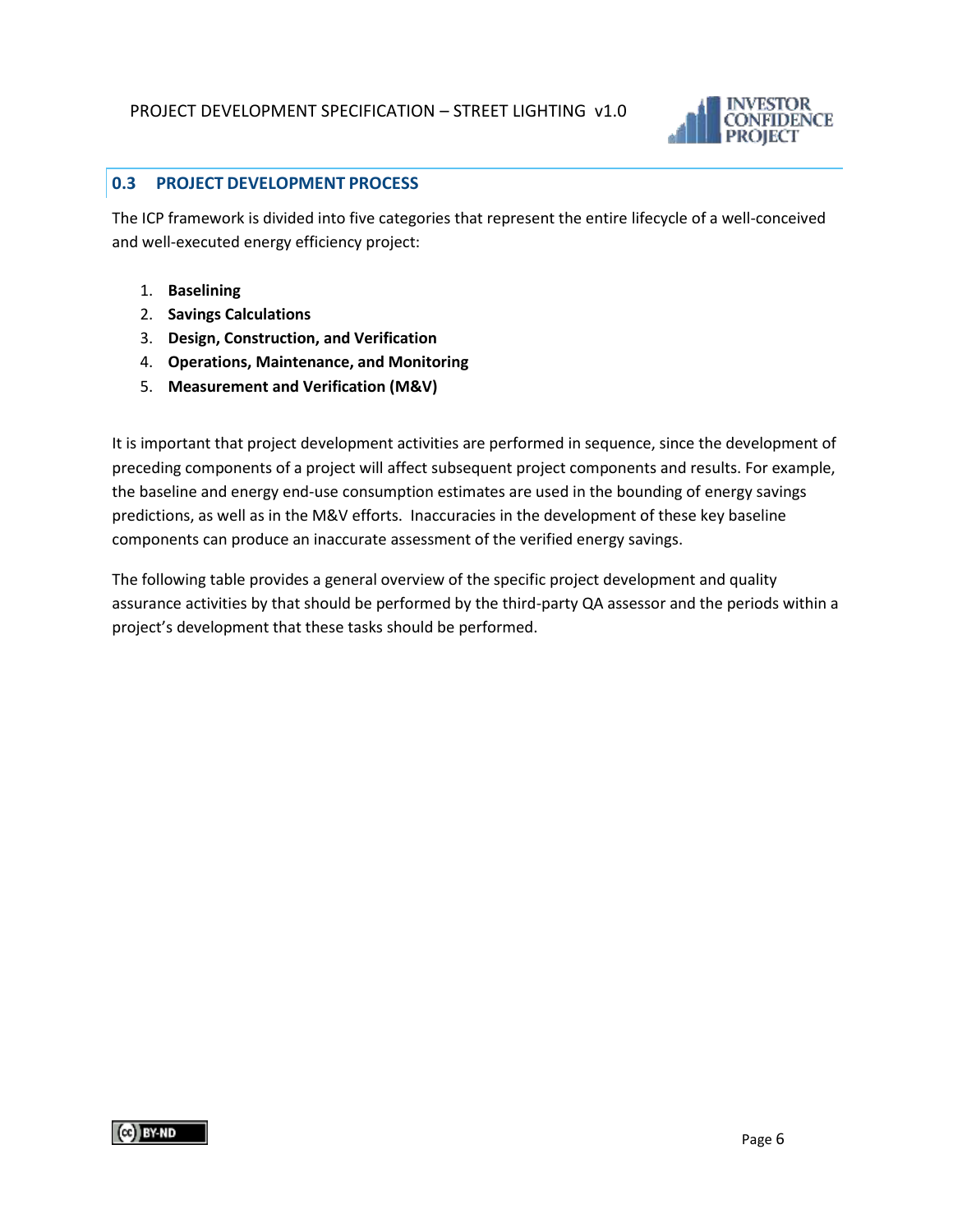

| <b>STAGE</b>         | <b>Develop</b><br><b>Baseline</b>                                                                                                                                | Savings Calculations /<br><b>Investment Package</b>                                               | Design,<br><b>Construction &amp;</b><br><b>Verification</b>                                       | Operations,<br><b>Maintenance</b><br>& Monitoring                                                             | Measurement &<br>Verification                                                              |
|----------------------|------------------------------------------------------------------------------------------------------------------------------------------------------------------|---------------------------------------------------------------------------------------------------|---------------------------------------------------------------------------------------------------|---------------------------------------------------------------------------------------------------------------|--------------------------------------------------------------------------------------------|
|                      | Select a baselining<br>approach                                                                                                                                  | Develop initial savings<br><b>estimates</b>                                                       | <b>Appoint an Operational</b><br>Performance<br><b>Verification Resource</b>                      | Select and document<br>ongoing management<br>regime e.g. periodic<br>inspection/aM&T                          | Develop an IPMVP<br>based M&V plan                                                         |
|                      | <b>Collect asset</b><br>information, plans,<br>drawings and utility<br>asset registers                                                                           | <b>Establish preliminary</b><br>cost estimates                                                    | Develop OPV plan                                                                                  | Develop OM&M plan                                                                                             | Appoint an M&V<br>professional                                                             |
|                      | Work with the M&V<br>specialist to define the<br>measurement boundary                                                                                            | Ascertain preferred<br>financial analysis<br>metrics                                              | Where appropriate,<br>make provisions for the<br>development and<br>implementation of<br>training | Where appropriate,<br>make provisions for the<br>development and<br>implementation of<br>operator training.   | Provide the M&V Plan.<br>input data sets,<br>assumptions and<br>calculation to all parties |
|                      | Establish the baseline<br>period                                                                                                                                 | Develop a set of<br>recommended ECMs                                                              | Make provisions for<br>updating systems<br>manual (if one already<br>exists)                      | Make provisions for<br>updating operator's<br>manual (if one already<br>exists)                               | Option A/B: Collect post-<br>retrofit energy/<br>performance data                          |
|                      | Collect hourly electricity<br>consumption data,<br>independent data,<br>utility rate schedule,<br>historical energy use<br>data and independent<br>variable data | Develop a project<br>inventory for the<br>proposed ECMs                                           | If no systems manual<br>exists, at minimum<br>provide full inventory of<br>installed equipment    | Make provisions for the<br>development and<br>execution of<br>instructions to notify<br>affected stakeholders | Option A/B:<br>Performance data<br>analysis                                                |
|                      | Define the project<br>boundary.                                                                                                                                  | <b>Estimate the total</b><br>annual operational<br>hours                                          | Where appropriate,<br>make provisions for a<br>simple OPV report                                  |                                                                                                               | Option A/B: Verified<br>savings calculations                                               |
| <b>PROJECT TASKS</b> | Developa project<br>inventory                                                                                                                                    | <b>Calculate and document</b><br>the estimated annual<br>performance period<br>energy consumption |                                                                                                   |                                                                                                               | <b>Option C: Post-utility</b><br>data                                                      |
|                      | Calculate estimated<br>operational hours,<br>power consumption and<br>hence baseline energy<br>consumption                                                       | Develop detailed<br>energy savings<br>calculations                                                |                                                                                                   |                                                                                                               | Option C: Identify /<br>quantify non-routine<br>adjustments                                |
|                      | Cross-check the<br>baseline energy<br>consumption using spot<br>measurements                                                                                     | Develop final<br>investment package for<br>ECM <sub>3</sub>                                       |                                                                                                   |                                                                                                               | <b>Option C: Regression</b><br>based analysis                                              |
|                      | Calendarise<br>independent variable<br>data                                                                                                                      | Prepare final report<br>summarising ECMs                                                          |                                                                                                   |                                                                                                               | Develop a deemed<br>savingsplan                                                            |
|                      | Develop the baseline<br>energy consumption<br>model and test accuracy                                                                                            |                                                                                                   |                                                                                                   |                                                                                                               |                                                                                            |
|                      | Establish peak demand<br>and pricing (where it is<br>in effect)                                                                                                  |                                                                                                   |                                                                                                   |                                                                                                               |                                                                                            |
|                      | Chart average daily<br>demand (where<br>demand charges or time-<br>of-using pricing is in<br>effect)                                                             |                                                                                                   |                                                                                                   |                                                                                                               |                                                                                            |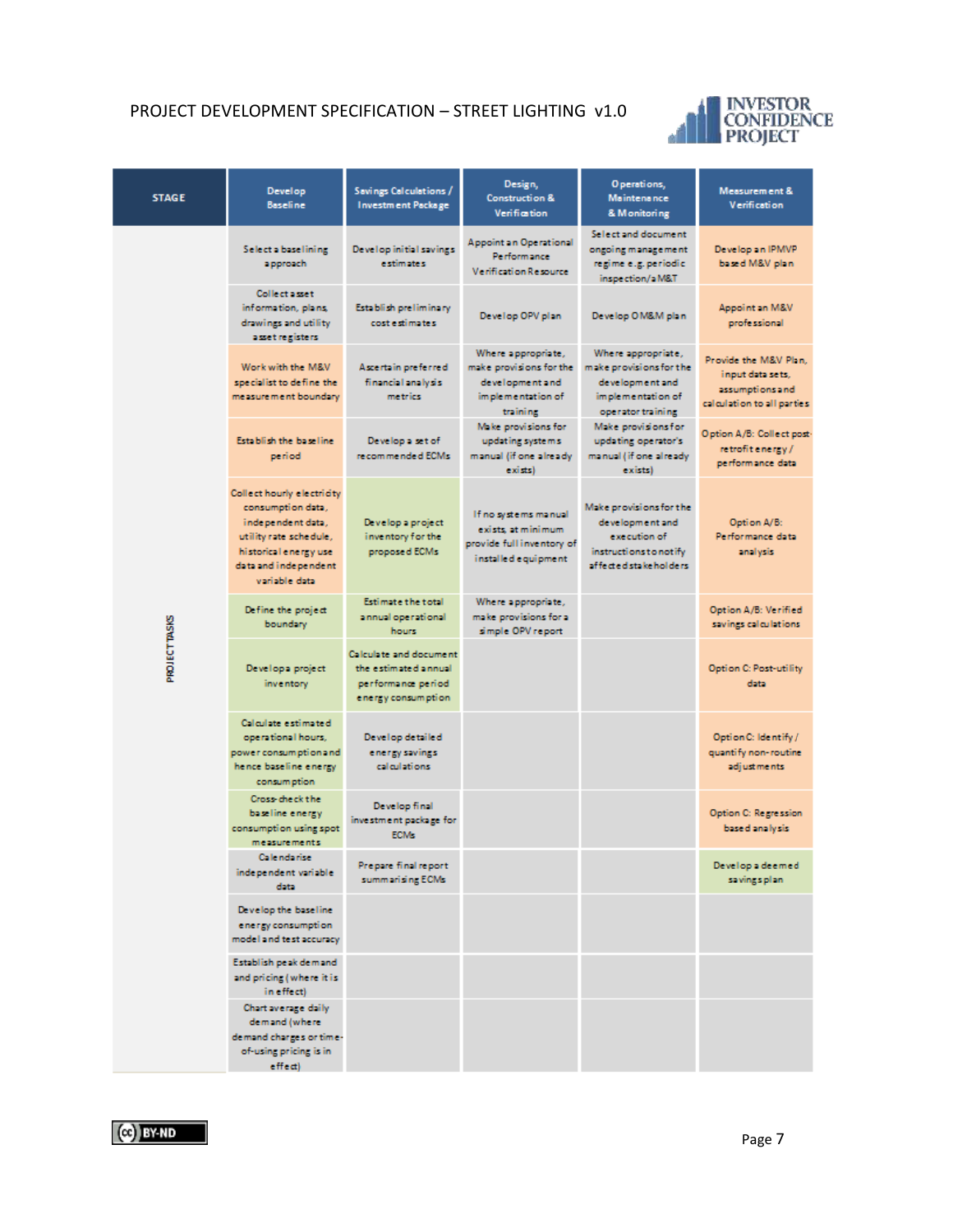

|                         | Review and approve<br>selected baseline<br>period                                                        | Review and approve<br>credentials of individual<br>responsible for energy<br>model/savings<br>calculations.               | Review and approve<br>credentials of individual<br>responsible for OPV | Review and approve<br>OM& M plan, setting out<br>procedures    | If using a measurement<br>based approach: Review<br>and approve M&V plan. |
|-------------------------|----------------------------------------------------------------------------------------------------------|---------------------------------------------------------------------------------------------------------------------------|------------------------------------------------------------------------|----------------------------------------------------------------|---------------------------------------------------------------------------|
|                         | Review and approve<br>electricity data and<br>rates, significant<br>variable data and<br>energy baseline | Review and approve<br>credentials of individual<br>responsible for<br>designing the lighting<br>system                    | Review and approve<br>OPV plan                                         | Review and approve<br>selected ongoing<br>management regime    | Review and approve<br>credentials of individual<br>responsible for M&V    |
| QUALITY ASSURANCE TASKS | Review and approve<br>energy consumption<br>model                                                        | Review and approve<br>energy savings.<br>calculations, induding<br>supporting data                                        | Review and approve<br>systems manual/full<br>inventory.                | Review and approve<br>operator's manual (if<br>one exists)     | Review and approve the<br>deemed savingsplan                              |
|                         | <b>Review and approve</b><br>regression model when<br>used                                               | Review and approve<br>annual operational<br>hours and total annual<br>post-retrofit energy<br>consumption<br>calculations | Review and approve<br>training (interview<br>system operators)         | Review and approve<br>training (interview<br>system operators) |                                                                           |
|                         |                                                                                                          | Review and approve<br>project inventory                                                                                   |                                                                        |                                                                |                                                                           |
|                         |                                                                                                          | Review and approve<br>investment package                                                                                  |                                                                        |                                                                |                                                                           |
|                         |                                                                                                          | Review and approve<br><b>ECM</b> report including<br>final energy cost savings<br>and pricing for each<br>measure         |                                                                        |                                                                |                                                                           |
| Key                     |                                                                                                          |                                                                                                                           |                                                                        |                                                                |                                                                           |

All approaches Measurement based approach Deemed savings approach

#### <span id="page-7-0"></span>**0.4 DETERMINING PROJECT APPROACHES**

There is currently a single protocol available that describes a standardised approach to the development of energy efficiency projects relating to street lighting systems. The Street Lighting Protocol is intended for projects that include:

- **Replacement of typical street lighting equipment –** for example, upgrades to lighting fixtures and central management systems
- **Installation of new ancillary equipment, including new technologies, as part of an energy efficiency project** - for example, installation of WiFi hotspot equipment or public information systems etc.

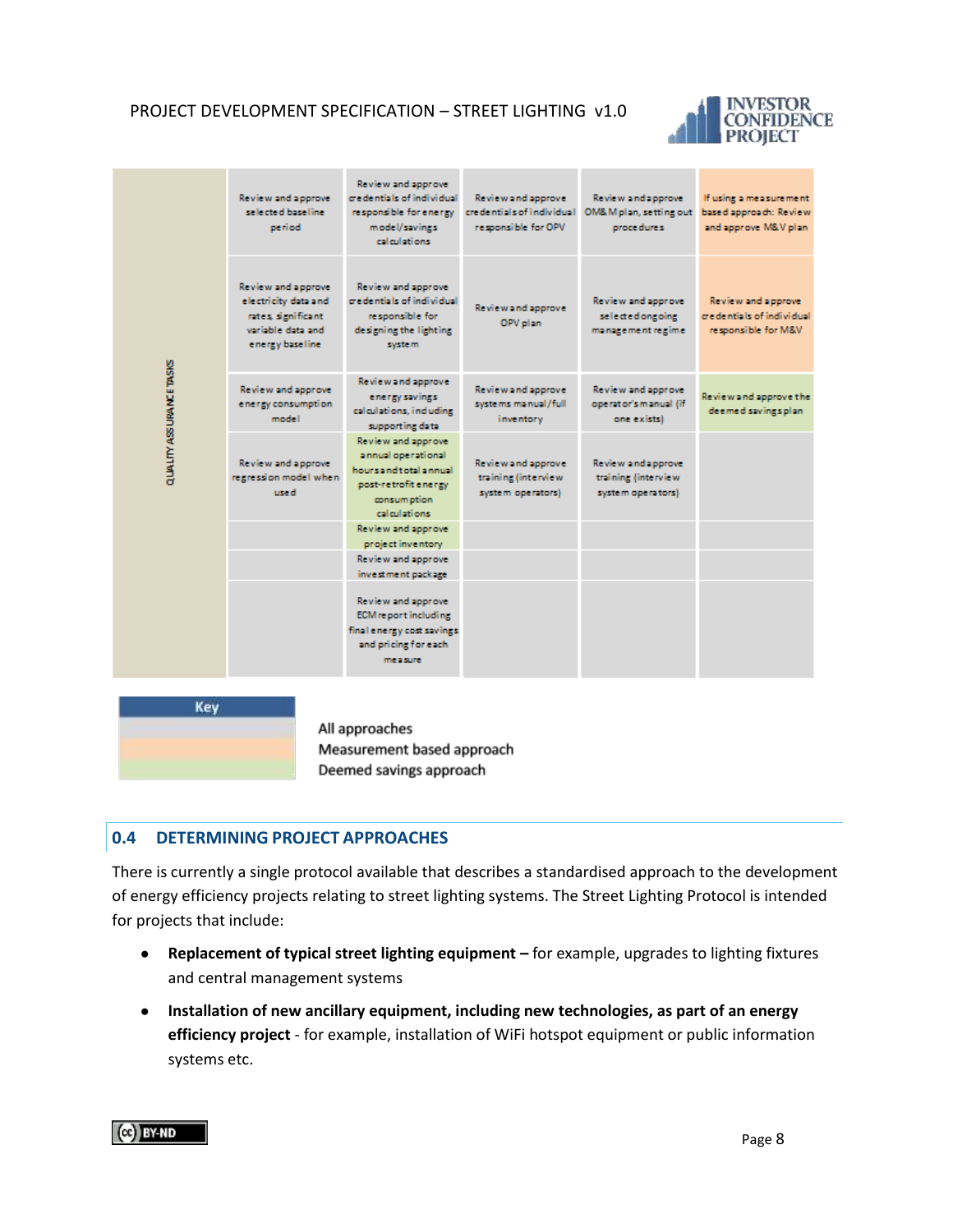

However two different approaches to baselining, savings calculations and M&V are permitted under this protocol. Selecting the most applicable method for use when developing a street lighting energy efficiency project is the key first step in the process. Selection of the most appropriate method to use must involve assessment of the asset information and variable data available, and the project's overall scale.

The baselining, savings calculations and M&V approaches permitted are:

- **International Performance Measurement and Verification (IPMVP) compliant measurementbased approach:** Options A, B or C may be appropriate. This approach involves direct monitoring (metering) of energy consumption, and calculation of energy savings based on IPMVP.
- **Deemed savings approach:** where asset information is used to develop energy consumption estimates. This approach involves estimating the system's pre and post project consumption based on deemed values of registered assets, and then providing a calculated energy saving based on the difference between these estimates.

Each project will have its own set of characteristics, as well as limitations on resources and time. The Project Developer should work with the investors and Quality Assurance Assessor to determine the most suitable approach to apply to any given project. The measurement-based approach is considered to represent best practice, and is more closely aligned with the required methods under other ICP protocols. Where the electricity utility bills for the street lighting system are based on metered consumption, or where energy monitoring forms part of an existing management system, the measurement-based approach should ideally be used.

However, in many cases street lighting systems are powered by unmetered supplies, with billing based on a register of asset charge codes. In these circumstances, the deemed savings approach provides an acceptable alternative and should be used in compliance with the procedures defined in the Street Lighting Protocol.

If the IPMVP compliant measurement-based approach is selected, the Measurement and Verification approach(es) needs to be determined and planned for as early on in the process as is feasible. An IPMVP Option C, *Whole Facility* approach, which analyses pre- and post-retrofit utility bills to verify performance, represents a comprehensive method for savings verification, but it may not be appropriate for all projects. This approach requires that energy savings are significant enough to have a discernible impact on the system's overall energy consumption (typically representing greater than 10% of total energy consumption). Most projects that involve the upgrade of existing luminaires to LEDs will be expected to achieve a higher saving than this, but where outdoor lighting forms part of a wider system containing non-lighting loads, Option C may not be the most appropriate method. Additionally, this approach can become complicated by non-routine adjustments that need to be quantified and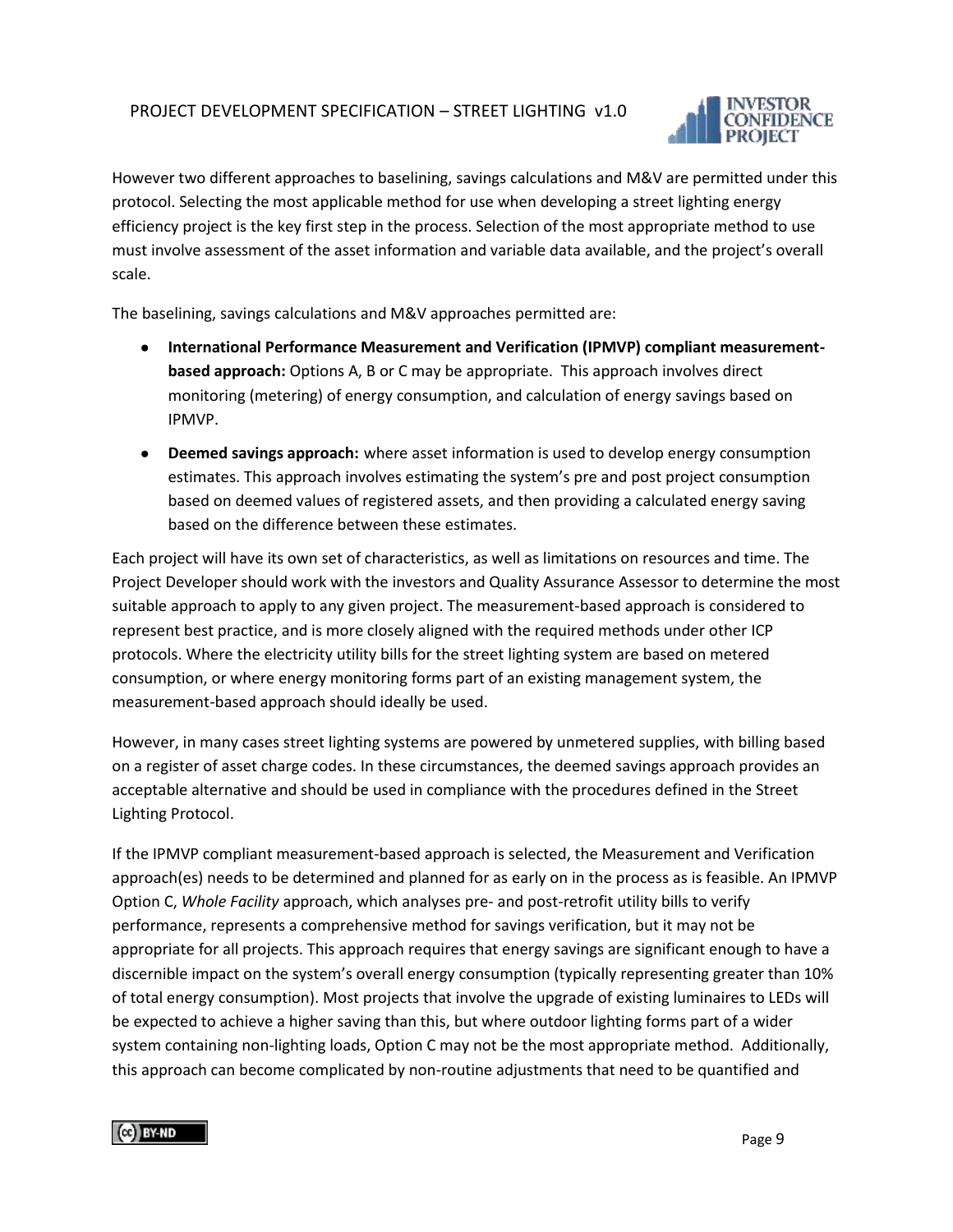

incorporated into the analysis.

IPMVP Option A and/or B approaches, which deal with key or all parameter measurement of a *Retrofit Isolation*, can isolate the performance of individual measures and may be more appropriate for some projects. However, these approaches require parameter measurements, which will require monitoring through the system's integrated management system, or through the use of remote data logging equipment, tools that may not be available to all projects. These approaches, alongside the deemed savings approach, should be evaluated and incorporated into an overall plan that takes into account the scope of the measures, their potential interactive effects, and the available resources.

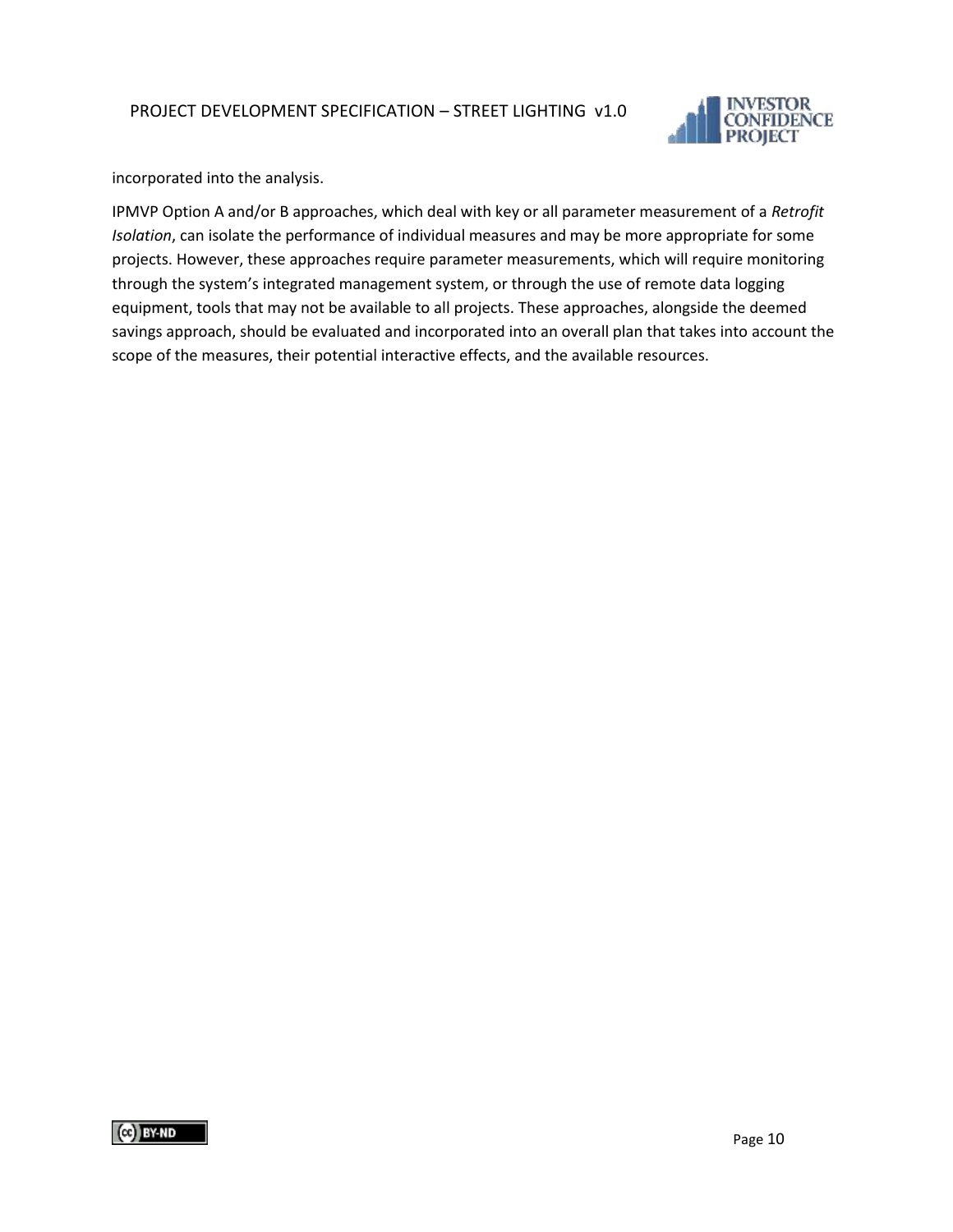

# <span id="page-10-0"></span>**1.0 BASELINING**

#### <span id="page-10-1"></span>**1.1 OVERVIEW**

A technically sound energy consumption baseline provides the starting point for accurate projection of energy savings, and is critical for measurement and verification upon completion of a retrofit and/or retro-commissioning. The street lighting system baseline must establish how much energy can be expected to be used over a representative time period. For projects using IPMVP Option C, this will usually be a period of 12 months. The baseline needs to cover all energy consumed within the measurement boundary:

- Total electricity purchased
- Any other resources consumed as fuel and any electricity generated on site from alternative energy systems
- Any renewable energy generated and used by the system

It must also factor in the impact of independent variables such as hours of operation and changes to illuminance levels on the system's energy consumption.

The process of data collection, compilation, analysis, and reporting should be consistent, transparent, and practical. While in-house tools for performing these tasks represent a reasonable approach, there are also a myriad of available proprietary tools that automate many of these tasks that should be considered as part of the project development process. These tools can download data automatically from the energy provider, perform regressions, provide visualisation of the data, and typically include reporting and exporting features. Many of these applications can be used to perform IPMVP Option C M&V analysis, or to bound energy savings estimates.

The following table indicates which elements described in this document apply to each baselining approach: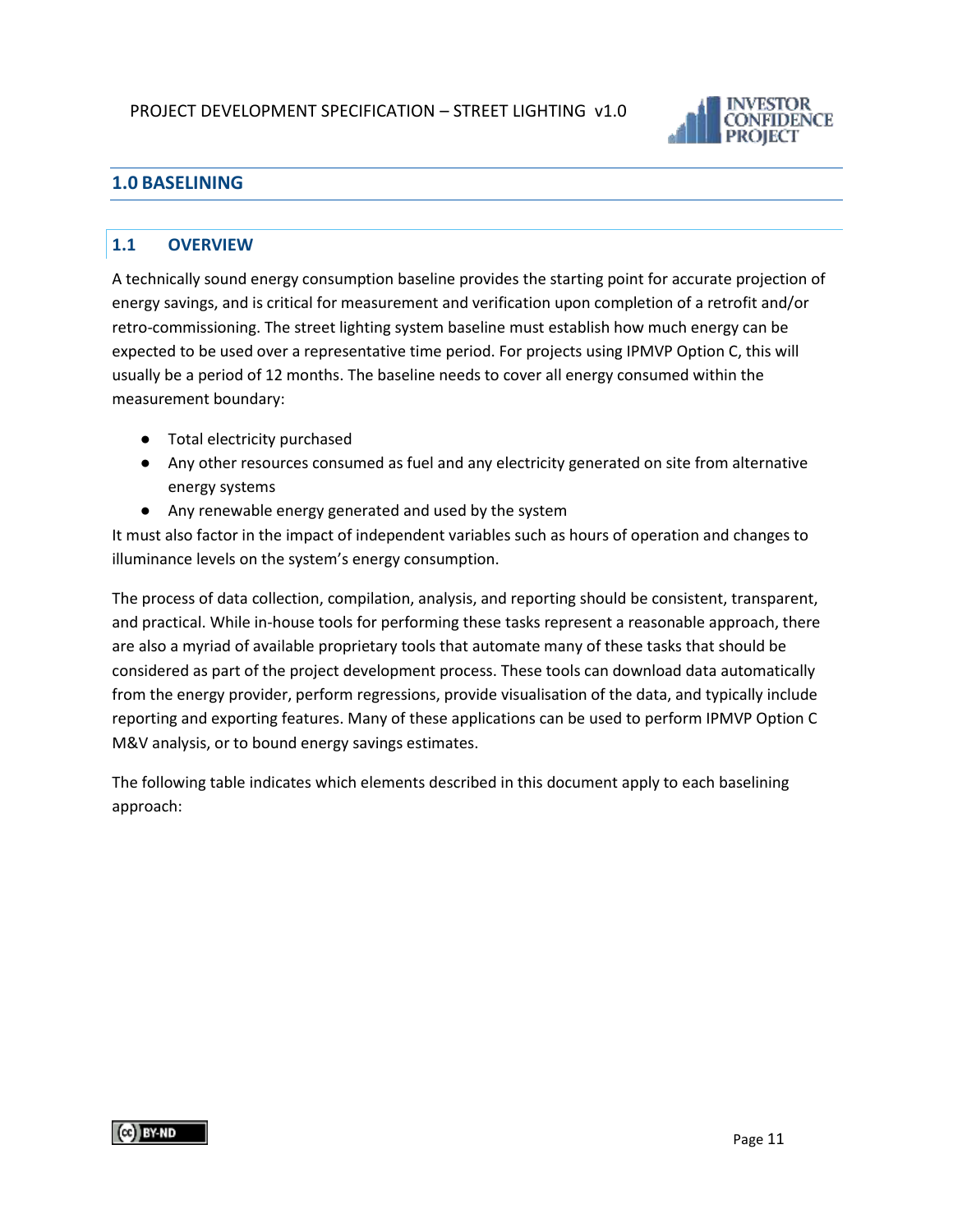

| <b>Element</b>                          | Section | Measurement-based<br>approach | <b>Deemed Savings</b><br>approach |
|-----------------------------------------|---------|-------------------------------|-----------------------------------|
|                                         |         |                               |                                   |
| <b>Baseline Operational/Performance</b> | 1.1     |                               |                                   |
| Data                                    |         |                               |                                   |
| <b>Electricity Consumption Data</b>     | 1.2     |                               |                                   |
| Asset Information                       | 1.3     |                               |                                   |
| Independent Variable Data               | 1.4     |                               |                                   |
| Project Inventory                       | 1.5     |                               |                                   |
| <b>Estimated Annual Baseline Energy</b> | 1.6     |                               |                                   |
| Consumption                             |         |                               |                                   |
| <b>Regression Analysis</b>              | 1.7     |                               |                                   |

#### <span id="page-11-0"></span>**1.1 BASELINE OPERATIONAL/PERFORMANCE DATA**

Acquiring system performance data is critical to the decision making process around informed solution designs and energy savings calculations. The system data may be collected through on-site inspections/surveys, reviews of system documentation, observations, and short-term field monitoring or measurements.

Information to be collected can include: up-to-date equipment inventories; technical specifications for equipment; site drawings; condition surveys; power distribution diagrams; control or operation descriptions.

The data collection process must utilise standardised forms and methods. The collection of information must be thorough, as well as specific to the system itself, and information should be captured in a way that can be easily and clearly referenced in subsequent project development tasks. These resources can then be easily referenced, shared, and used in all subsequent project development efforts, including: energy conservation measure (ECM) descriptions; ECM savings calculations; cost estimation; design and construction; operational performance verification; operations, maintenance and monitoring (OM&M); and M&V efforts. Without these sources of data collection, other project development tasks can be hindered.

The collection procedure should follow the requirements set out in:

- *EN 16247-1 Energy audits - General requirements*
- *ISO 50002 Energy audits - Requirements with guidance for use.*

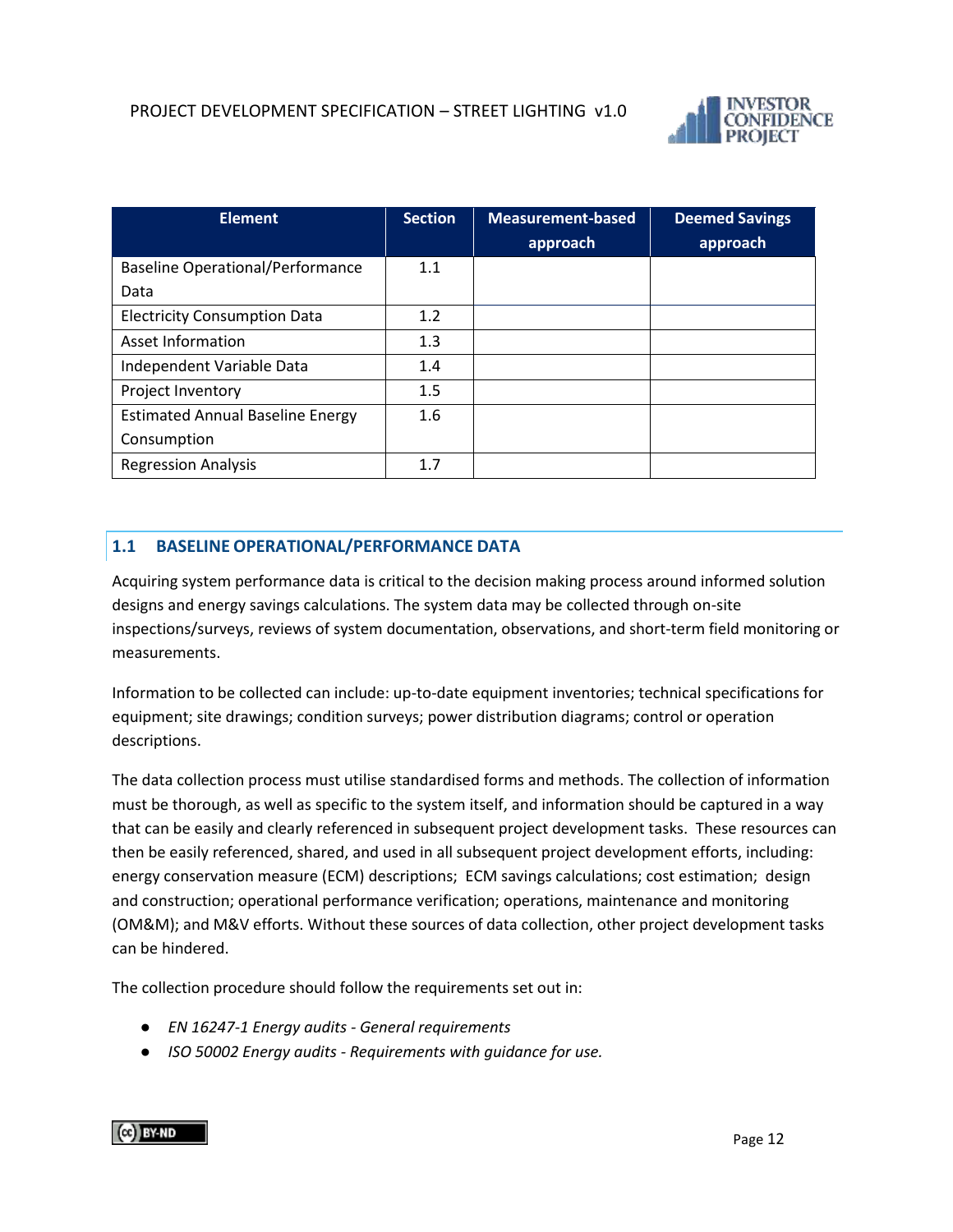

The underlying concept is that energy professionals with different (but reasonable) levels of skill or experience should be able to follow a specific process and utilise standardised tools such that each one would gather the same information independently in a comprehensive and accurate manner.

#### <span id="page-12-0"></span>**1.2 ELECTRICITY CONSUMPTION DATA**

Collecting electricity consumption data is an important component of baseline development for street lighting projects. All electricity consumption entering or leaving the defined measurement boundary should be accounted for, and used to inform the baseline and savings calculations.

Sub-metering is an accurate method to measure energy end-use consumption. For end-uses that vary based on independent variables, the metering period should cover a period that will capture both minimum and maximum loads. Energy for lighting will obviously be the main end use, with the key independent variable typically being hours of darkness. Regression analysis can then be used to estimate annual energy consumption for end-use.

When gathering historical energy use, the goal should be to account for 100% of electricity consumption. If electricity bills are based on estimated meter consumption, meter readings should be taken directly (manually or automatically). These data should be used as the basis for an analysis that is adherent with the requirements of IPMVP. Either exclude or adjust the baseline accordingly to account for any data which is not representative of typical operating conditions.

Data that does not correspond to calendar month periods (such as for two partial months) should be converted to calendar months. Determine average daily consumption during each partial month, and multiply the daily average consumption by the total number of days in the calendar month.

#### <span id="page-12-1"></span>**1.3 ASSET INFORMATION**

Collection of accurate building asset, operational and performance data is critical to the decision-making process. These data provide the foundation for all important investment decisions, including building performance tracking, assessment of energy efficiency opportunities, ECM investment implementation and performance tracking. The extent of the street lighting system, which relates to the physical scope of the proposed project, should be determined and recorded using plans and drawings, utility asset registers and physical inspection as necessary.

Key system information that should be collected if available, where relevant to ECMs, is provided below:

- 1) Overview of system description e.g. from Operation and Maintenance manuals
- 2) System schematics and other installation drawings/diagrams

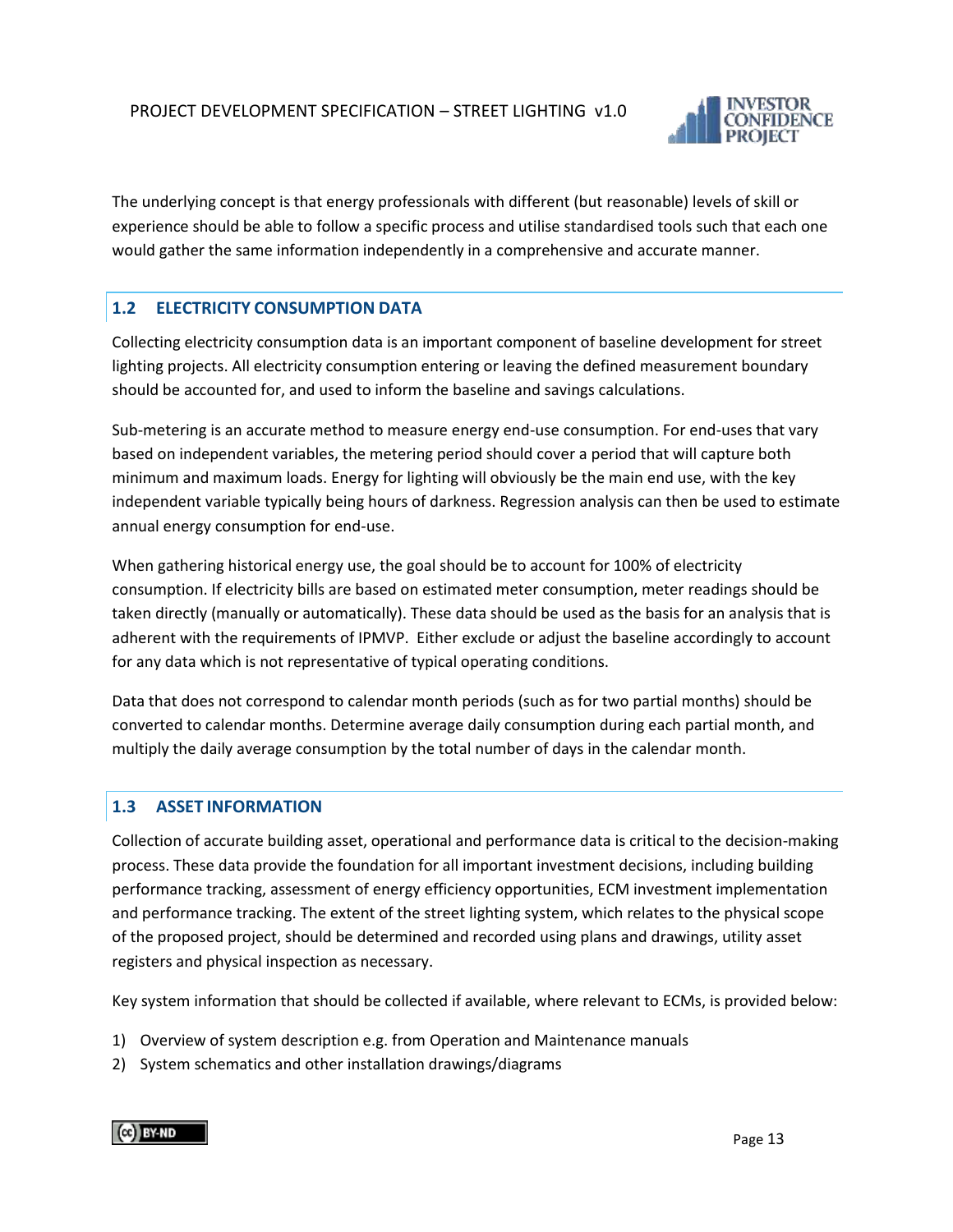

- 3) Details of energy consuming components and equipment, including type, number, capacity, hours of operation, location, areas served, and controls, including:
	- a) Lighting fixtures
	- b) Ballasts or drivers
	- c) Power supply including cable losses
	- d) Sensors including presence detection and light level detection
	- e) Any ancillary equipment e.g. mobile phone cell sites, pollution monitoring sensors etc.
- 4) Central Management System
	- a) Information on how the systems is controlled including key data such as set points and time clock settings
	- b) Information on associated communications modules

Where the deemed savings approach is being used, note that there is an additional requirement for a detailed project inventory, defined in section 1.5.

#### <span id="page-13-0"></span>**1.4 INDEPENDENT VARIABLE DATA**

When using a measurement-based approach and for the defined baseline period, where relevant to ECMs and to identified variations in energy use within the measurement boundary, acquire any available data on relevant independent variables. For example, weather conditions, or number of lamp burn-outs may be required to achieve an accurate regression model.

#### <span id="page-13-1"></span>**1.5 PROJECT INVENTORY**

For projects following a deemed savings approach, once asset information has been acquired, a project inventory should be developed for all the assets being removed or replaced. Depending on the country or location where the project is taking place, ideally a street lighting inventory should contain information regarding: the position of the fixture, its location on the street, street/road name, mounting height and the equipment type. It may also contain any associated codes used to manage the street lighting system.

Assess the number of each type of asset, including any assets which are not operational, and establish the associated power consumption for each (see section 1.6).

#### <span id="page-13-2"></span>**1.6 ANNUAL BASELINE ENERGY CONSUMPTION**

**1) Estimate total annual operational hours ('burn hours') of lamps to be upgraded** – this should be based on a nationally/internationally recognised approach that accounts for any effects which may impact hours of operation. Any inventory or asset register should contain information regarding burn hours and may be used as a source for this estimate. In cases where such a standardised figure

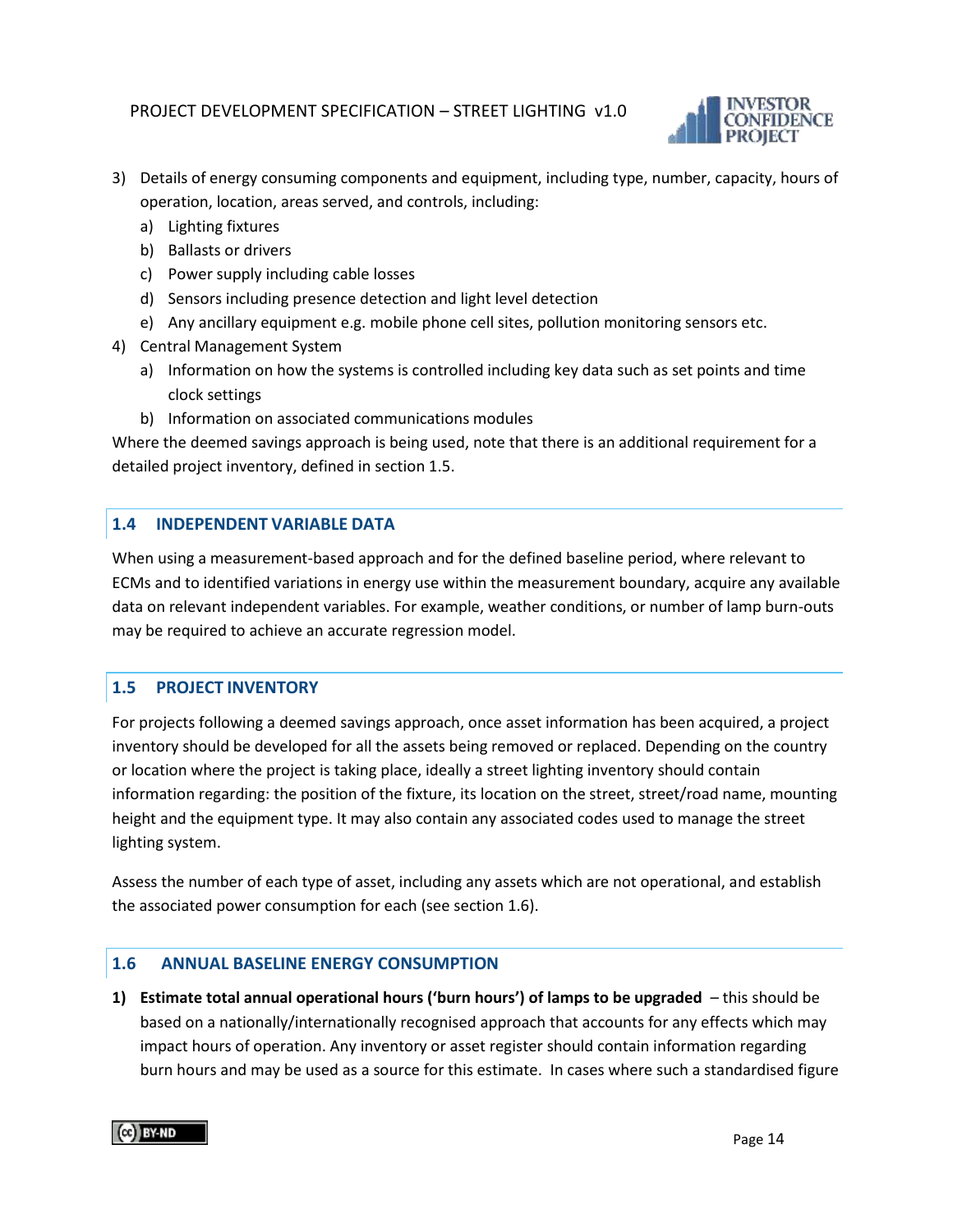

is not available, either carry out on-site measurement, or a conservative estimate of burn hours should be derived and agreed with the system operator.

- 2) **Calculate the estimated power consumption** using the appropriate power consumption for each piece of equipment and estimated hours of operation within the project boundary. Where information on power consumption is not available from manufacturer's data, from the official asset register (database) used for utility billing purposes, or from nationally recognised reference documents, on-site measurements must be carried out. A sampling or spot-measurement approach may be used provided there is a description of how the sample size has been determined and along with the associated precision. There will usually be a trade-off between sampling error and the cost of measurement. Guidance on sampling can be found in *IPMVP: Statistics and Uncertainty for IPMVP, 2014 (section 3).* Care should be taken where dimmable lamps are concerned. Estimates of power consumption at various levels of dimming should be derived from the same source. For any cases where the dimming level is determined by local conditions (such as daylight sensing, presence detection of people or traffic, etc), estimates of power consumption should be conservative and consistent across the project.
- **3) Calculate the estimated annual baseline energy consumption** multiply the annual hours of operation by the power consumption for each type of equipment within the project boundary and then by the number of each piece of equipment to achieve the estimated baseline energy consumption.

Checks should be performed to ascertain relative accuracy of the estimated baseline. These should be done, where possible, by comparing results to existing nationally recognised benchmark data.

#### <span id="page-14-0"></span>**1.7 REGRESSION ANALYSIS**

Normalisation is used to analyse, predict and compare energy performance under equivalent conditions. Regression-based energy modelling is a specific type of normalisation, and involves the development of an energy consumption equation, which relates the dependent variable (total system/equipment energy consumption) to independent variables known to significantly impact the system or equipments energy consumption. Independent variables typically include weather-related data, and may include other variables such as operating hours.

Under an IPMVP Option C approach, a regression model is usually required to develop the baseline energy consumption model. Under an IPMVP Option A or B approach, this is the Retrofit Isolation Baseline, which may also require regression analysis depending on the relationship between the energy consumption data and the independent variables.

The energy consumption equation can be determined using a regression analysis – the process of identifying the straight line of 'best fit' between the system's energy consumption and one or more independent variables. An example of linear regression is shown below:

CC BY-ND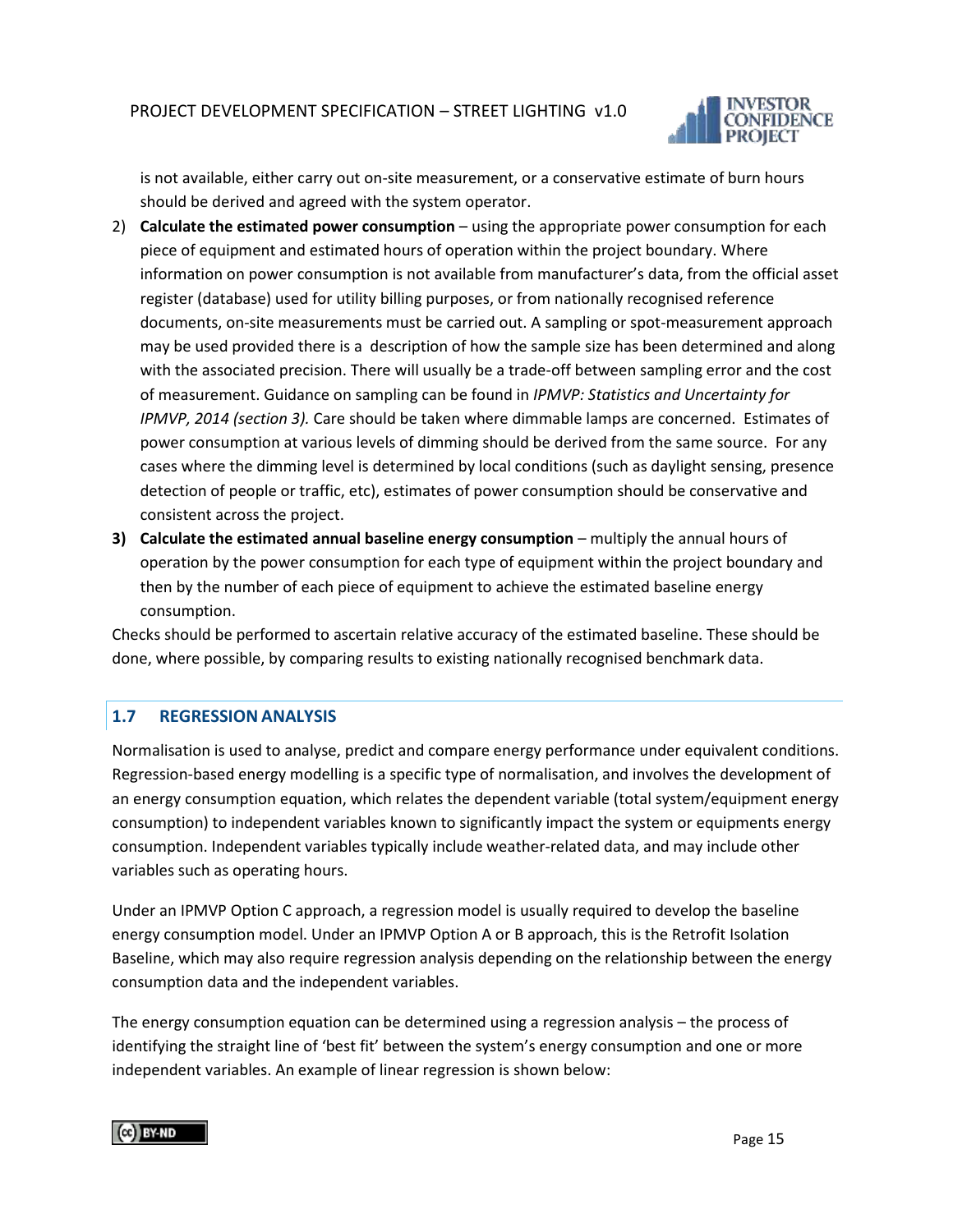

Energy consumption (kWh) =  $m_1X_1 + m_2X_2 + C$ 

Where

C = energy baseload in kWh (determined from regression analysis)

 $m_{1,2,etc}$  = energy consumption in kWh per unit e.g. energy consumption per piece of equipment

 $X_{1,2,enc}$  = number of units e.g. number of lighting fixtures etc.

Further variables can also be included – this is known as multiple-linear regression. More complex regression techniques may also be employed – where these are required, the reasoning and calculation details must be provided. It is unlikely that such techniques will be required for most street lighting projects, where a simple correlation with operating hours, or a proxy such as daylight hours, may be established.

For projects following IPMVP Option C, in rare cases it may be deemed that variation in baseline energy use is not correlated with the independent variables, and therefore that normalisation and development of the energy consumption equation is not required. In such cases, clear justification for the omission of an energy consumption equation should be provided.

As part of an initial evaluation of the regression-based energy model and the energy consumption equation, an assessment should be made of the coefficient of correlation  $(R^2)$ . Regression models should be evaluated on the basis of the predicted savings, which must be greater than twice the standard error of the baseline value, as set out in IPMVP - see *IPMVP: Statistics and Uncertainty for IPMVP, 2014 (section 1).* Guidance for developing and evaluating regression models can be found in *IPMVP: Statistics and Uncertainty for IPMVP, 2014 (section 2)*. IPMVP sets outs alternative approaches that should be considered where the baseline model criterion is not met:

- More precise measurement equipment
- more independent variables in the energy consumption model
- Larger sample sizes
- An alternative IPMVP Option that is less affected by unknown variables

Generally, a value of 0.75 or more, and a CV[RMSE] of less than 0.2 would usually indicate a good relationship.

#### <span id="page-15-0"></span>**2.0 SAVINGS CALCULATIONS**

#### <span id="page-15-1"></span>**2.1 OVERVIEW**

CC BY-ND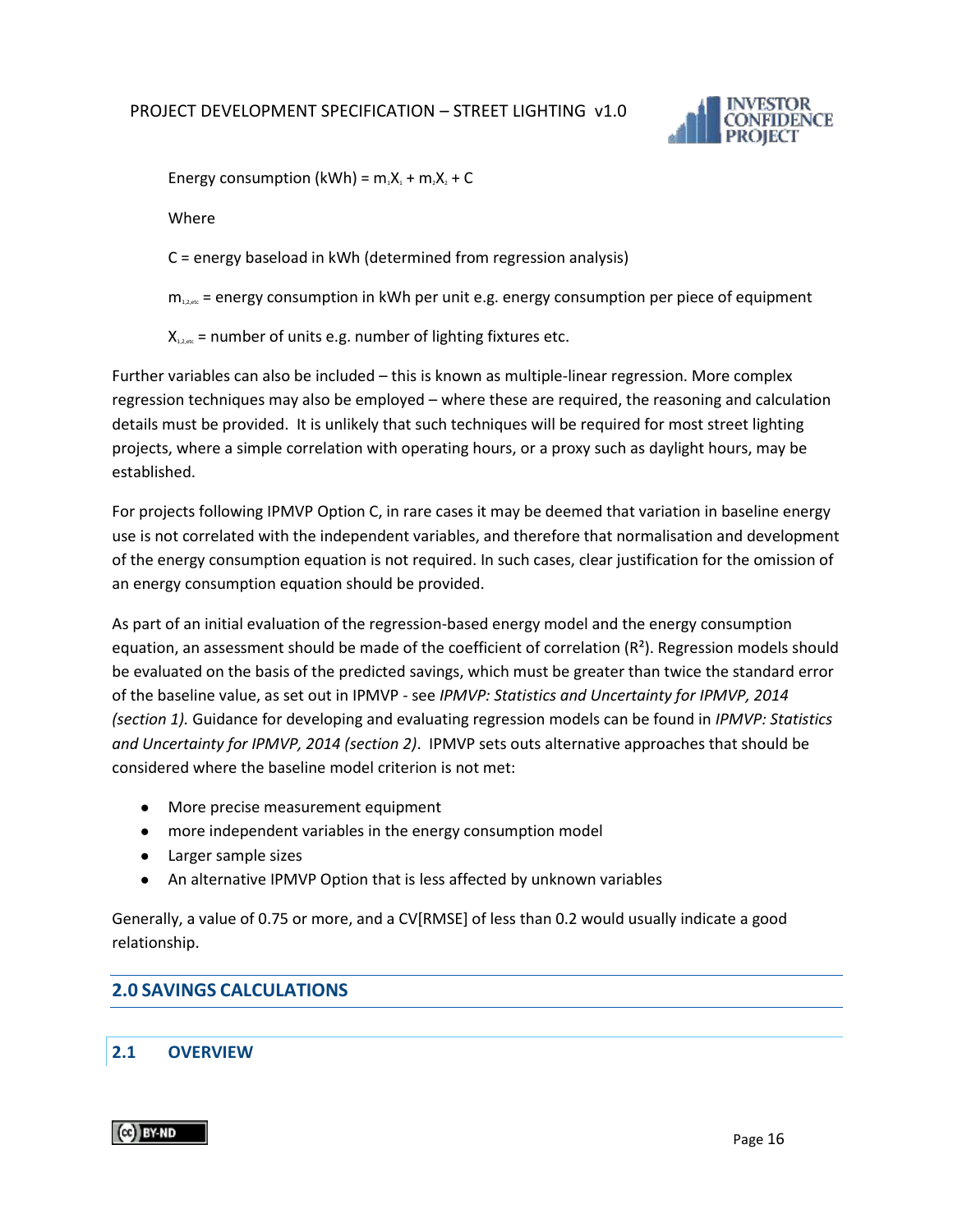

Savings calculations can be performed using spreadsheet calculations, but the use of proprietary tools may be required to carry out supporting calculations. Regardless of the method employed, the procedure should be transparent and well documented. Calculation methods must be based on sound engineering methods, and assumptions must be based on observations, field measurements, monitored data, or documented resources. In all cases, these assumptions should be conservative, transparent, and documented.

ECM descriptions submitted for Quality Assurance review should be thorough, documenting the existing system and the proposed retrofit. The descriptions should provide enough detail to demonstrate to the Quality Assurance Assessor that the design has been developed to a sufficient level of detail so as to develop accurate scopes of work and informed costings.

The results of the savings calculations must be calibrated to estimated or known energy end-use consumption. Under a deemed savings approach, estimates should be compared to benchmark data or experience from other street lighting projects.

| <b>Element</b>                             | <b>Section</b> | <b>Measurement-based</b> | <b>Deemed Savings</b> |
|--------------------------------------------|----------------|--------------------------|-----------------------|
|                                            |                | <b>Approach</b>          | <b>Approach</b>       |
| Develop a recommended set of ECMs          | 2.2            |                          |                       |
| <b>ECM Savings Calculations: Energy</b>    | 2.3            |                          |                       |
| consumption data                           |                |                          |                       |
| <b>ECM Savings Calculations: Estimated</b> | 2.4            |                          |                       |
| annual performance period energy           |                |                          |                       |
| consumption                                |                |                          |                       |
| Financial Savings Calculations based on    | 2.5            |                          |                       |
| <b>Energy Tariff</b>                       |                |                          |                       |
| <b>Investment Criteria and Package</b>     | 2.6            |                          |                       |
| Reporting                                  | 2.7            |                          |                       |

The table below indicates which elements described in this document apply to each protocol: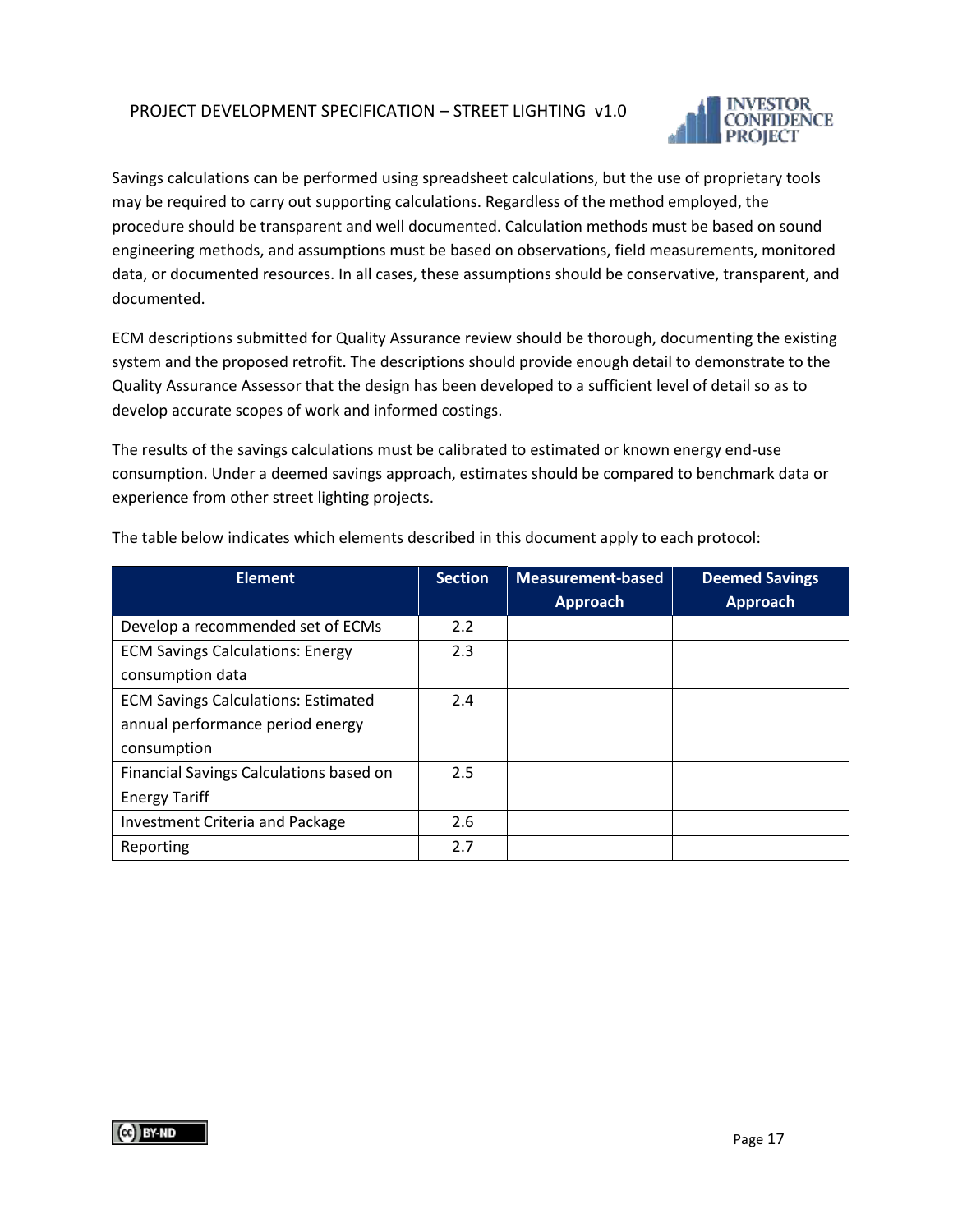

#### <span id="page-17-0"></span>**2.2 DEVELOPING THE RECOMMENDED SET OF ECMS**

Under a best practice approach, the results of an energy audit, alongside the experience of the engineers involved, lighting design specialist, system owner preferences, observed condition and operation of existing systems, preliminary calculations, and contractor recommendations, will provide a list of ECMs that can include low-cost and no-cost measures, operations and maintenance (O&M) improvements, and capital cost items. Estimates of annual energy savings and implementation costs are key components of the financial evaluation of an EE project (see section 2.5). Detailed descriptions of the measures must be developed so as to aid in the development of these estimates.

As a minimum, documentation for each recommended measure should include the following information:

- The present condition of the system
- Recommended action or improvement.

A best practice approach would also include:

- Design of the lighting solution for the street scene according to industry best practice, avoiding over-lighting
- A condition survey of existing street lighting assets
- Where existing supports are to be used, confirmation that these are suitable for any proposed new luminaires, which may have different dimensions or weight
- Risk of lamp failure, and integration of reasonable assumptions into the project business case
- Schedule for implementation
- Summary of specific maintenance requirements or considerations associated with the ECMs, particularly any impacts on maintenance costs
- Potential issues which may prevent successful completion
- Individuals and teams involved in implementing the project, and their responsibilities
- Engagement of external organisations involved including contractors and local electricity supply companies

#### <span id="page-17-1"></span>**2.3 ECM SAVINGS CALCULATIONS: ENERGY CONSUMPTION DATA**

Calculation methods such as regression analysis or open-book methods are a practical and effective method for estimating energy savings associated with proposed ECMs for street lighting projects.

When preparing savings estimates for a list of proposed ECMs, the adopted calculation methods should be based on sound engineering principles and methodologies. Input values should be derived from measured data, system design information, equipment suppliers, engineering or maintenance teams

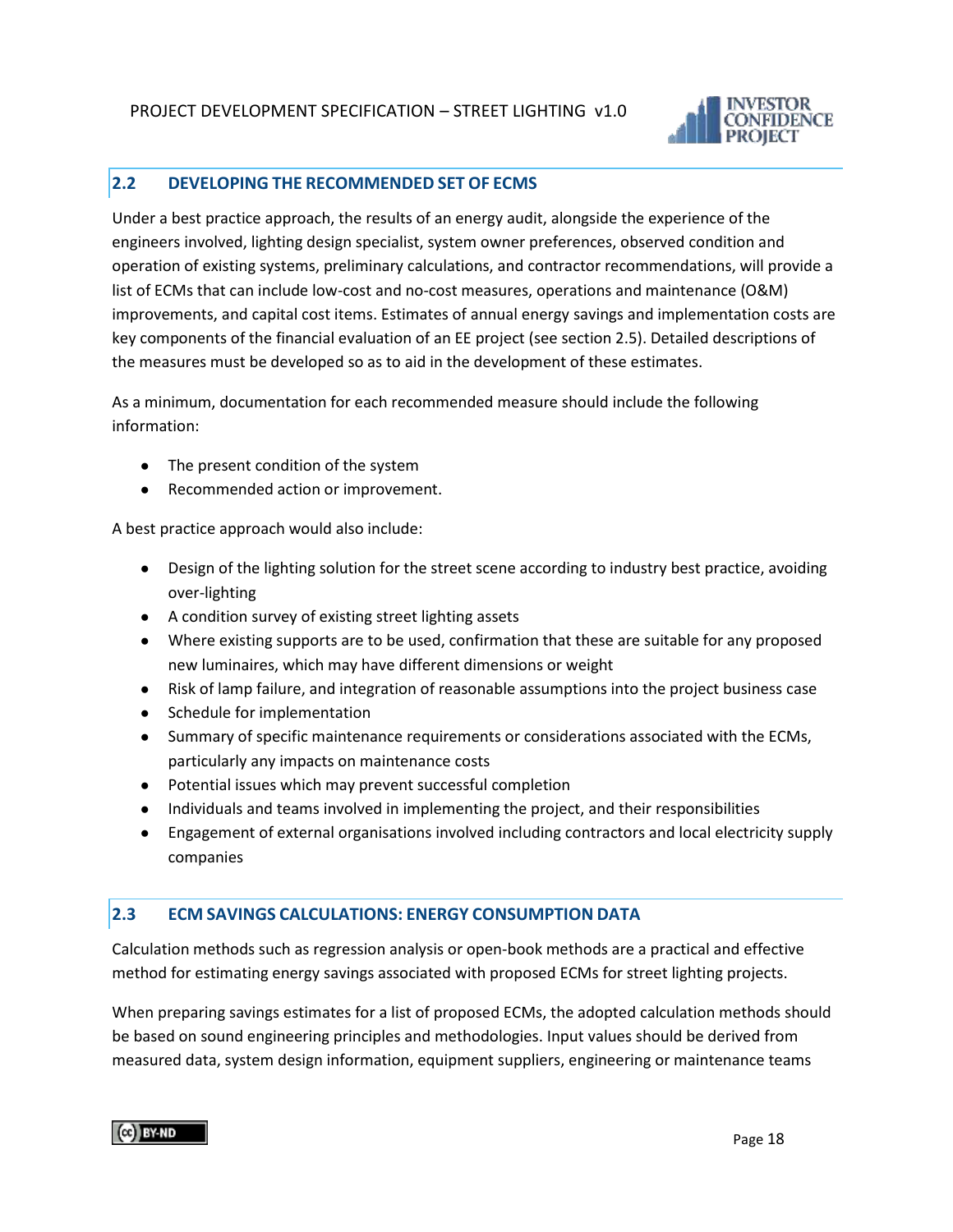

and on-site observations. For each ECM, the calculation methodology, formulas, inputs, assumptions and their sources need to be clearly documented.

References such as the IPMVP Guidance and *EN 16212:2012 Energy Efficiency and Savings Calculation, Top-down and Bottom-up Methods (section 6)* provide detailed guidelines for calculation methods and best practices. Vetted resources for calculation tools, particularly those that are nationally recognised, can be used or referred to as models for calculation methods.

When developing spreadsheet-based savings calculations, assumptions and values should never be "embedded" in formulas. The formulas should use cell references for constants, assumptions and other inputs. These inputs should be clearly defined, calculations explained, and associated units noted elsewhere in the spreadsheet. This clear, consistent, "open book" approach is critical to the quality assurance process.

Each ECM calculation should contain sufficient explanation such that (with the necessary input information) a reviewer can reconstruct the calculations. This explanation should include documentation of the formulas used, as well as any assumptions and their sources.

Inputs for the savings calculations may be derived from the outputs of an energy audit. However these are determined, each of these inputs is critical to the accurate estimation of energy savings and should always be conservative, especially if they are less well defined or unknown. Operational and performance data also provide key inputs to inform and bound the savings calculations. These data can be obtained from functional performance tests or short-term monitored data, and can help define or demonstrate opportunities or deficiencies in operation or performance.

If third-party proprietary calculation tools are used, sufficient documentation must be included to validate unbiased assessment of energy savings estimates. This documentation should include sources such as calculation methodology, white papers and independent testing results of the application. Caution should be applied when using any tools provided by a retailer or manufacturer to estimate the energy savings associated with their product.

Estimated energy savings should always be compared to estimated or measured energy end-use consumption to ensure that the estimated energy savings are reasonable. They should also be compared to simple estimation efforts or previous energy savings estimates. This ensures figures are credible and provides an elementary level of quality assurance.

# <span id="page-18-0"></span>**2.4 ECM SAVINGS CALCULATIONS: ESTIMATED ANNUAL PERFORMANCE PERIOD ENERGY CONSUMPTION**

When preparing savings estimates for a list of proposed ECMs, the adopted calculation methods should

CG BY-ND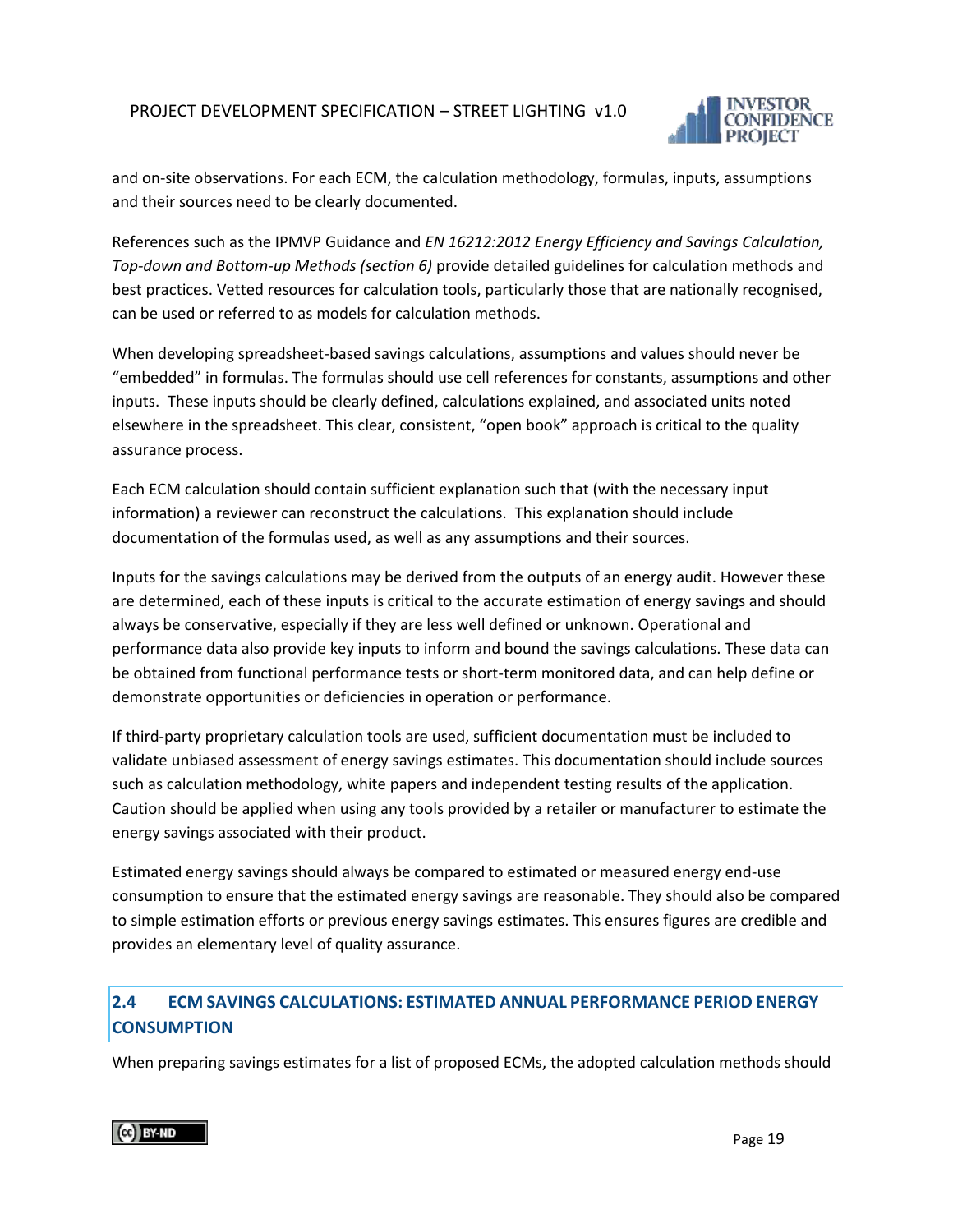

be based on sound engineering principles and methodologies. This is also true for savings calculations produced using a deemed savings approach.

Deemed savings should be calculated following the method outlined in section 1.6, using a proposed project inventory and total annual operational hours calculated under the proposed operation of the new scheme. The final output should be a calculated and well documented estimated annual performance period energy consumption.

Each ECM calculation should contain sufficient explanation such that (with the necessary input information) a reviewer can reconstruct the calculations. This explanation should include documentation of any formulas used, as well as any assumptions and their sources.

Estimated energy savings should be compared to benchmark data or rules of thumb to ensure that the estimated energy savings are reasonable. They should also be compared to simple estimation efforts or previous energy savings estimates. This ensures figures are credible and provides an elementary level of quality assurance.

#### <span id="page-19-0"></span>**2.5 FINANCIAL SAVINGS CALCULATION BASED ON ENERGY TARIFF**

Conversion from energy savings to cost savings must be based on the appropriate local utility rate schedule in effect at the time:

- Measurement-based approach: where time-of-use charges are in effect, ensure each rate is applied to the appropriate portion of energy consumption, in order to develop cost savings
- Deemed savings approach: where time-of-use charges are in effect, apply each rate to the appropriate portion of energy consumption, in order to develop cost savings.

#### <span id="page-19-1"></span>**2.6 INVESTMENT CRITERIA AND PACKAGE**

Different owners, investors, and programs will each have their own financial metrics, criteria, and requirements in order to help ensure that their investment goals are met. ICP's goal is to create confidence in project energy performance but does not take a position on which financial metrics or criteria should be used to evaluate a potential investment. ICP also does not require or promote any specific financial "hurdle rate" such as a specific payback or Savings to Investment Ratio.

Determining which financial metrics are important to the investors when assessing the financial performance of a proposed project should be the first step in the investment criteria process. In these discussions, the project team should also attempt to discover any specific metric requirements (such as payback less than 5 years or an Savings to Investment Ratio of greater than 1) as well as figures that are

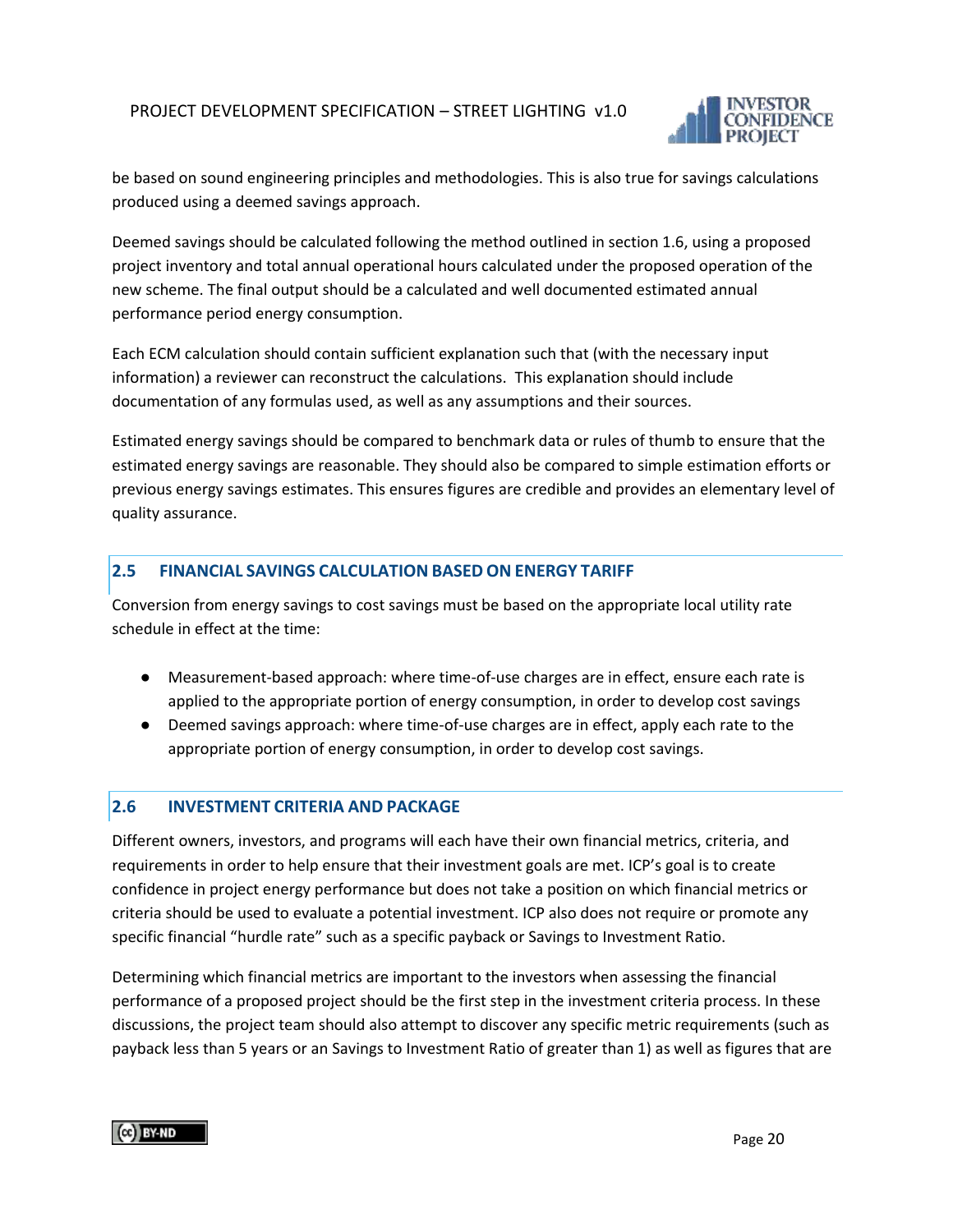

required for calculations such as discount rates. Once these preferences are uncovered, it is then the responsibility of the project development team to provide the necessary data and calculations that will allow the investors to evaluate the project's potential according to their preferences. The metrics used should be properly defined and calculated using accurate implementation costs, estimated savings, available incentives, effective useful life, escalation rates, interest rates, discount rates, cost of capital, lease terms, and other appropriate financial inputs.

Accurate cost estimation for the proposed ECMs represents a critical component that is used to financially evaluate a proposed EE project. Sound cost estimates are the basis for developing return on investment criteria and to prepare a clear, realistic financial package.

At the feasibility stage, initial quotes may be obtained from the contractor, provided a minimum of three are used. It is recommended that the project use contractors experienced in street lighting system upgrades. Alternatively, cost estimates may be based upon the engineer's experience with previous projects of similar nature and scope. Either of these approaches can be used to rank improvements and determine which measures will be included in a final bid package.

Ultimately, however, the final investment package should have pricing based upon bids that represent the price for which a contractor has committed to make the improvements. Cost estimates during the calculation phase must include as applicable:

- A construction feasibility review indicating which measures will be included, description of construction methods, allowable working hours, impacts on public access and safety, access points for bringing in any large equipment, permits required, and possible environmental issues.
- Categories and multiple line items for all necessary trades, i.e. civil (structural and site work), electrical, environmental (hazardous material mitigation), provision of temporary services as necessary. Underlying lists or spreadsheets which include cost information must be submitted.
- All lines by trade must include labour and materials. "Labour" can be specified by budgetary allowance rather than by hours and hourly rates.
- Operation and maintenance costs throughout the life of the project.
- Line items for professional fees, engineering, commissioning, construction management, permitting, measurement & verification, contractor overhead and profit (O&P), and contingency. These are typically estimated as percentages of the total implementation costs.
- Costs may need to be split into total cost and incremental cost, depending on the audience and the investment contemplated. The incremental cost is the additional cost of installing the energy efficient system or piece of equipment compared to the baseline cost, or non-energyrelated investment. For example, utility incentives are often based on incremental cost.

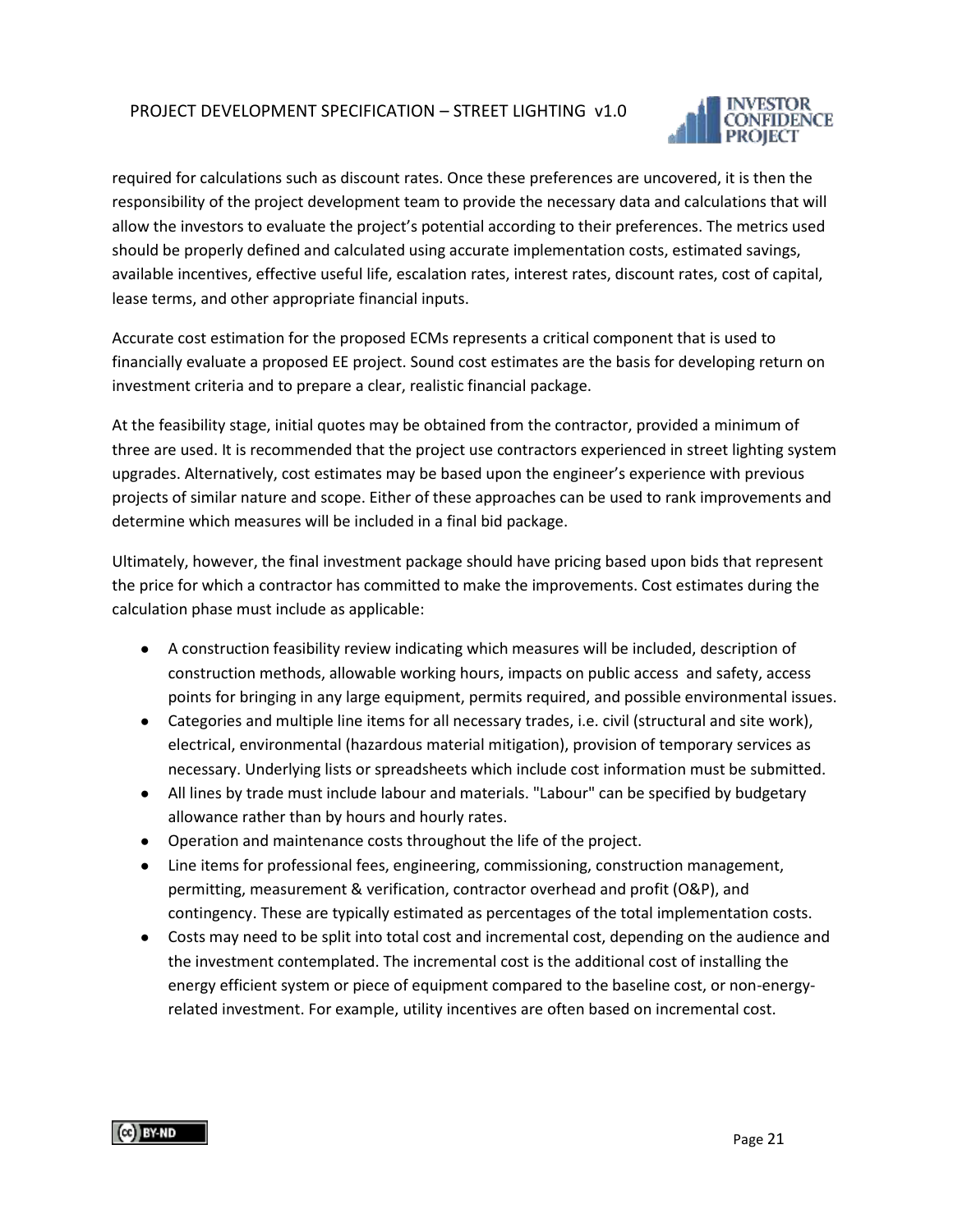

● Estimated equipment useful life expectancy and equipment degradation are required, and should be included to assess the overall economic performance of proposed retrofits. These estimates should be conservative and based on accepted values.

# <span id="page-21-0"></span>**2.7 REPORTING**

An industry-accepted format should be used for reporting project analysis results should be set out in such a way that the methods used - with regards to data collection, site survey approach, inclusion/exclusion of ECMs, savings calculations - are clearly set out and justified. The report should be clearly written, and contain an executive summary which ideally contains technical and non-technical sections, background and context for the audit, facility energy use summary, ranked ECM list, conclusions and recommendations.

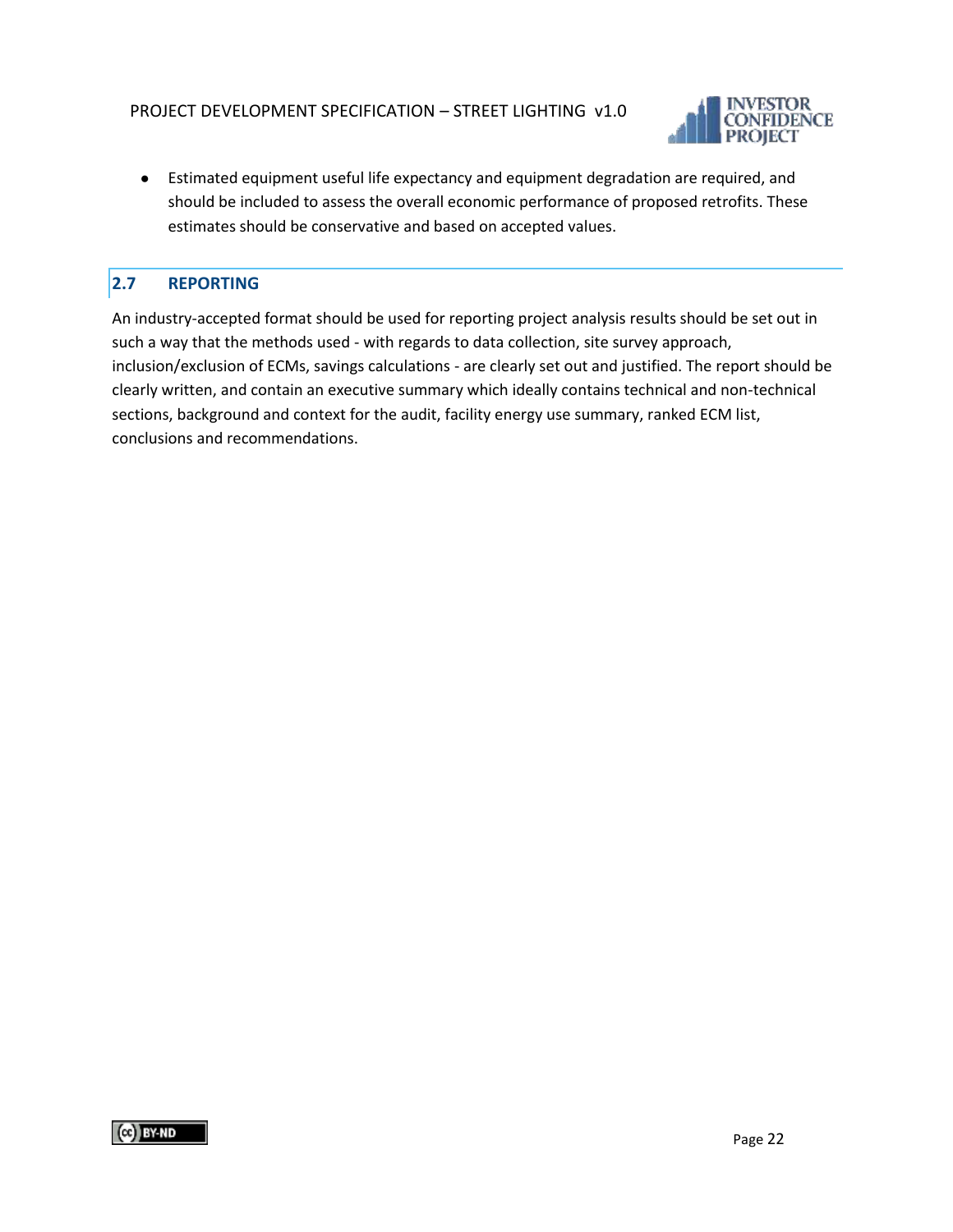

# <span id="page-22-0"></span>**3.0 DESIGN, CONSTRUCTION AND VERIFICATION**

#### <span id="page-22-1"></span>**3.1 OVERVIEW**

This part of the process focuses on the engineering, implementation and operational performance verification phase of the project. The key objectives here are to ensure that the project is designed and implemented as intended by providing oversight to the design as well as general oversight during construction. The submission of designs, equipment, performance specifications and installation plans should all be carefully reviewed to ensure compliance with the proposed project and the stakeholder's requirements.

The term "operational performance verification" (OPV) is used specifically for retrofit or energy efficiency upgrade projects to distinguish the activity from "comprehensive" commissioning. OPV focuses on the commissioning activities specific to the ECMs, rather than involving the commissioning of the entire system.

An important part of the OPV process is ensuring that roles, responsibilities, expectations, timelines, communication and access requirements have been established. Furthermore, it should be confirmed that arrangements have been made regarding inspections, operational performance verification activities, testing, training, acceptance criteria, operations, maintenance and monitoring requirements, and that M&V guidelines are being met where required.

A qualified OPV Specialist who meets the qualification or experience requirements set out in the protocol should be appointed to manage the process, either under an in-house role or using a third party. Although there are advantages to appointing an in-house representative, the use of a third party is recommended to avoid conflicts of interest and to take advantage of specialised skills.

The quality assurance (QA) process should provide unbiased recommendations for fast and fair resolution of any project related issues that might arise during design and/or construction. The QA assessor should work closely with the OPV Specialist, stakeholders and project development/construction teams to ensure that the project is completed on time and within budget.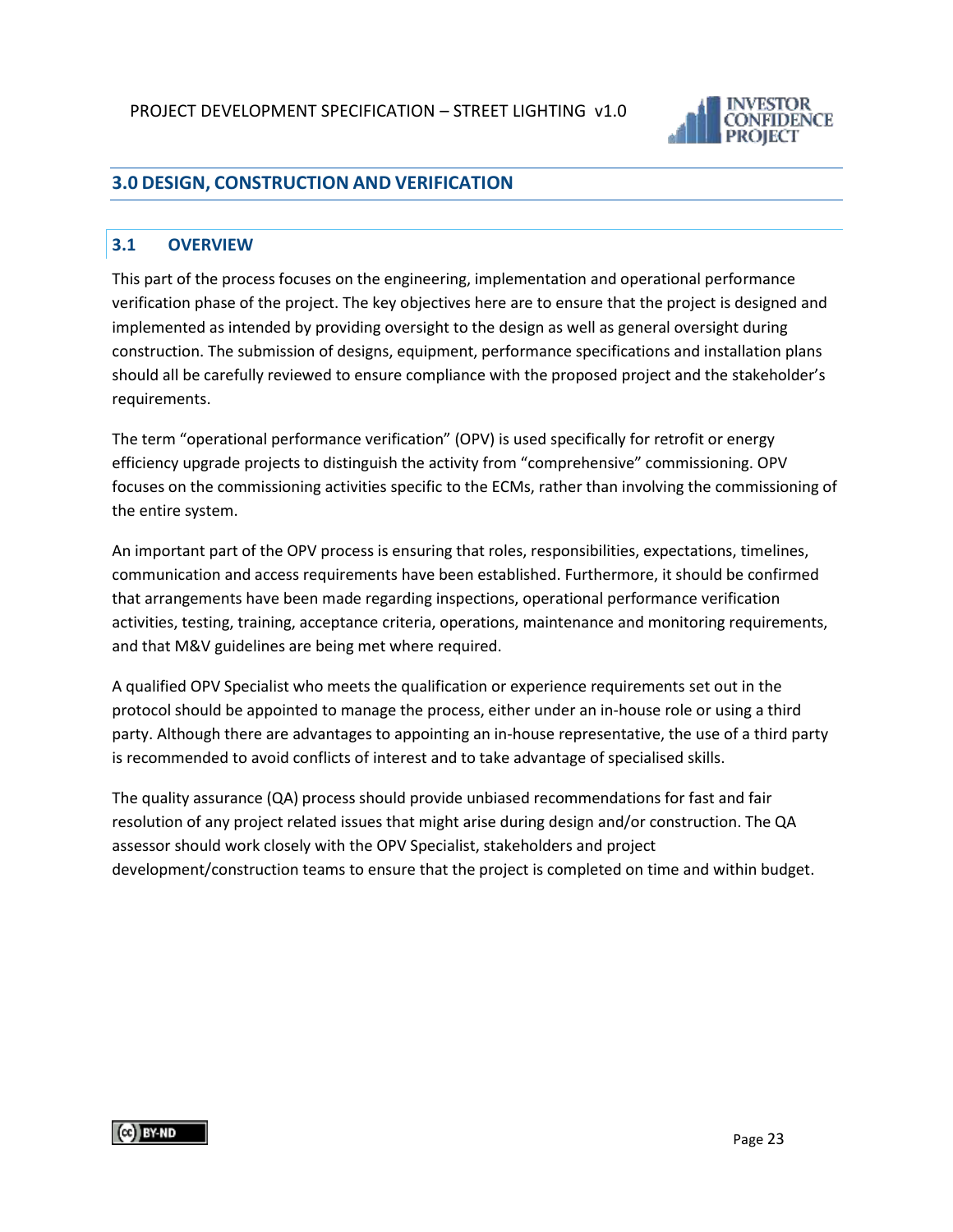

| <b>Element</b>                            | <b>Section</b> | <b>Protocol</b> |
|-------------------------------------------|----------------|-----------------|
| Operational Performance Verification Plan | 3.2            |                 |
| Training                                  | 3.3            |                 |
| Systems Manual (if one already exists)    | 3.4            |                 |

The following elements apply to both the measured-based and deemed savings variants of the protocol:

#### <span id="page-23-0"></span>**3.2 OPERATIONAL PERFORMANCE VERIFICATION PLAN**

The OPV effort begins with the development of an OPV plan. The plan should be developed preconstruction, and should describe the verification activities and target energy budgets associated with the project and the individual ECMs.

The plan should also describe any data logging, control system trending (analysis of historical data and using it to predict future performance), functional performance tests, spot measurements, or observations that will be used to establish both baseline operation as well as post-construction operation, to demonstrate post-project and ongoing performance improvements.

The OPV process itself, led by the OPV Specialist, should include consultation with the energy audit team (if used), monitoring of designs, submittals and project changes, and inspections of the implemented changes. It also includes the responsibility for and means of reporting deviations from design and projected energy savings to the project owner. If the collected post-installation data, testing results, or other observations indicate underperformance or a lack of potential continued performance, the OPV Specialist needs to:

- Help the customer / project development team fully install the measure properly and then reverify its performance; or
- Work with the project development team to revise the ECM savings estimates using any actual post-installation data and associated inputs.

Successful OPV is achieved by applying traditional commissioning methods to the measures and affected systems involved in the project, and supplementing these methods with more data-driven activities, such as data logging, trending, and functional performance testing, as appropriate.

The level of effort required to verify proposed ECMs will vary. Measures that are well-known or have relatively low expected savings, and measures whose savings are fairly certain may only warrant installation verification. That is, visual inspection to ensure that the measures have been implemented

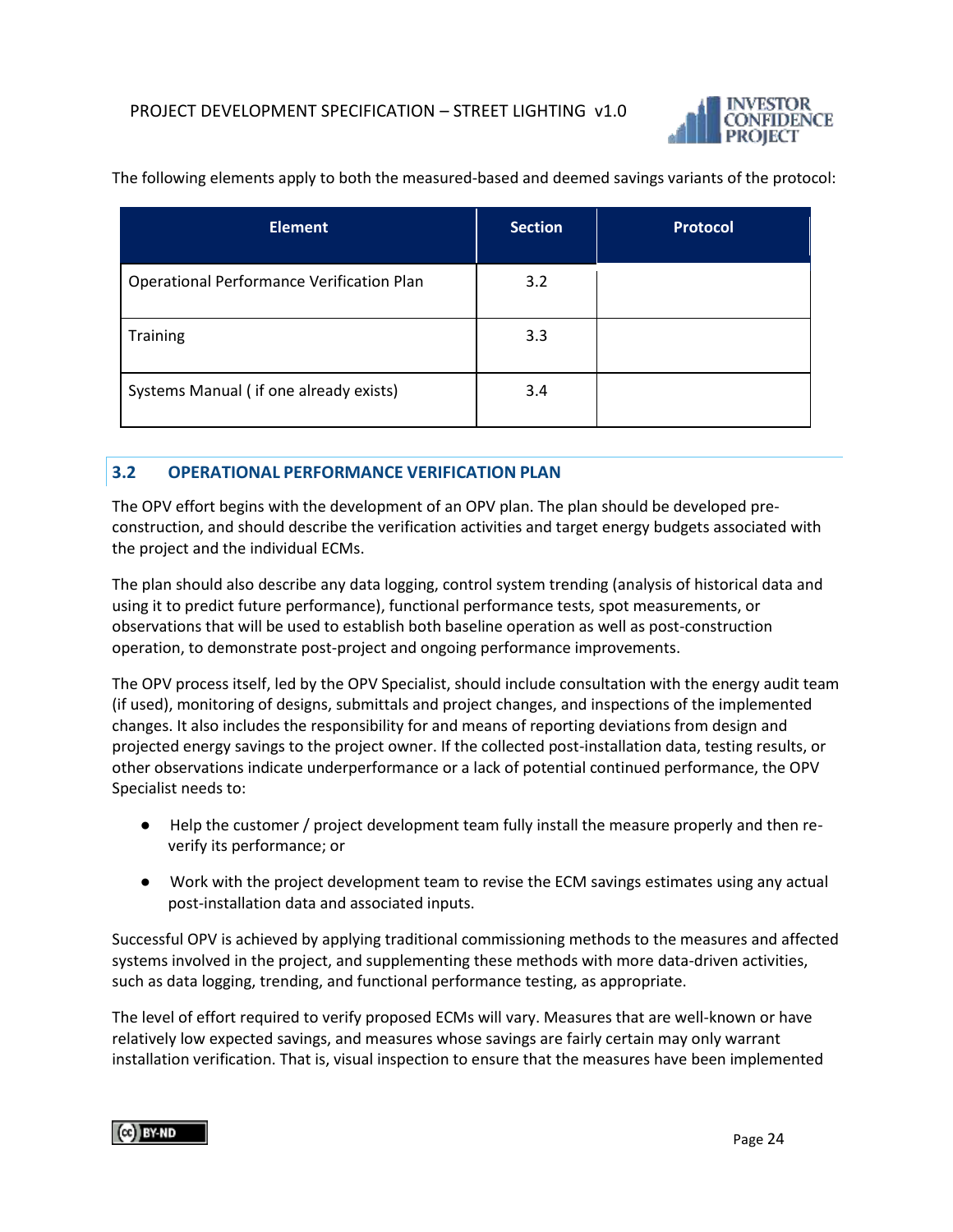

properly. Measures with greater savings at risk or greater uncertainty will require a greater depth of OPV, such as sample spot measurements of upgraded lamps, short term performance testing, and the collection and analysis of post-installation performance data.

Where a deemed savings approach is being taken, a visual inspection of installed assets will suffice. For projects using a measurement-based approach, the M&V method being employed may also affect the OPV approach taken. That is to say, if an Option B M&V approach is being employed, where all key parameters associated with the ECM are to be measured, then a simpler visual inspection may suffice for OPV. However, if an Option A or Option C approach is being employed, then a more thorough OPV approach should be utilised to verify ECM functionality.

Typical OPV approaches include:

- Visual inspection verify the physical installation of the ECM; applied when ECM operation is well understood and uncertainty or anticipated relative savings are low.
- Spot measurements measure key energy consumption parameters for ECMs or a sample of ECMs; applied when ECM performance may vary from published data based on installation details or load, or anticipated relative savings are low.
- Functional performance testing test functionality and proper control; applied when ECM performance may vary depending on load, controls, or interoperability of other systems or components, and savings or uncertainty are high.
- Monitoring/data logging install temporary or permanent monitoring or data logging equipment and analyse data; applied when ECM performance may vary depending on loads, and savings or uncertainty are high.

Concise documentation should be provided that details activities completed as part of the OPV process and significant findings from those activities – this is the OPV report, and is required where appropriate to the scale and nature of the proposed project. If required, this documentation should be continuously updated during the course of a project.

#### <span id="page-24-0"></span>**3.3 TRAINING**

Training of the system operators may be one of the most important factors in determining the operational performance and persistence of energy savings. Without proper understanding of any new central management systems, the skills to operate the systems correctly, and a plan regarding how to resolve or report issues, it will be impossible for an energy efficiency project to succeed and perform optimally over time.

The operating staff should be involved with all relevant OPV activities, from planning through to implementation. Assisting with the OPV process provides critical on-the-job training, and ensures familiarity with the new systems and installed ECMs.

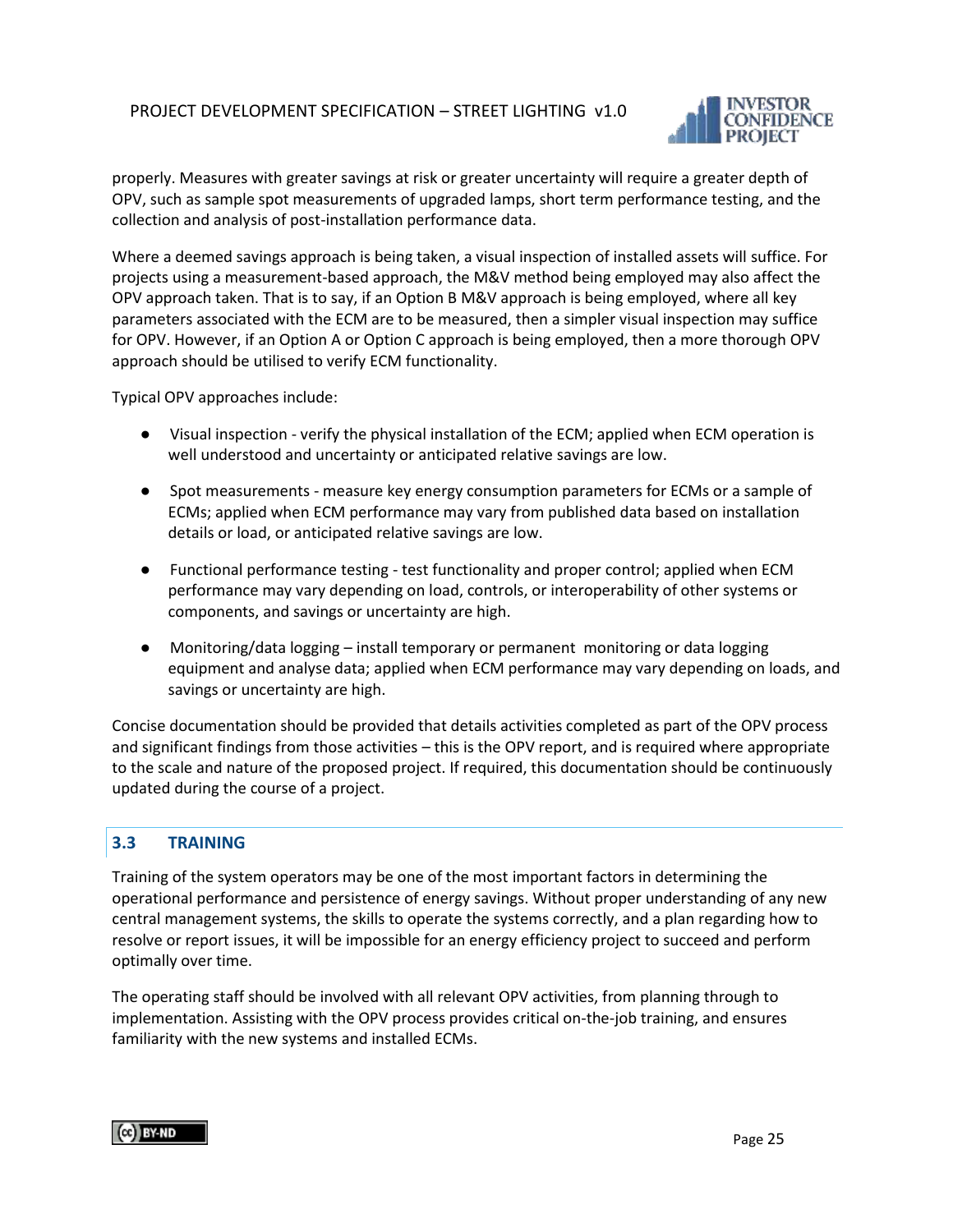

Where appropriate to the nature of the proposed ECMs, the OPV plan should contain provisions for the training of the operating staff. A well-developed training plan should then be created during the Performance Period, and supported by comprehensive system documentation. This should extend to any Central Management System (CMS) installed, and any interaction with ancillary (non-lighting) equipment (shown in table 1 in the street lighting protocol.) The training sessions should cover the changes arising from the energy efficiency project and the implemented ECMs. They should be developed and delivered by the consultants, vendors, and contractors.

The training associated with the OPV activities can be combined with the training performed as part of the OM&M efforts. Taken as a whole, they will provide a thorough understanding of the proper operation of any new systems and how to diagnose and respond to issues that may arise over time. Key points to be covered by the OPV and OM&M training may include:

- Thorough descriptions of the ECMs implemented, and descriptions of improved performance generated by these ECMs
- Review of the OPV plan (where required)
- Objectives for the investor with respect to the ECMs
- Energy performance targets
- Operating schedules and owner's operating requirements
- Ongoing data analysis, and investigation process and methods used to identify issues and deficiencies in performance – this should include the use of diagnostic methods and instruments for maintenance associated with the ECMs, and the means for collecting, analysing and storing data
- O&M requirements needed to ensure persistence of performance and savings (service, corrective maintenance and preventative maintenance tasks, and associated schedule of these tasks)
- Operator roles and responsibilities to maintain persistence of performance and savings, and methods for responding to or reporting issues
- Relevant health and safety issues and concerns
- Special issues to maintain warranties

#### <span id="page-25-0"></span>**3.4 SYSTEMS MANUAL**

In general, a Systems Manual contains information and documentation regarding system design and construction, commissioning, operational requirements, maintenance requirements and procedures, training, and testing. The document is intended to support system operation and maintenance, and to optimise the systems over their useful lives. Specifically, it includes technical instructions to ensure systems and equipment reach their optimum performance according to their technical specifications, and to ensure that they are preserved in, or restored to, a state where they can function in their optimum state.

Provisions for updating an existing Systems Manual should be included in the OPV plan developed during the Certification Period. If one does not exist, then a new manual is not required. However, provisions must be made to provide a full inventory of the installed equipment, as a minimum.

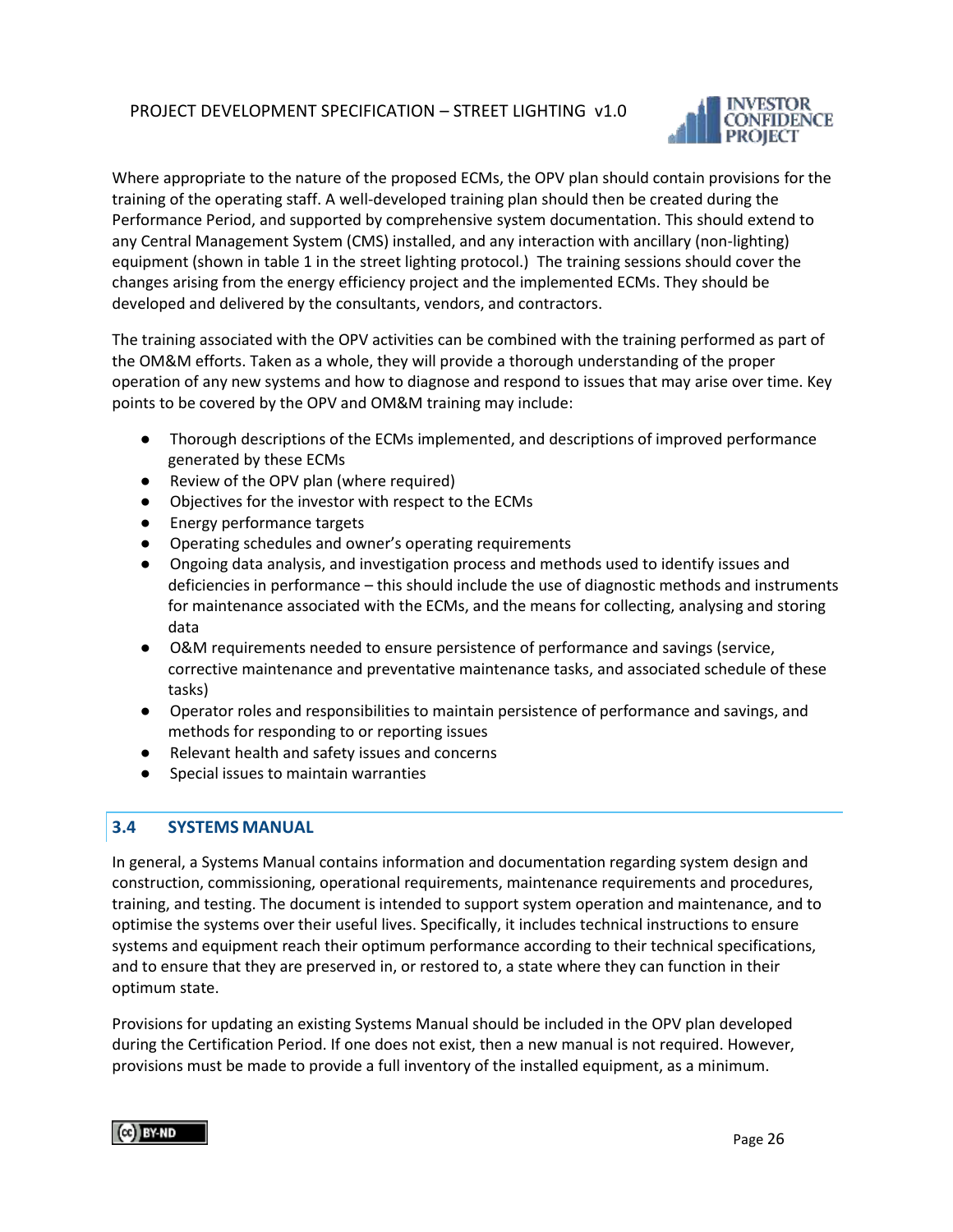

The Systems Manual, which will be updated during the Performance Period, should document the modified systems and equipment involved with the energy efficiency project as well as being comprehensive yet concise so that it is usable to the involved personnel. It should also include the following information as appropriate (defined in more detail in *EN 13460:2009 Maintenance – Documents for maintenance*):

- System design and installation: owner's project requirements (OPR) / current system requirements; basis of design (BOD); and installation / project record documents
- System information: specifications; approved submittals; coordination drawings e.g. system schematics, circuit diagrams; asset inventory; manufacturer's operation and maintenance information; warranties; as well as contractor / supplier listing (including components lists and spare parts lists) and contact information
- System operations: operating plan; organisational structure, including roles and responsibilities; system and equipment operating schedules; sequences of operation; limitations and emergency procedures actions; maintenance procedures, checklists and records; maintenance schedules; record of maintenance costs; instrument/meter calibration procedures and logs; ongoing commissioning procedures; cleaning plans and procedures; utility measurement and reporting
- Training: plans and materials; training records; training for ongoing system manual updating
- Commissioning process report: commissioning (or OPV) plan; design and submittal review reports; testing reports, permits and inspections, and certificates; commissioning (or OPV) progress reports; issues and resolution logs; item resolution and open items

The development of the manual should be coordinated with operations and maintenance personnel so that it best serves their needs. In addition to containing system operating procedures associated with the equipment, the manual should also provide details regarding ongoing optimisation of the systems, and a clear process and responsibility matrix for addressing issues.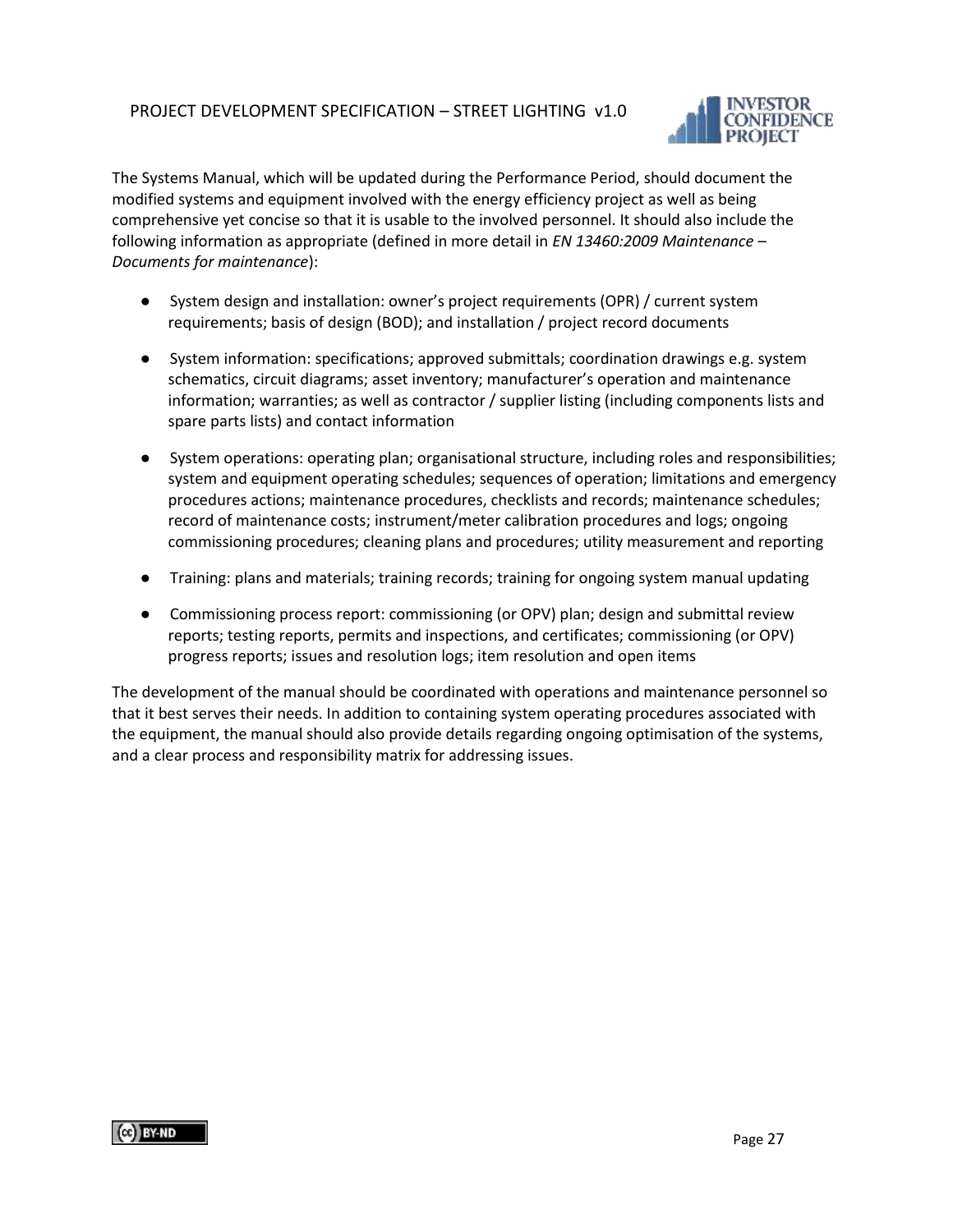

# <span id="page-27-0"></span>**4.0 OPERATIONS, MAINTENANCE AND MONITORING**

#### <span id="page-27-1"></span>**4.1 OVERVIEW**

The primary objective of the Operations, Maintenance and Monitoring stage is to ensure the savings associated with the ECM persist over the lifetime of the project. The QA process must ensure that an appropriate and reasonable practice has been selected and developed to monitor energy system performance, and that corrective action plans have been developed to ensure "in specification" energy performance. This OM&M practice can vary in scope, and may involve ongoing commissioning, monitoring-based commissioning, performance-based monitoring (fault detection and diagnostics), periodic recommissioning, system or equipment re-tuning, or periodic inspections.

General guidance on Operations and Maintenance can be found in *Operations & Maintenance Best Practices: A Guide to Achieving Operational Efficiency, Federal Energy Management Program, 2010*. This document sets out five key principles associated with integrated, successful O&M: operations, maintenance, engineering, training and administration. The document also provides guidance on best practice O&M for lighting technologies, including how to ensure persistence of energy savings for them.

General guidance on monitoring and reporting on energy performance, including types of monitoring methods and reports, and types of energy performance indicator targets, can be found in *ISO 50006:2014 Energy Management Systems – Measuring Energy Performance Using Energy Baselines and Energy Performance Indicators.* More specific guidance can be found in *CIE Technical Report 154:2003: The maintenance of outdoor lighting systems.*

The following elements apply to both the measured-based and deemed savings variants of the protocol:

| <b>Element</b>                                              | <b>Section</b> | Protocol |
|-------------------------------------------------------------|----------------|----------|
| <b>Operations, Maintenance and Monitoring</b><br>Procedures | 4.2            |          |
| Training on OM&M Procedures                                 | 4.3            |          |
| Operator's Manual (if one already exists)                   | 4.4            |          |

#### <span id="page-27-2"></span>**4.2 OPERATIONS, MAINTENANCE AND MONITORING PROCEDURES**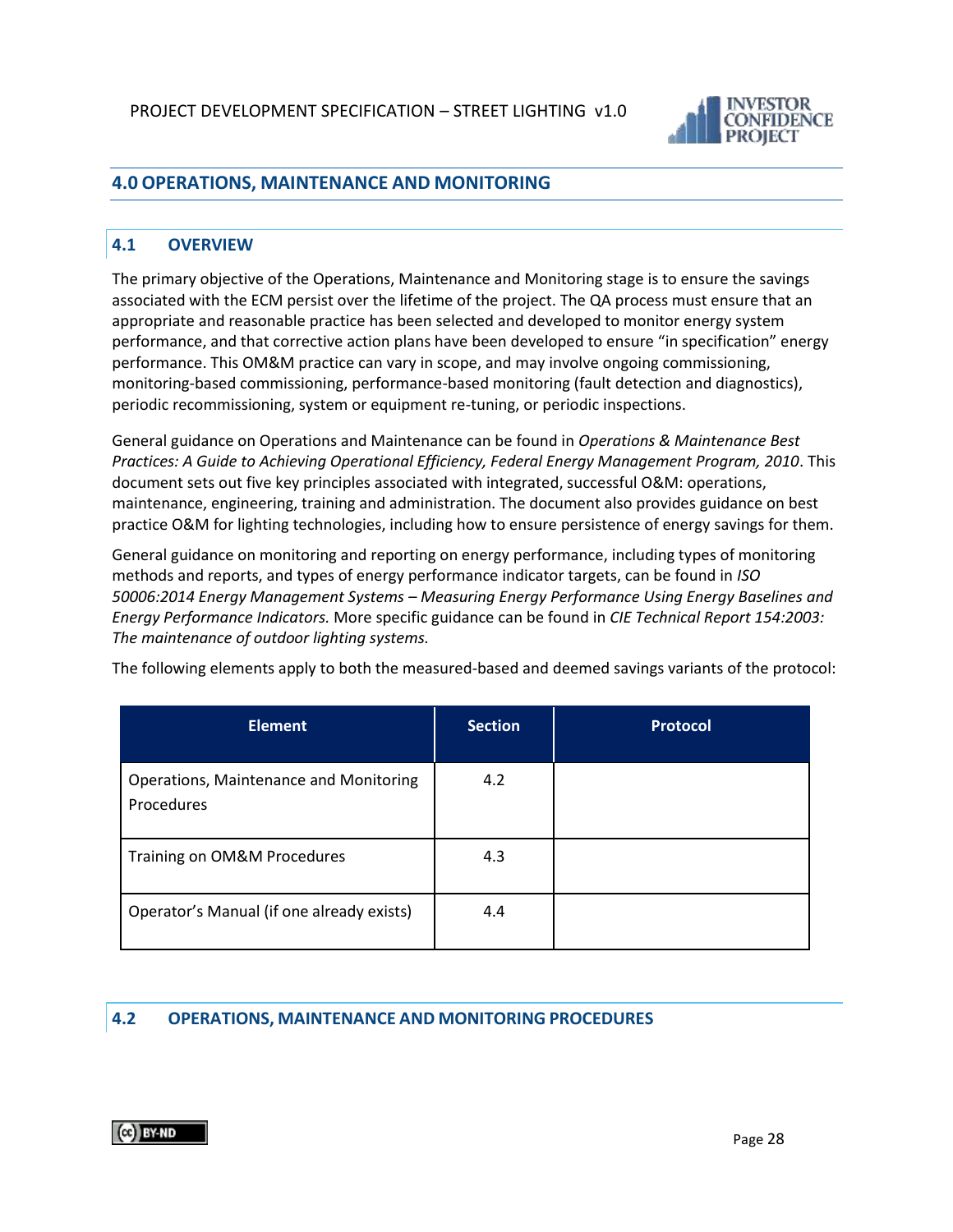

Operations, Maintenance & Monitoring (OM&M) and system performance tracking are a process of continuous improvement, and involve tracking, analysing, diagnosing and resolving issues involving energy-consuming systems. While the focus from an energy efficiency project perspective is on energy performance, good OM&M processes involve a proactive strategy for maintaining system functionality while optimising energy performance. Development of specific OM&M procedures can provide clear direction to the system's operations and maintenance staff, empowering them and providing specific methods for identifying, analysing, and resolving issues.

An OM&M plan needs to be developed during the Certification Period. The plan needs to address the overall OM&M process which should involve the following key components:

- 1. *Data collection and performance tracking* energy-consuming system performance data is tracked along with energy consumption data. This may be automated through a Central Management System (CMS), or may be a product of manual inspections of the system.
- 2. *Diagnosing issues and identifying solutions* while automated tools can help facilitate issue diagnostics and the development of solutions, the skill, knowledge and training of operational personnel, supplemented by the assistance of service contractors, are critical components in diagnosing issues successfully and identifying appropriate solutions.
- *3. Resolve issues and verify results* issues should be resolved in a manner that addresses risks to functionality, and also considers and optimises energy performance.

A strong OM&M management framework needs to clearly set out how automated or manual tools or processes are to be used, and provide the guidance, training and support necessary to extract, interpret and act on the data and analysis results. This management framework should dedicate resources to the OM&M effort by establishing roles and responsibilities and assigning them to the appropriate team member. The framework must set quantifiable performance goals, determine accountability, and define the performance tracking methods.

#### <span id="page-28-0"></span>**4.3 TRAINING ON OM&M PROCEDURES**

The OM&M specific training practices described here should be combined with the training efforts and best practices described in section 3.3.

Proper operation, maintenance practices, and monitoring are essential to the ongoing energy-efficient performance of the street lighting system. For example, the overriding of controls due to lack of understanding, or diminished performance due to improper maintenance, are common issues that can affect system energy performance over time, and jeopardise the financial performance of an energy efficiency project. The proper training of the system operators represents a critical component of the OM&M process, and helps avoid these issues.

In conjunction with the training associated with the OPV efforts, provisions to develop a training plan must be included in the OM&M plan developed during the Certification Period. It should be specific to the OM&M tasks, and appropriate to the nature of the proposed ECMs. The training should, at a

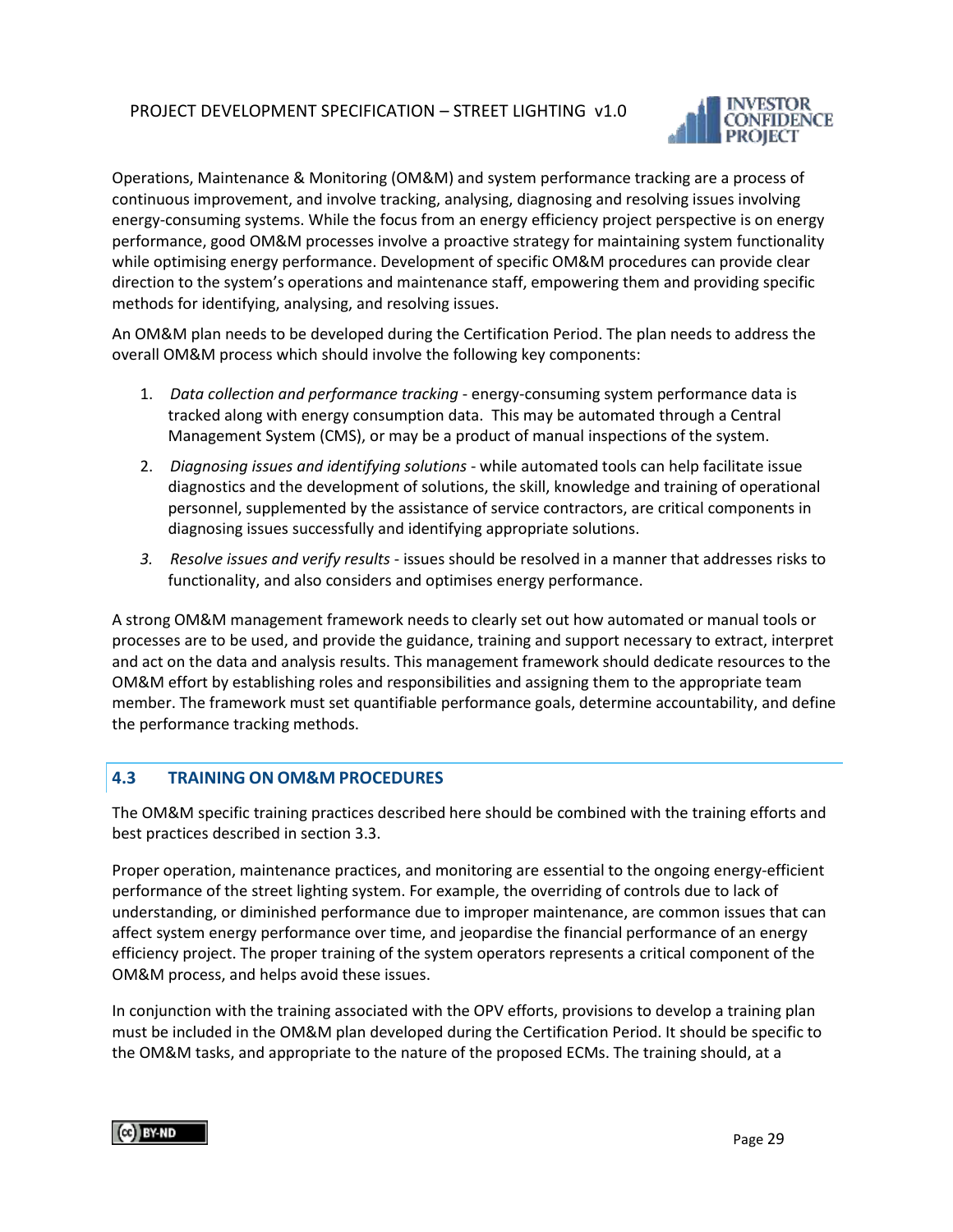

minimum, cover the following OM&M components where appropriate to the nature of the proposed ECMs:

- *Management structure* Development and structure of the management, responsibility and reporting structure and its components, including operations, maintenance, engineering, training, and administration.
- *ECM maintenance* Responsibility for the operation, maintenance, repair and replacement of each ECM.
- *Reporting* Reporting requirements for O&M activities and their frequency, including submission of ECM-specific O&M checklists.
- *Manuals*  Review of the Operator's/Systems Manual(s).
- *Automated management* Integration of the ECMs into a computerised maintenance management system.
- *Issue resolution* Discussion of potential issues that can adversely affect operation or savings persistence, and a review of the process to address or report identified issues.

A properly designed O&M programme, and associated training, must include predictive maintenance best practices. Predictive maintenance attempts to detect the onset of a degradation mechanism with the goal of correcting that degradation prior to significant deterioration in the component or equipment. Training as it is applied to predictive maintenance is particularly important, as it is continuously becoming more sophisticated and technology-driven.

Predictive maintenance can incorporate many different approaches, and the following should be considered for inclusion in the O&M management structure, with associated training: performance monitoring, visual inspection and electrical monitoring. A Central Management System (CMS) may provide some of this functionality.

The OM&M activities will include a method to monitor and assess the ongoing performance of the installed ECMs. This may include periodic inspections, or remote management and monitoring systems. As part of the training curriculum, the system operators must be trained on how to utilise and interpret systems in place to monitor the ECMs and associated systems, and how to respond to issues identified as a part of this process. The system operators represent the "first line of defence" against performance degradation, and their proper understanding of the monitoring systems and analysis tools represent key contributors to an energy efficiency project's success.

Where available, nationally recognised competency-based training and certification programmes should be used to formally educate system operators on the proper operation and maintenance of systems in place. Staff should be encouraged to pursue and obtain relevant education and certifications.

#### <span id="page-29-0"></span>**4.4 OPERATOR'S MANUAL**

For street lighting projects, any existing Operator's Manual should be updated; if one does not exist, then a new manual is not required. Provisions for the updating of an Operator's Manual must be included in the OM&M plan developed during the Certification Period. In many cases, the Operator's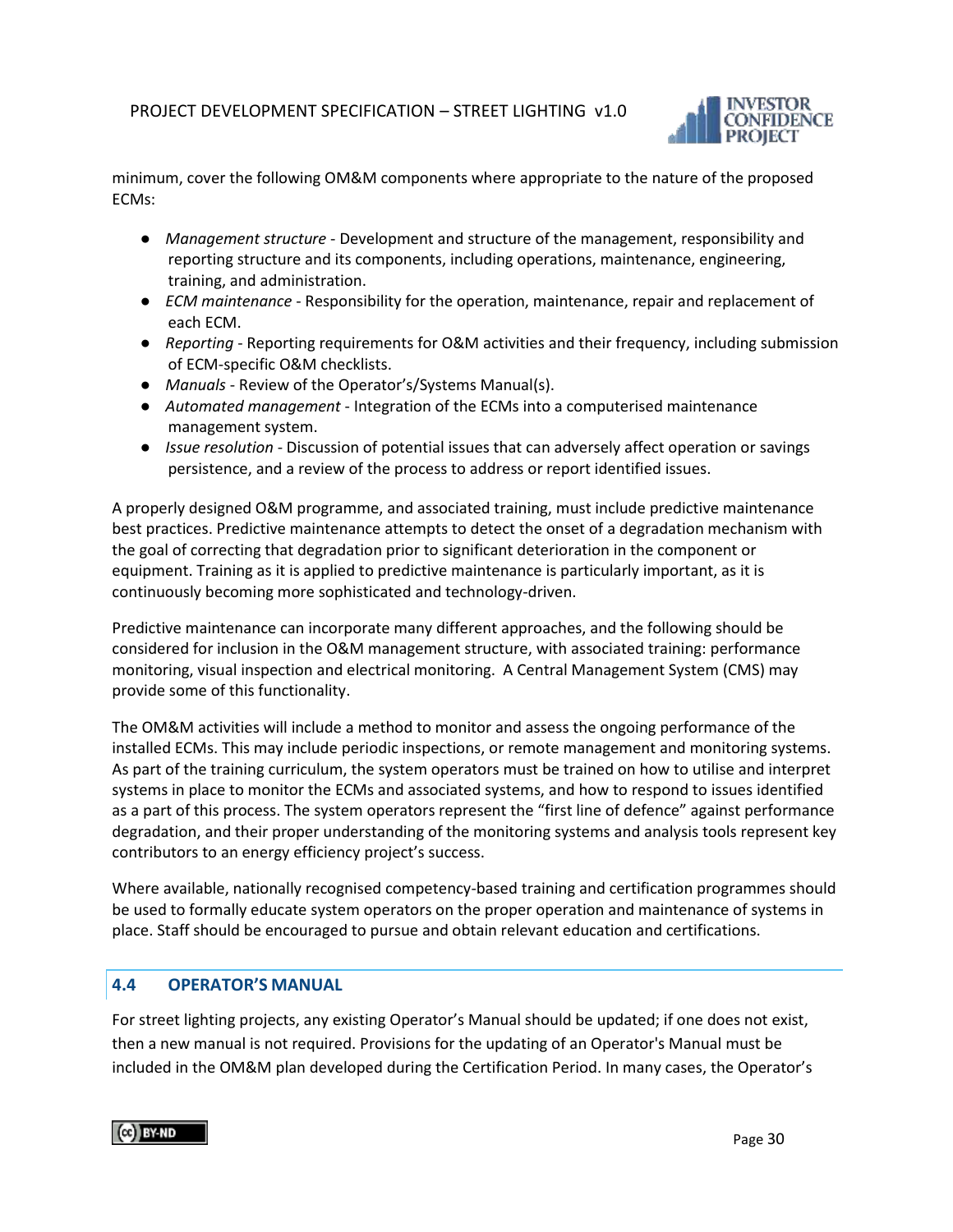

Manual and Systems Manual can be combined into one document to be used by the operations and maintenance personnel. In this case, the requirements described in section 3.4 of this Specification should be adhered to for development of this document. Otherwise, these two Manuals can be developed as two separate documents.

The Operations and Maintenance sections of the Systems Manual, or the separate Operator's Manual, should contain the following information as appropriate:

- Photographs
- Reduced-size as-built drawings and schematics
- List of major equipment
- Invoices for major equipment purchases and repairs
- Equipment locations
- Control system logic
- O&M instructions; training materials

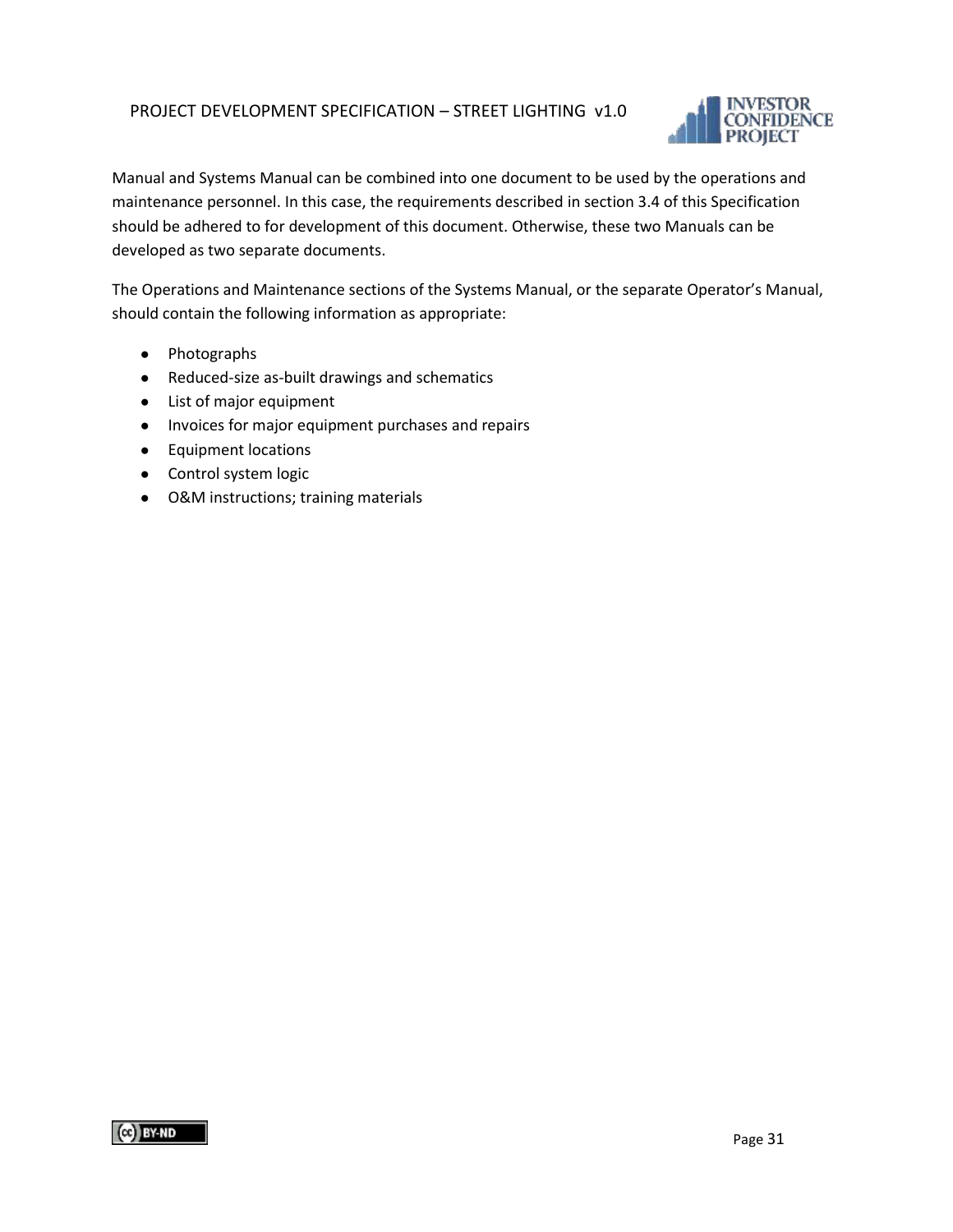

# <span id="page-31-0"></span>**5.0 MEASUREMENT AND VERIFICATION**

#### <span id="page-31-1"></span>**5.1 OVERVIEW**

All Measurement & Verification (M&V) efforts involve reliably quantifying the savings from energy conservation projects (or individual ECMs) by comparing the established baseline with the postinstallation energy performance and use, normalised to reflect the same set of conditions.

The measurement-based variant of the ICP Street Lighting protocol (see section 1.0) supports the use of Option A (*Retrofit Isolation: Key Parameter Measurement*), Option B (*Retrofit Isolation: All Parameter Measurement*), and Option C (*Whole Facility*), as defined by the IPMVP, as well as a compliant deemed savings methodology.

For most M&V efforts, non-routine adjustments need to be made to the baseline to reflect unanticipated changes in energy use due to factors other than the installed ECMs after the retrofits have been completed. These items need to be calculated and subtracted from or added to the baseline, so that it can be accurately compared to the post-retrofit energy use.

The QA Assessor will review the M&V Plan during the Certification Period. Under a best practice approach, the QA Assessor will continue their role during the Performance Period - activities will include verification inspections, baseline development review, review of proper application of adjustments (routine and non-routine), review of monitoring equipment, collected data review, and review of the calculations performed to quantify verified savings. Review of M&V reports, baseline adjustments and Deemed Savings plans will also be necessary throughout the duration of the Performance Period.

While the deemed savings variant of the protocol is not based on the IPMVP, many of the same principles and procedures apply in successfully implementing the deemed savings method. The table below indicates which elements described in this document apply to each approach:

| <b>Element</b>                              | <b>Section</b> | Measurement-based | <b>Deemed Savings</b> |
|---------------------------------------------|----------------|-------------------|-----------------------|
|                                             |                | <b>Approach</b>   | Approach              |
| IPMVP based M&V Plan and Implementation     | 5.2            |                   |                       |
| Regression-Based Model: IPMVP Option C      | 5.3            |                   |                       |
| <b>Estimated Parameters: IPMVP Option A</b> | 5.4            |                   |                       |
| Revised Calculations: IPMVP Options A and B | 5.5            |                   |                       |
| Deemed Savings Plan and Implementation      | 5.6            |                   |                       |

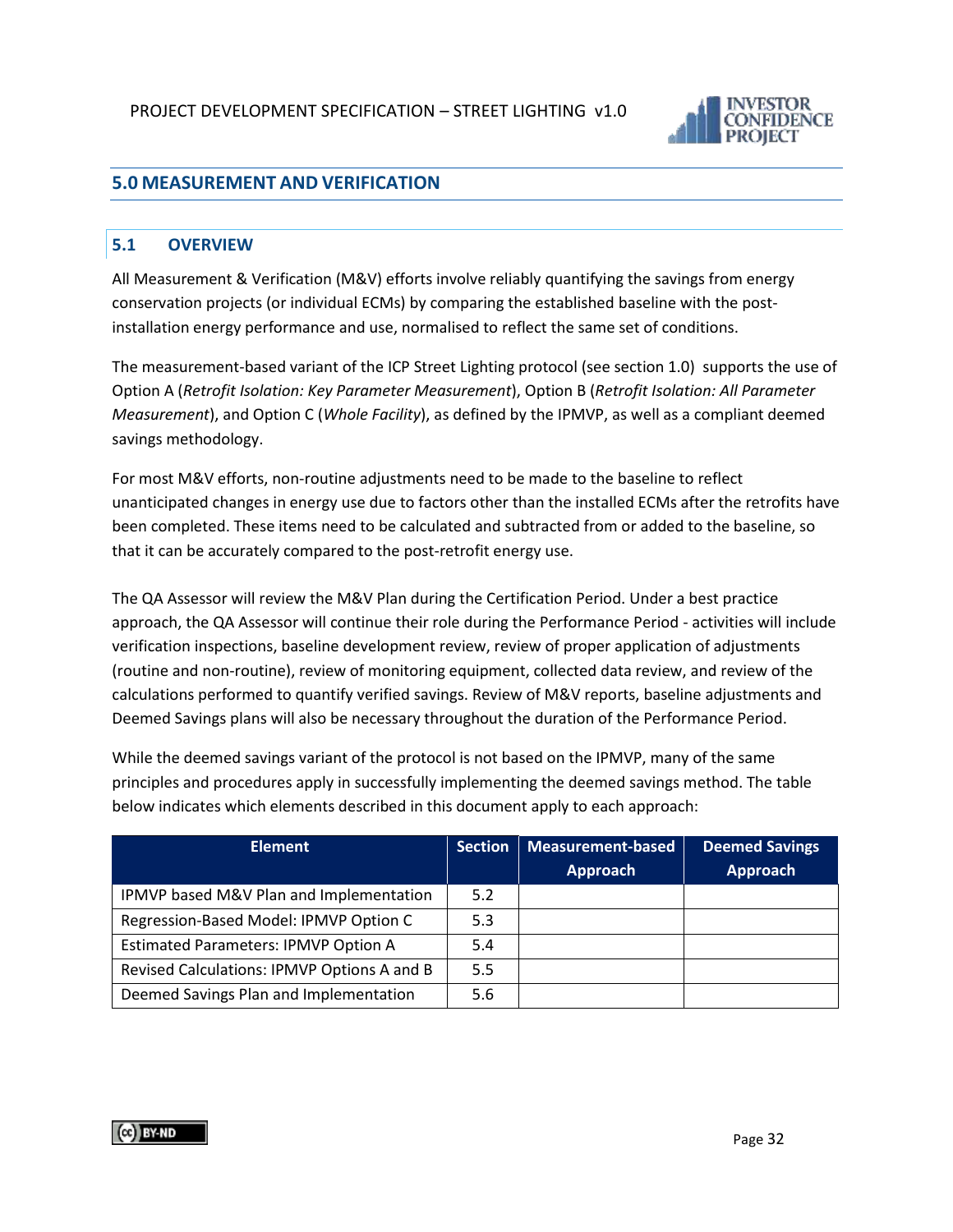

#### <span id="page-32-0"></span>**5.2 IPMVP BASED M&V PLAN AND IMPLEMENTATION**

#### <span id="page-32-1"></span>**Requirements**

The M&V process can be simply broken down into the following fundamental activities:

- 1. Document baseline energy
- 2. Plan and coordinate M&V activities (M&V Plan)
- 3. Verify operations
- 4. Gather data
- 5. Verify savings
- 6. Report results

The first step in the M&V process, the development and documentation of the baseline, is covered earlier in this specification. The level of uncertainty should be quantified as part of this process. This can be performed by using the energy consumption equation and actual data on explanatory independent variables to determine the monthly baseline energy consumption, and comparing the results to the actual historical energy consumption associated with the baseline period. The difference, or error, in the calculated baseline can then be combined with the standard deviation and the confidence/precision levels to develop the uncertainty in the energy consumption equation.

The second step in the process involves planning and coordinating the M&V activities, the foundation of which is formed by the development of the M&V Plan.

#### <span id="page-32-2"></span>*M&V Plan*

The M&V Plan should be developed shortly after the energy efficiency project has been defined. Early development of the plan will ensure that all data needed for the savings calculations during the baseline period will be collected and available. This is particularly important in an Option A or B approach, in which pre-retrofit data is needed to establish the baseline operation of systems affected by the proposed ECMs. Early development of the M&V Plan will also allow for coordination with Operational Performance Verification activities.

The M&V Plan itself should be adherent to the IPMVP, which defines in detail the components the Plan needs to contain and consider (defined in *IPMVP Core Concepts-2016, section 7*). In summary, the M&V Plan should address the following topics:

- Descriptions of the ECMs and operational performance verification procedures
- Definition of the measurement boundary, and discussion of potential interactive effects
- Documentation of the baseline period, energy use, and conditions; include descriptions of

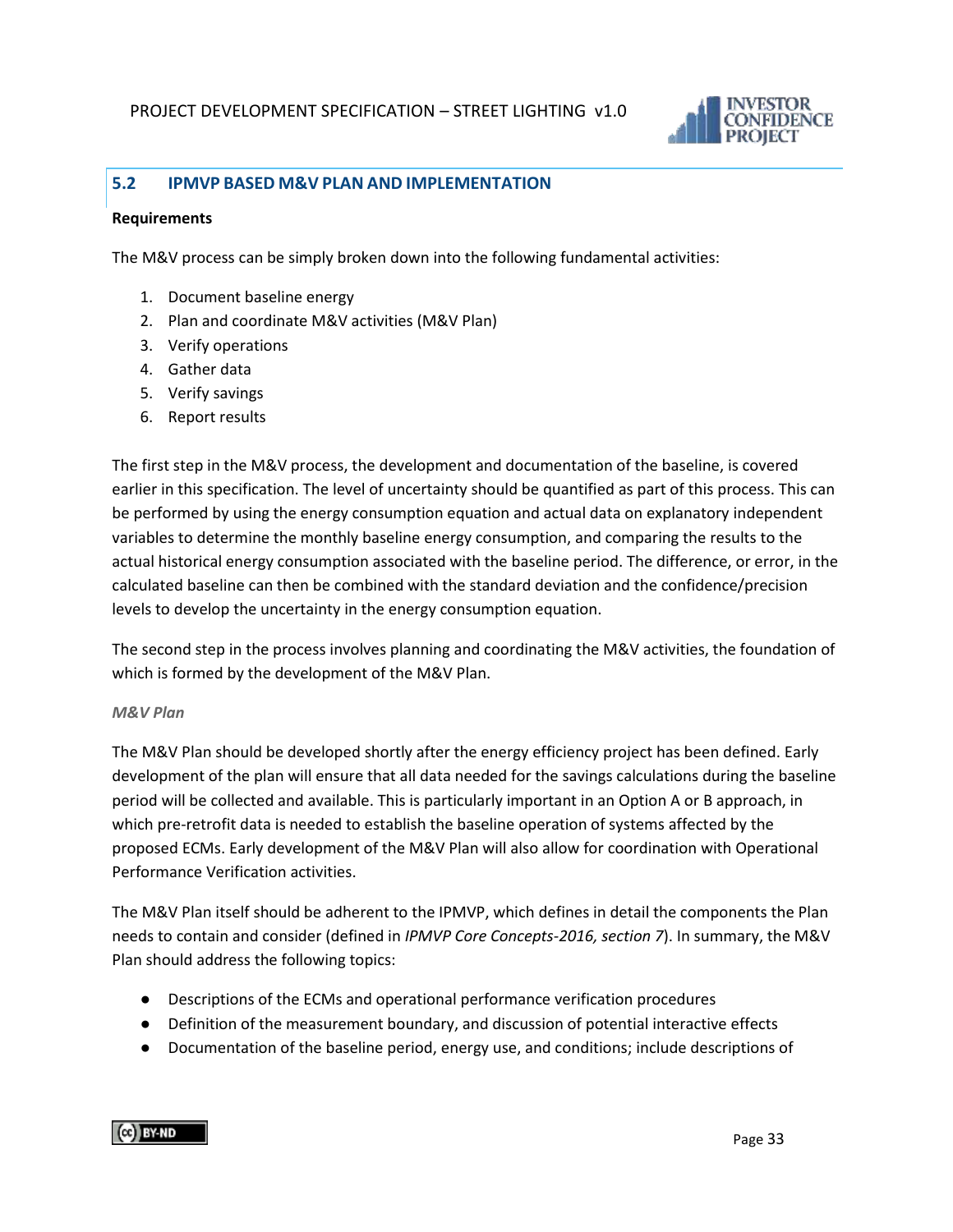

independent variable data coinciding with the energy data, and static factors coinciding with the energy data (the routine and non-routine adjustments)

- Definition of the reporting period (typically the length of time required to recover the investment costs associated with the energy efficiency project)
- Descriptions of the basis for adjustments (routine and non-routine see later in this section)
- Description of the analysis procedures, including algorithms and assumptions to be used for savings verification
- Definition of energy prices used to value the energy-cost savings, and future adjustments to energy prices
- Description of the proposed metering plan and meter specifications, including methods for handling the data, and responsibilities for reporting and recording the data
- Qualitative (and, if feasible, quantitative) descriptions of expected accuracy
- Definition of the budget and resources required for the M&V process (initial and ongoing)
- Description of the M&V reporting format and schedule
- Description of quality assurance procedures applicable to the M&V process

The third step in the M&V process involves operational performance verification, which provides a means for realising savings potential, and is covered in Section 3 of this specification. The fourth step involves data collection, which must be performed both before and after the planned retrofit.

The fifth step involves determination of verified energy savings. Savings may be determined for the entire system (Option C) or for portions of it (Options A and B). In all cases, the determination of verified savings involves consideration of the measurement boundaries, interactive effects, selection of appropriate measurement periods, and basis for adjustments.

*Verified Energy Savings - Option C*

#### <span id="page-33-0"></span>**Requirements**

For Option C approaches, the measurement boundary will include the entire system. The measurement periods should adhere to the guidance set out in *IPMVP Core Concepts-2016,* and must include at a minimum a representative time period for both pre- and post-retrofit utility data. For Option C, this will usually be a period of 12 months.

Adjustments to the baseline must be well defined and applied conservatively. The "adjustments" term is commonly used to restate the baseline energy consumption in terms of the reporting-period conditions. The verified savings equation expressed in the IPMVP is defined as:

*Savings* = (*Baseline Energy* +/- *Routine Adjustments* to reporting-period conditions +/- *Non-Routine Adjustments* to reporting-period conditions) - *Reporting-Period Energy*

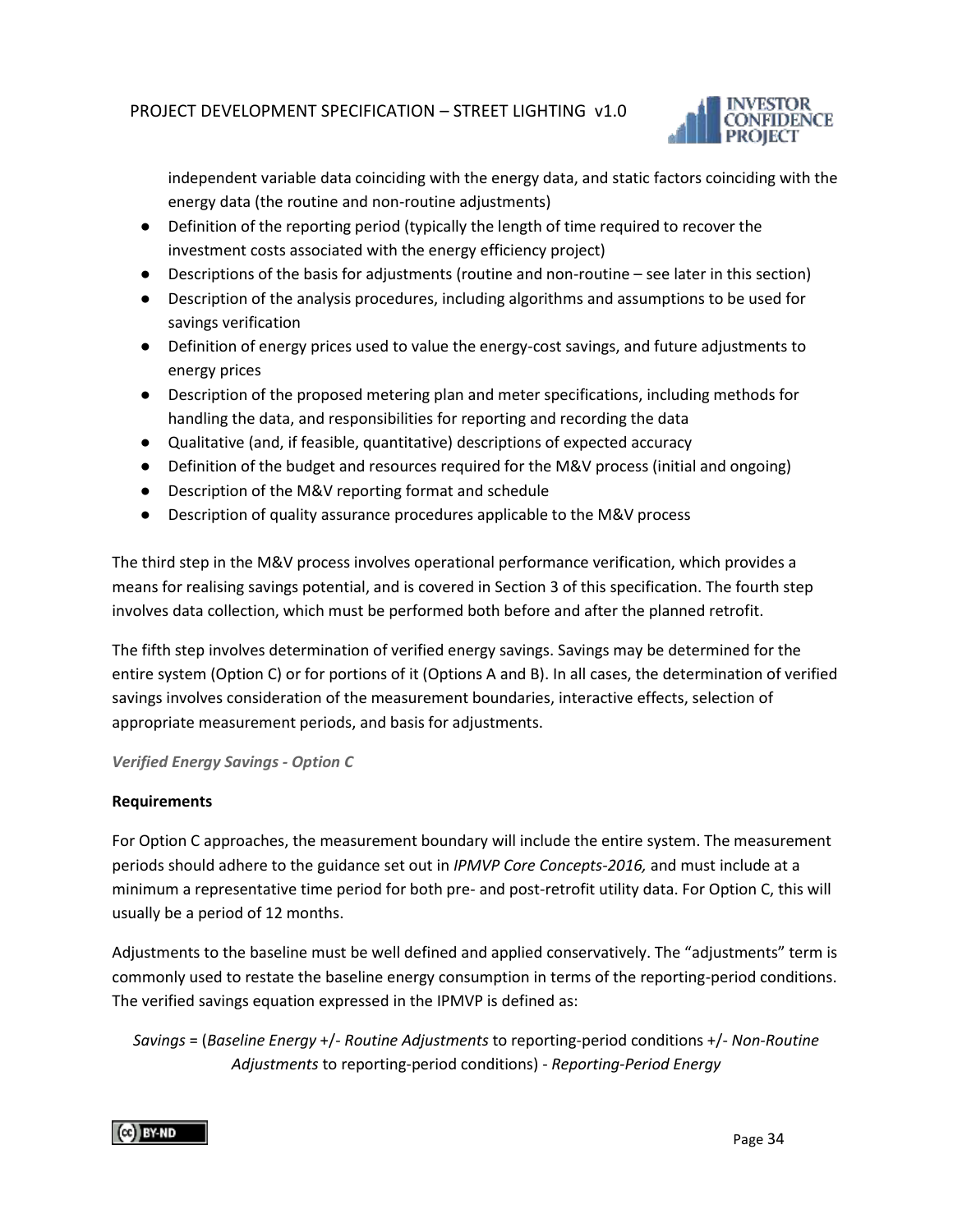

Routine adjustments which are expected to change routinely can be accounted for through regressions or other techniques to adjust both the baseline and reporting periods to the same set of conditions. This allows for accurate comparison between the two measurement periods.

Non-routine adjustments include factors which affect energy consumption that were not expected to change such as system size, operation of installed equipment, or load changes. The first step is to identify these changes in the reporting period, but specifically, to pinpoint those adjustments that present a reasonable effect on energy consumption. This can be accomplished through interviews with the system operators, periodic site visits, observation of unexpected energy consumption patterns, or other methods.

Accurate and conservative calculation of the effects these non-routine adjustments have on energy consumption is critical. Sometimes these effects can be estimated within the energy-modelling software that was used to calculate the energy savings for the project. In other cases side calculation methods need to be employed, in which case applying the appropriate level of rigour and sound engineering principles is key. This includes accurately determining any assumptions used in these calculations.

In all cases, the application of adjustments needs to be handled with care. Only adjustments that are expected to have a relatively significant impact on energy consumption should be considered. And assumptions used within the adjustments need to be conservative and based on actual measurements, field observations, or well vetted and documented sources.

#### *Verified Energy Savings - Options A and B*

#### <span id="page-34-0"></span>**Requirements**

For Option A or B approaches, the measurement boundary must be considered and defined. The measurement boundary should be drawn around the equipment or systems affected by the ECMs, and all significant energy requirements of the equipment within the boundary should be determined. Determination of the energy performance of the equipment can be accomplished by direct measurement of the energy flow, or through direct measurement of proxies of energy consumption that provide an indication of energy consumption.

All energy effects of the ECMs should be considered and measured if possible. In particular, interactive effects of the measures beyond the measurement boundary should be evaluated to determine if their effects warrant quantification, or if these effects can be reasonably ignored. The M&V Plan should still include a discussion of each effect, and its likely magnitude.

Both the baseline period and the post-retrofit (reporting) period need to be determined early on in the project development so that appropriate and adequate baseline data can be captured. The

(CC) BY ND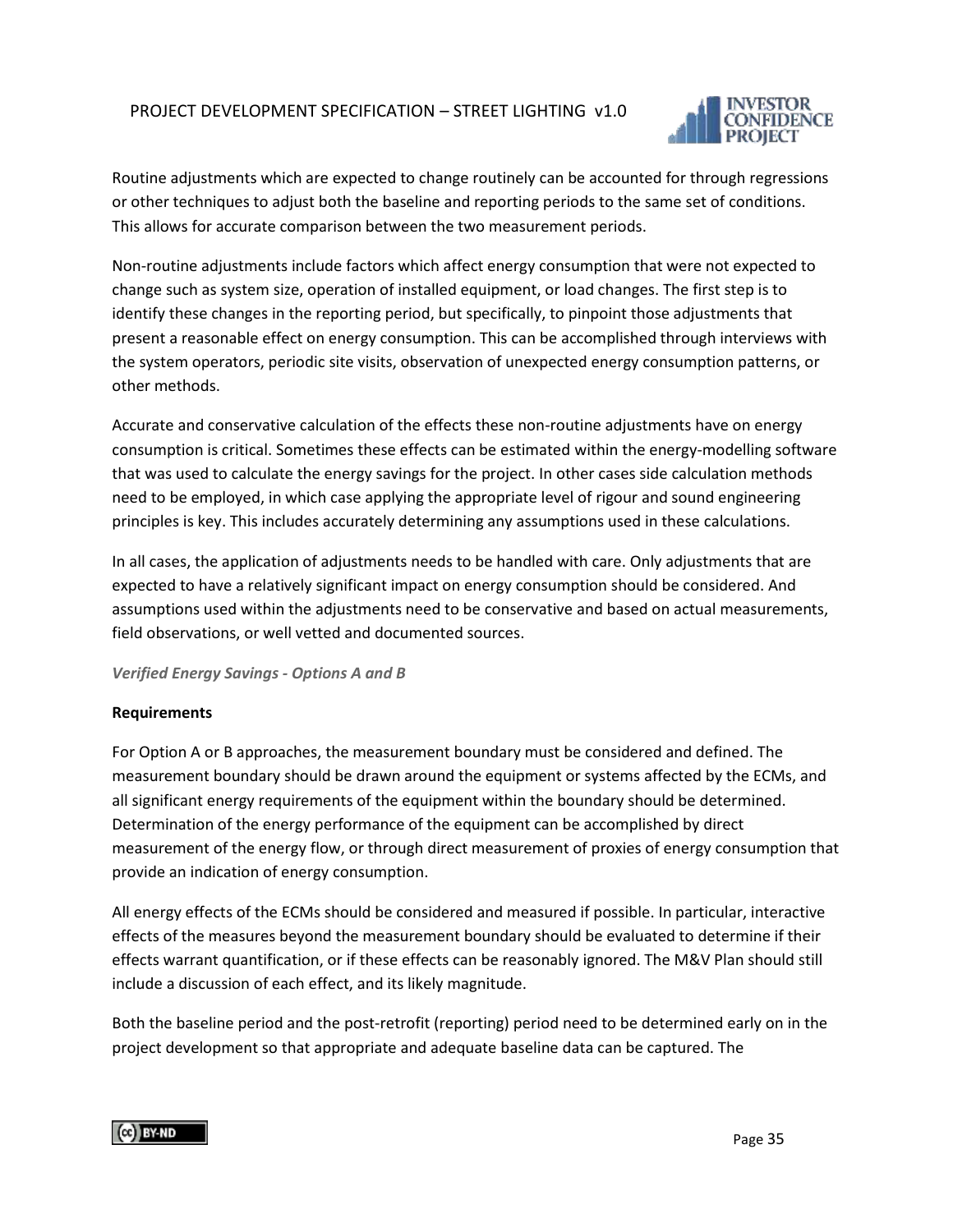

measurement periods need to collect data that reflect equipment operation through its full operating cycle (maximum energy consumption to minimum). The data should represent all operating conditions, and the baseline period should ideally coincide with the period immediately before commitment to undertake the retrofit.

#### <span id="page-35-0"></span>**5.3 REGRESSION-BASED MODEL: IPMVP OPTION C**

#### <span id="page-35-1"></span>**Requirements**

In some cases, Option C may be considered the most appropriate – this may be driven by the nature of the measures or the availability of data.

Under IPMVP Option C, a regression-based energy model is likely to be required. This involves the development of an energy consumption equation, which relates the dependent variable (total system energy consumption, including electricity) to independent variables known to significantly impact the system's energy consumption. Independent variables typically include weather and may include other variables such as operating hours.

Regression is described in more detail in section 1.7.

The energy consumption equation can be determined using a least squares regression. Where there is more than one dependent variable, multiple-linear regression can be used. This approach enables the comparison and analysis of the system's energy consumption as a function of the independent variable(s) that vary monthly.

There are many commercially available software tools that can be used to automate an IPMVP Option C approach to M&V. Keep in mind that while many applications or tools can help automate the Option C M&V process, they all still require a level of engineering expertise. A solid understanding of IPMVP principles, analysis techniques, and application of routine and non-routine adjustments are essential skills that the M&V agent should have when performing this analysis, even with the aid of automated software tools.

#### <span id="page-35-2"></span>**5.4 ESTIMATED PARAMETERS: IPMVP OPTION A**

#### <span id="page-35-3"></span>**Requirements**

Option A can be applied to a single measure or at the system level for M&V assessment. The approach is intended for retrofits where key performance factors such as power, or operational factors such as lighting operational hours can be spot-measured or short-term-measured during the baseline and postretrofit periods. Under Option A, any factor not measured is estimated based on assumptions, analysis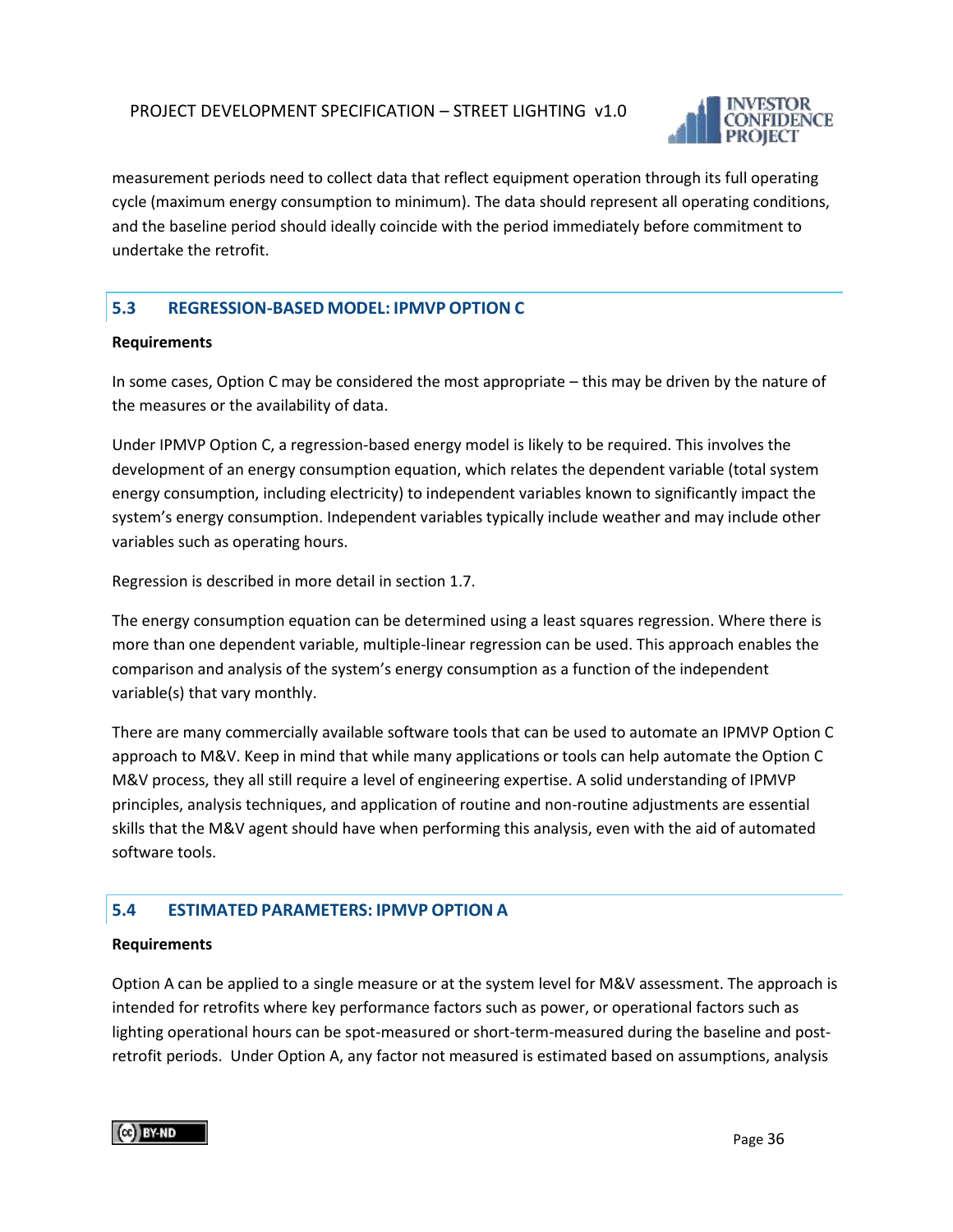

of historical data, or manufacturer's data.

While Option A can provide a more economical approach to M&V than Option B, it should only be applied to "simpler" measures. This would include measures in which at least one of the parameters is expected to be fairly constant or consistent, and can therefore be estimated.

When considering an Option A approach, and what variables to estimate, consideration should be given to the amount of variation in baseline energy consumption or the energy impact that variables have on the ECMs before establishing which variables to estimate. Estimates should be based on reliable, documentable sources, with a high degree of confidence. These estimates should never be based on "rules-of-thumb," proprietary sources ("black box"), or "engineering estimates."

Key parameters that are not consistent (and should therefore not be estimated), must be measured. This typically includes parameters such as capacity, efficiency, or operation - essentially, any parameters that represent a significant portion of the savings uncertainty.

The amount that the key parameter is expected to vary will determine the frequency of measurement i.e. continuously or periodically.

#### <span id="page-36-0"></span>**5.5 REVISED CALCULATIONS: IPMVP OPTIONS A AND B**

Following the installation of the ECMs, application of an Option A or B approach will require revisions to the original savings calculations to determine verified energy savings for the associated ECMs. Spot or short-term measurements and observations of post-retrofit operation should provide the inputs to the assumptions originally used in the savings calculations, so that accurate (verified) savings associated with the actual operation of the measures can be calculated. The measurement plan and process to apply the results to the verified savings calculations should be documented in the M&V Plan and adhered to for these efforts.

As with the original savings calculations, all inputs and assumptions should be transparent and well documented through data analysis, pictures, CMS screenshots, or other resources used to inform the verified savings calculations.

#### <span id="page-36-1"></span>**5.6 DEEMED SAVINGS PLAN AND IMPLEMENTATION**

The Deemed Savings Plan should be developed shortly after the energy efficiency project has been defined. Early development of the plan will ensure that all asset information, as-installed data and material specifications/inventories needed for the estimated savings calculations during the Certification Period will be collected and available. Early development of the Deemed Savings Plan will also allow for coordination with Operational Performance Verification activities.

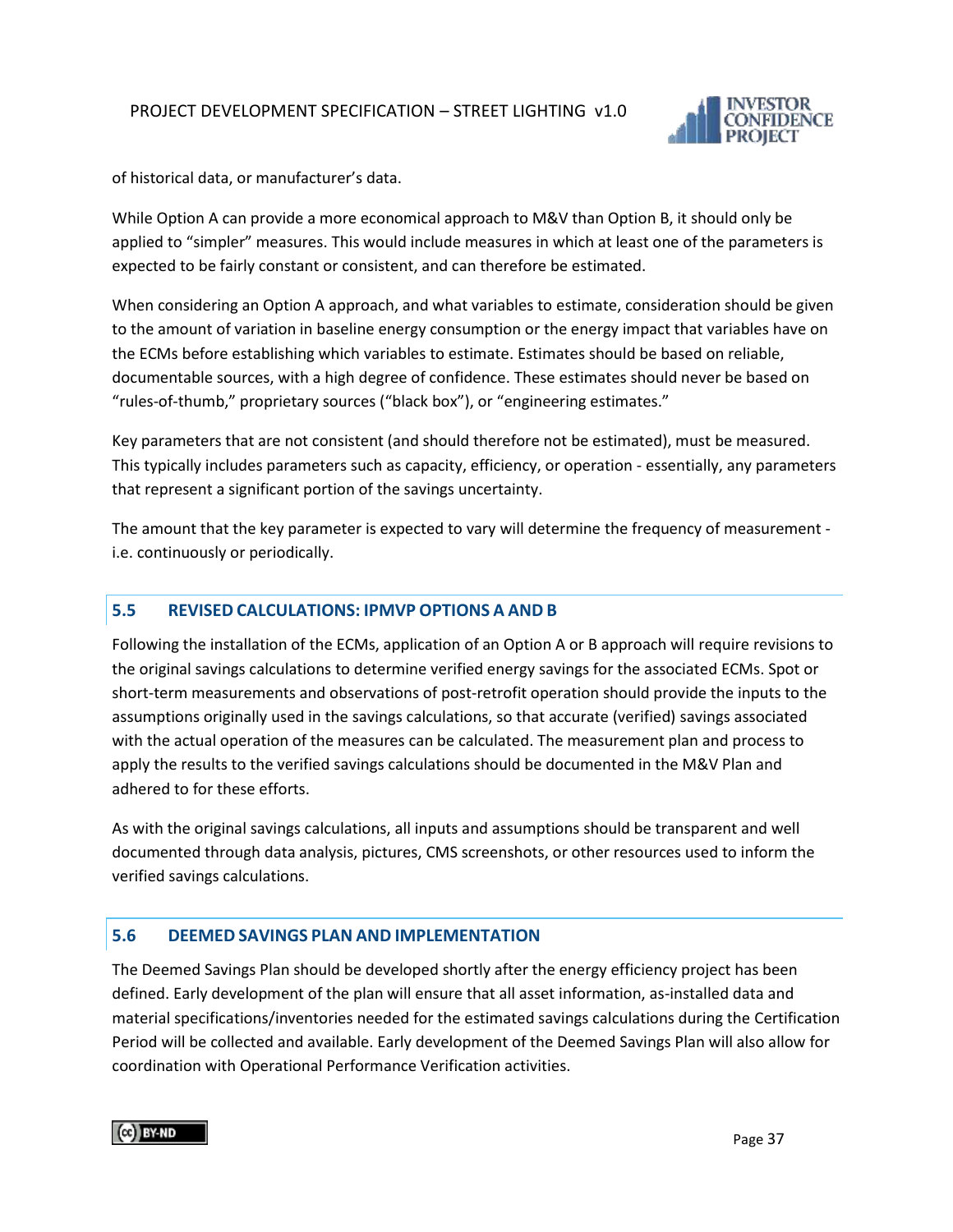

The Deemed Savings Plan itself does not need to be compliant with the IPMVP process and does not need to be written by a qualified M&V professional. However the Deemed Savings Plan should at minimum include and address the following:

● Documentation of the planned process for establishing the deemed energy savings

● All calculations and supporting documents required by sections 1 and 2 of this document The realised energy savings are given by the following calculation:

*Energy savings (kWh) = Estimated annual baseline energy consumption MINUS Estimated post-upgrade energy consumption*

The procedure to be used to obtain the energy consumption figures to be used in this calculation is given in sections 1.5 and 1.6 of this document and this procedure should be the basis for the documentation in the Deemed Savings Plan.

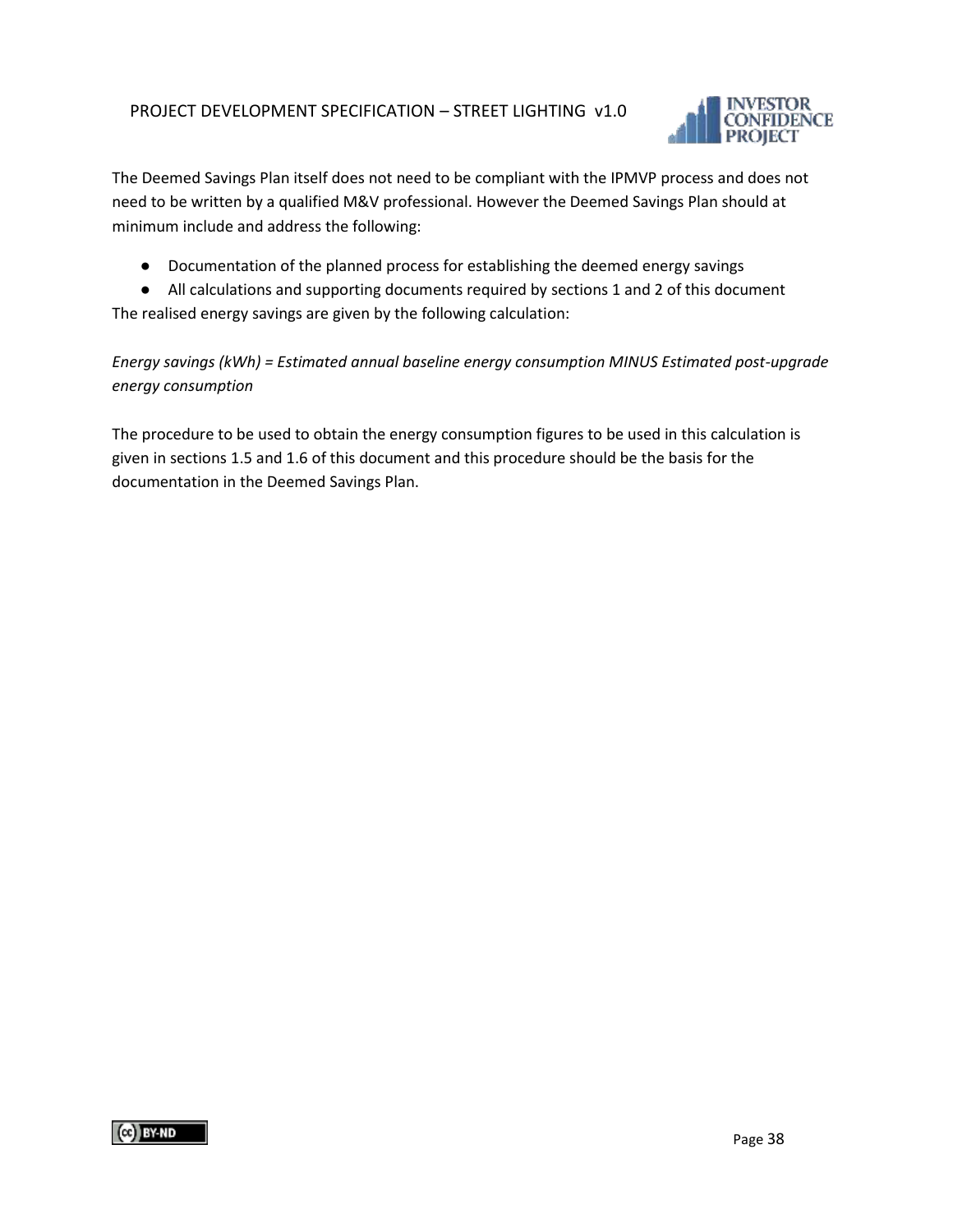

# <span id="page-38-0"></span>**6.0 DOCUMENTATION REQUIRED**

#### **Table 2 Documentation Required**

| Protocol<br><b>Section</b> | <b>ICP Section</b>                            | <b>Documentation Required</b>                                           | <b>Comments</b>                                                                                                                                                                                                                                                 |
|----------------------------|-----------------------------------------------|-------------------------------------------------------------------------|-----------------------------------------------------------------------------------------------------------------------------------------------------------------------------------------------------------------------------------------------------------------|
| 1                          | <b>Baselining</b>                             | Statement of basis for the<br>baselining approach                       |                                                                                                                                                                                                                                                                 |
| $\mathbf{1}$               | Baselining-<br>measurement-based<br>approach  | Full energy data                                                        | Should be a computer-readable file that includes: Raw meter<br>readings, where duration matches the defined baseline period. An<br>explanation of how periods are consolidated to the integer<br>years/months periods applied.                                  |
| $\mathbf{1}$               | Baselining-<br>measurement-based<br>approach  | Description of baseline period                                          | Include start/end dates and why that period was chosen. Include<br>how the independent variable(s) relate to the energy use cycle.                                                                                                                              |
| $\mathbf{1}$               | Baselining-<br>measurement-based<br>approach  | Regression analysis data                                                | Could include hours of darkness, weather or traffic data.<br>Corresponds to the baseline period.                                                                                                                                                                |
| $\mathbf{1}$               | Baselining-<br>measurement-based<br>approach  | Analysis carried out on the<br>baseline data                            | Include outcomes of any models or statistical validity tests.                                                                                                                                                                                                   |
| $\mathbf{1}$               | Baselining -<br>measurement-based<br>approach | List of project-specific routine<br>adjustment factors                  | To be included in the M&V plan                                                                                                                                                                                                                                  |
| $\mathbf{1}$               | Baselining - deemed<br>savings approach       | <b>Inventory List</b>                                                   | Include all equipment contained in the project boundary.                                                                                                                                                                                                        |
| $\mathbf{1}$               | Baselining - deemed<br>savings approach       | <b>Power Consumptions</b>                                               | Relating to all equipment contained in the project boundary.<br>Include sources of information.                                                                                                                                                                 |
| 1                          | Baselining - deemed<br>savings approach       | Calculations relating to total<br>annual baseline energy<br>consumption | Include the total annual operational hours calculation or<br>measurement and the results of any cross-check exercises carried<br>out.                                                                                                                           |
| 1                          | <b>Baselining</b>                             | Street lighting system<br>ancillary equipment                           | Include any energy uses which are not associated with lighting the<br>luminaire, where relevant.                                                                                                                                                                |
| $\mathbf{1}$               | <b>Baselining</b>                             | System asset / operational /<br>performance data                        | System or equipment drawings, equipment inventories, system<br>and material specifications, field survey results, observations,<br>short-term monitored data, spot measurements, and functional<br>performance test results as appropriate and where available. |
| $\mathbf{1}$               | <b>Baselining</b>                             | Utility rate structure                                                  | As published by the utility, including a breakdown of distribution<br>costs, demand charges, taxes, and time-of-day variability for each<br>of these elements.                                                                                                  |
| $1\,$                      | <b>Baselining</b>                             | Copy of a bill, or equivalent                                           | Include a description of the tariff structure and any fixed charges                                                                                                                                                                                             |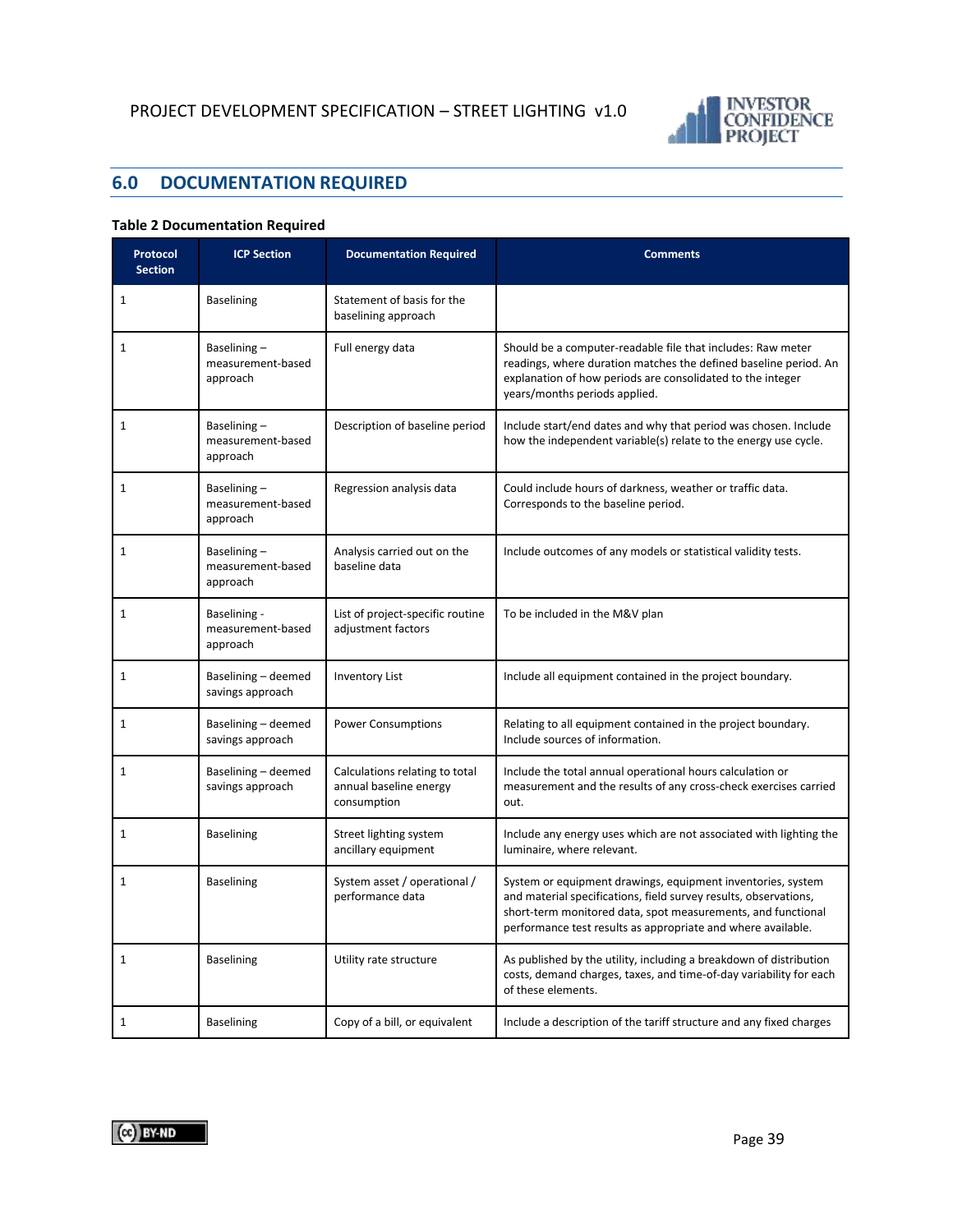

| Protocol<br><b>Section</b> | <b>ICP Section</b>                       | <b>Documentation Required</b>                                                                                     | <b>Comments</b>                                                                                                                                                                                            |
|----------------------------|------------------------------------------|-------------------------------------------------------------------------------------------------------------------|------------------------------------------------------------------------------------------------------------------------------------------------------------------------------------------------------------|
| $\overline{2}$             | <b>Savings Calculations</b>              | Savings calculator<br>qualifications                                                                              |                                                                                                                                                                                                            |
| $\overline{2}$             | <b>Savings Calculations</b>              | Lighting system designer<br>qualifications                                                                        |                                                                                                                                                                                                            |
| $\overline{2}$             | <b>Savings Calculations</b>              | <b>ECM savings results</b>                                                                                        | Workbooks, spreadsheets and other open-source calculation<br>tools. Calculation process description.                                                                                                       |
| 2                          | <b>Savings Calculations</b>              | ECM savings results from<br>third-party software                                                                  | Include input and output files alongside descriptions.                                                                                                                                                     |
| 2                          | <b>Savings Calculations</b>              | Report                                                                                                            | Include annual predicted energy savings and cost savings.                                                                                                                                                  |
| 2                          | <b>Savings Calculations</b>              | Detailed cost breakdown                                                                                           | Include line-items for each of the major project elements.                                                                                                                                                 |
| $\overline{2}$             | Savings Calculations-<br>Deemed approach | Inventory list                                                                                                    | Include all equipment contained in the project boundary                                                                                                                                                    |
| $\overline{2}$             | Savings Calculations-<br>Deemed approach | Calculations relating to total<br>annual performance period<br>energy consumption, and<br>total predicted savings | Include the total annual operational hours and the results of any<br>cross-check exercises carried out.                                                                                                    |
|                            |                                          |                                                                                                                   |                                                                                                                                                                                                            |
| 3                          | Design, Const &<br>Verification          | OPV authority qualifications                                                                                      |                                                                                                                                                                                                            |
| 3                          | Design, Const &<br>Verification          | OPV Plan                                                                                                          |                                                                                                                                                                                                            |
| 3                          | Design, Const &<br>Verification          | Provisions for training                                                                                           | Where appropriate to the nature of the ECMs.                                                                                                                                                               |
| 3                          | Design, Const &<br>Verification          | Provisions to update Systems<br>Manual(s)                                                                         | If no systems manual exists, a full inventory of the installed<br>equipment should be provided.                                                                                                            |
|                            |                                          |                                                                                                                   |                                                                                                                                                                                                            |
|                            | OM&M                                     | OM&M plan                                                                                                         |                                                                                                                                                                                                            |
| 4                          | OM&M                                     | Provisions for training                                                                                           | Where appropriate to the nature of the ECMs.                                                                                                                                                               |
| 4                          | OM&M                                     | Provisions to update<br>Operator's Manual and<br>Organisational chart                                             | If no operator's manual exists, a new manual is not required. The<br>organisational chart should contain information on persons<br>involved with OM&M, and responsibilities for monitoring and<br>response |
| Protocol<br><b>Section</b> | <b>ICP Section</b>                       | <b>Documentation Required</b>                                                                                     | <b>Comments</b>                                                                                                                                                                                            |